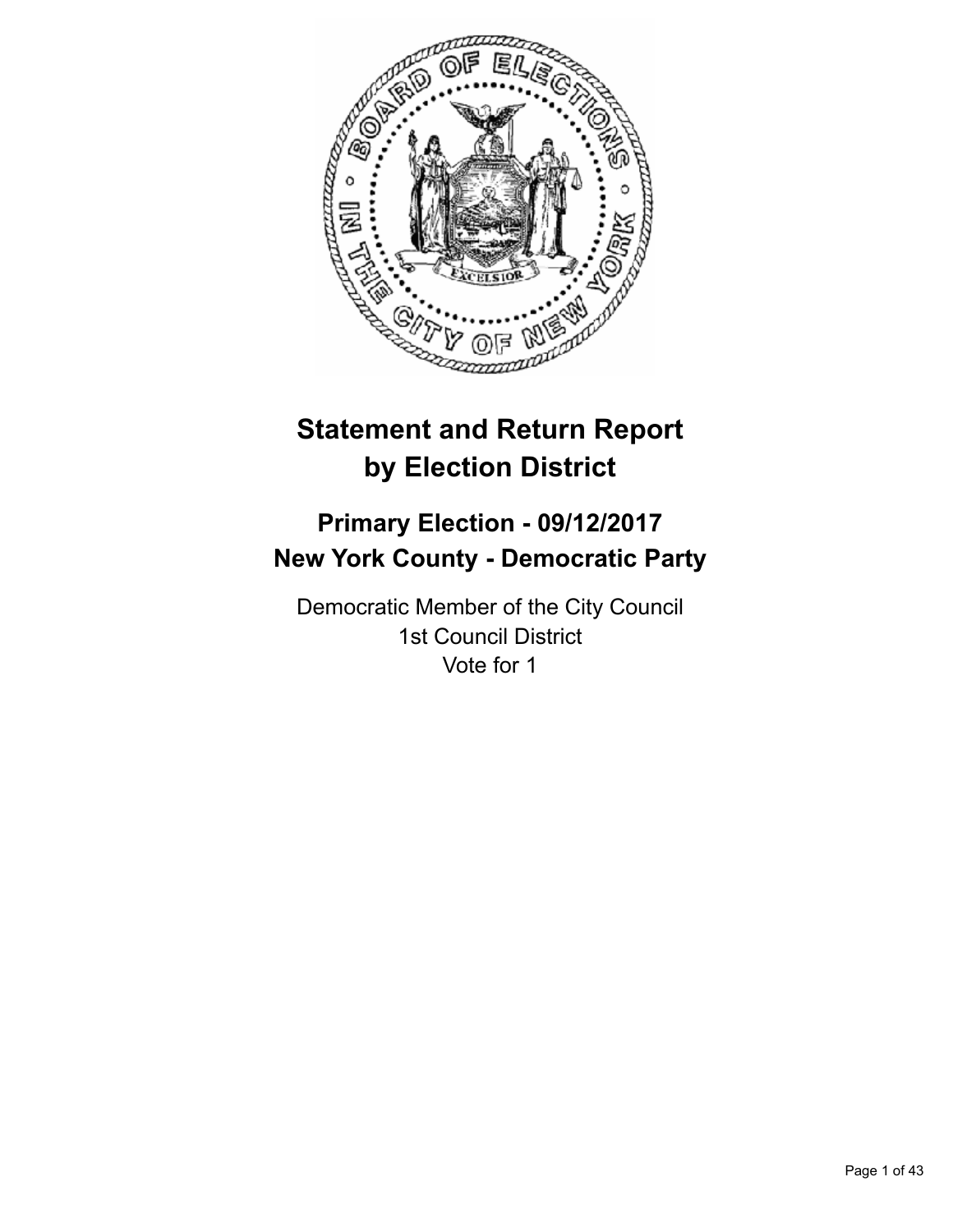

| PUBLIC COUNTER                                           | 42 |
|----------------------------------------------------------|----|
| <b>MANUALLY COUNTED EMERGENCY</b>                        | 0  |
| ABSENTEE / MILITARY                                      | 0  |
| AFFIDAVIT                                                | 0  |
| <b>Total Ballots</b>                                     | 42 |
| Less - Inapplicable Federal/Special Presidential Ballots | 0  |
| <b>Total Applicable Ballots</b>                          | 42 |
| <b>CHRISTOPHER MARTE</b>                                 | 8  |
| <b>MARGARET S. CHIN</b>                                  | 24 |
| <b>DASHIA IMPERIALE</b>                                  | 3  |
| AARON FOLDENAUER                                         | 4  |
| <b>Total Votes</b>                                       | 39 |
| Unrecorded                                               | 3  |

## **002/65**

| <b>PUBLIC COUNTER</b>                                    | 64             |
|----------------------------------------------------------|----------------|
| <b>MANUALLY COUNTED EMERGENCY</b>                        | 0              |
| ABSENTEE / MILITARY                                      | 2              |
| <b>AFFIDAVIT</b>                                         | $\overline{2}$ |
| <b>Total Ballots</b>                                     | 68             |
| Less - Inapplicable Federal/Special Presidential Ballots | 0              |
| <b>Total Applicable Ballots</b>                          | 68             |
| <b>CHRISTOPHER MARTE</b>                                 | 16             |
| <b>MARGARET S. CHIN</b>                                  | 32             |
| <b>DASHIA IMPERIALE</b>                                  |                |
| AARON FOLDENAUER                                         | 11             |
| <b>Total Votes</b>                                       | 60             |
| Unrecorded                                               | 8              |

| <b>PUBLIC COUNTER</b>                                    | 43 |
|----------------------------------------------------------|----|
| <b>MANUALLY COUNTED EMERGENCY</b>                        | 0  |
| ABSENTEE / MILITARY                                      |    |
| AFFIDAVIT                                                | 0  |
| <b>Total Ballots</b>                                     | 44 |
| Less - Inapplicable Federal/Special Presidential Ballots | 0  |
| <b>Total Applicable Ballots</b>                          | 44 |
| <b>CHRISTOPHER MARTE</b>                                 | 14 |
|                                                          |    |
| <b>MARGARET S. CHIN</b>                                  | 19 |
| <b>DASHIA IMPERIALE</b>                                  | 7  |
| AARON FOLDENAUER                                         | 4  |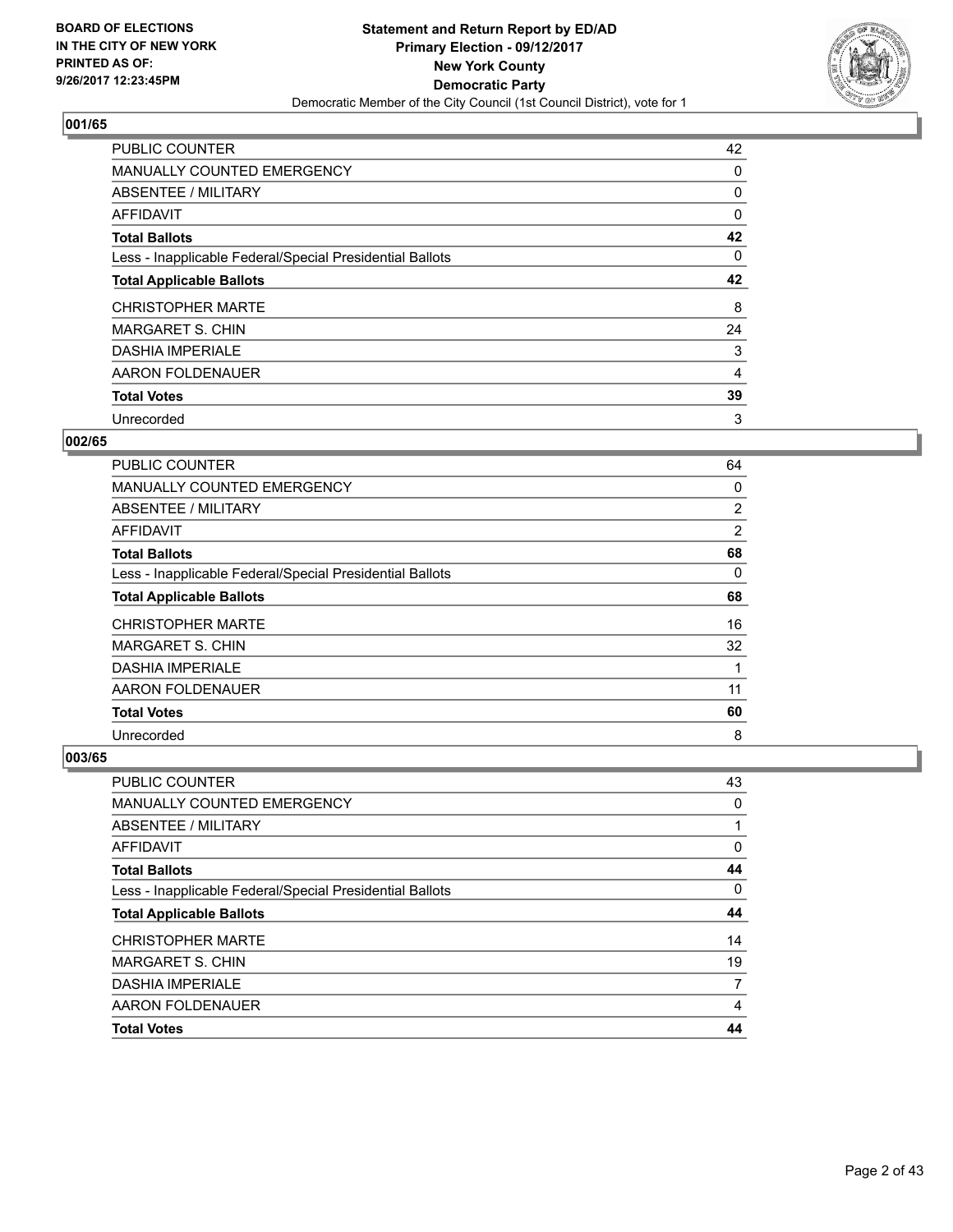

| <b>PUBLIC COUNTER</b>                                    | 34 |
|----------------------------------------------------------|----|
| <b>MANUALLY COUNTED EMERGENCY</b>                        | 0  |
| ABSENTEE / MILITARY                                      | 0  |
| AFFIDAVIT                                                |    |
| <b>Total Ballots</b>                                     | 35 |
| Less - Inapplicable Federal/Special Presidential Ballots | 0  |
| <b>Total Applicable Ballots</b>                          | 35 |
| <b>CHRISTOPHER MARTE</b>                                 | 6  |
| <b>MARGARET S. CHIN</b>                                  | 20 |
| <b>DASHIA IMPERIALE</b>                                  | 2  |
| AARON FOLDENAUER                                         | 5  |
| <b>Total Votes</b>                                       | 33 |
| Unrecorded                                               | 2  |

#### **005/65**

| <b>PUBLIC COUNTER</b>                                    | 68 |
|----------------------------------------------------------|----|
| <b>MANUALLY COUNTED EMERGENCY</b>                        | 0  |
| ABSENTEE / MILITARY                                      |    |
| <b>AFFIDAVIT</b>                                         | 0  |
| <b>Total Ballots</b>                                     | 69 |
| Less - Inapplicable Federal/Special Presidential Ballots | 0  |
| <b>Total Applicable Ballots</b>                          | 69 |
| <b>CHRISTOPHER MARTE</b>                                 | 10 |
| <b>MARGARET S. CHIN</b>                                  | 56 |
| <b>DASHIA IMPERIALE</b>                                  | 0  |
| AARON FOLDENAUER                                         | 3  |
| <b>Total Votes</b>                                       | 69 |

| <b>PUBLIC COUNTER</b>                                    | 132 |
|----------------------------------------------------------|-----|
| <b>MANUALLY COUNTED EMERGENCY</b>                        | 0   |
| ABSENTEE / MILITARY                                      | 3   |
| AFFIDAVIT                                                | 0   |
| <b>Total Ballots</b>                                     | 135 |
| Less - Inapplicable Federal/Special Presidential Ballots | 0   |
| <b>Total Applicable Ballots</b>                          | 135 |
| <b>CHRISTOPHER MARTE</b>                                 | 42  |
| <b>MARGARET S. CHIN</b>                                  | 68  |
| <b>DASHIA IMPERIALE</b>                                  | 4   |
| AARON FOLDENAUER                                         | 16  |
| <b>Total Votes</b>                                       | 130 |
| Unrecorded                                               | 5   |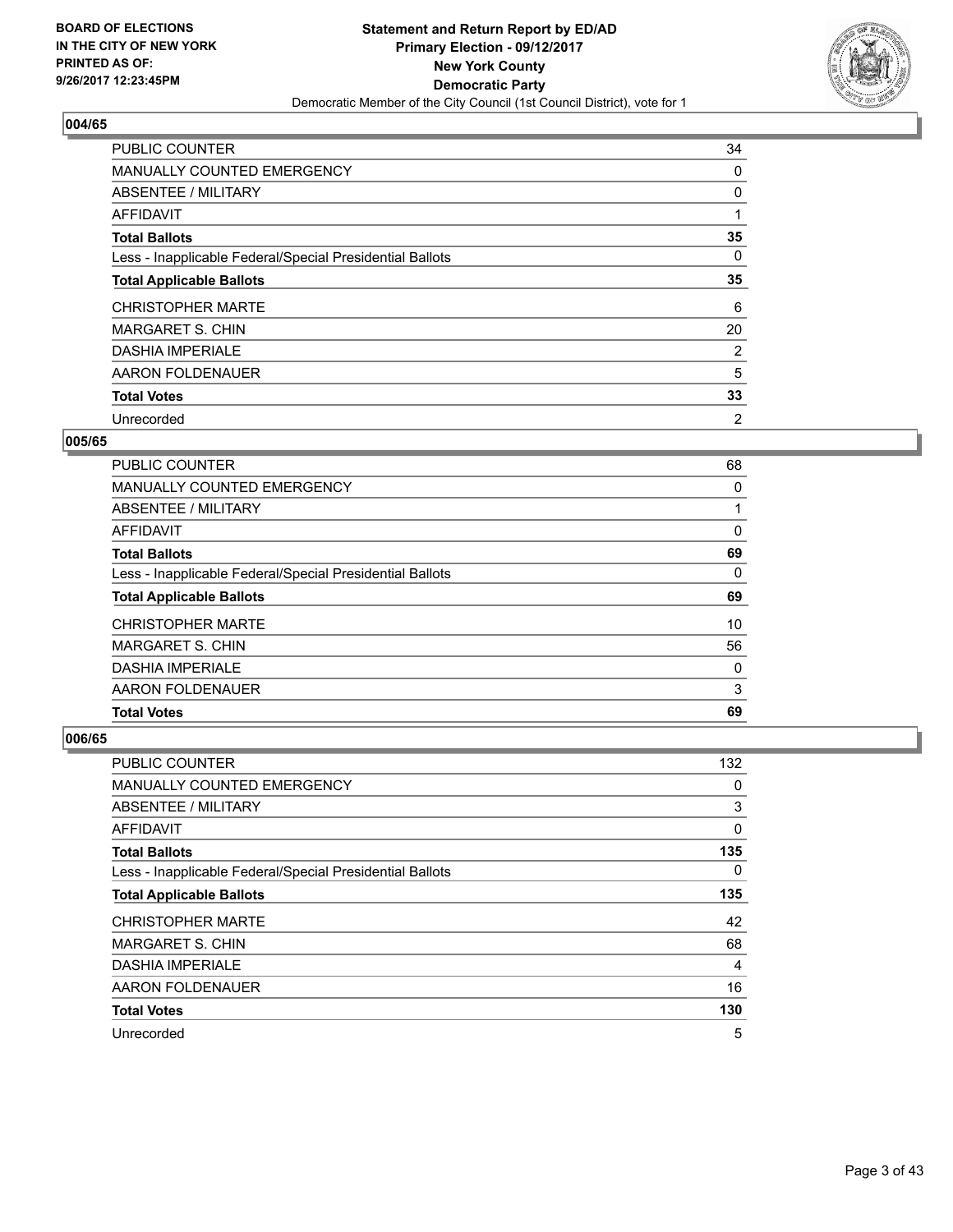

| <b>PUBLIC COUNTER</b>                                    | 155 |
|----------------------------------------------------------|-----|
| <b>MANUALLY COUNTED EMERGENCY</b>                        | 0   |
| ABSENTEE / MILITARY                                      |     |
| <b>AFFIDAVIT</b>                                         | 0   |
| <b>Total Ballots</b>                                     | 156 |
| Less - Inapplicable Federal/Special Presidential Ballots | 0   |
| <b>Total Applicable Ballots</b>                          | 156 |
| <b>CHRISTOPHER MARTE</b>                                 | 66  |
| <b>MARGARET S. CHIN</b>                                  | 77  |
| <b>DASHIA IMPERIALE</b>                                  | 3   |
| AARON FOLDENAUER                                         | 7   |
| <b>Total Votes</b>                                       | 153 |
| Unrecorded                                               | 3   |

# **008/65**

| <b>PUBLIC COUNTER</b>                                    | 169      |
|----------------------------------------------------------|----------|
| <b>MANUALLY COUNTED EMERGENCY</b>                        | 0        |
| <b>ABSENTEE / MILITARY</b>                               | 4        |
| AFFIDAVIT                                                | $\Omega$ |
| <b>Total Ballots</b>                                     | 173      |
| Less - Inapplicable Federal/Special Presidential Ballots | 0        |
| <b>Total Applicable Ballots</b>                          | 173      |
| <b>CHRISTOPHER MARTE</b>                                 | 72       |
| <b>MARGARET S. CHIN</b>                                  | 85       |
| <b>DASHIA IMPERIALE</b>                                  | 4        |
| AARON FOLDENAUER                                         | 5        |
| MICHAEL HALPERT (WRITE-IN)                               | 1        |
| UNATTRIBUTABLE WRITE-IN (WRITE-IN)                       | 1        |
| <b>Total Votes</b>                                       | 168      |
| Unrecorded                                               | 5        |

| <b>PUBLIC COUNTER</b>                                    | 28 |
|----------------------------------------------------------|----|
| MANUALLY COUNTED EMERGENCY                               | 0  |
| ABSENTEE / MILITARY                                      | 0  |
| <b>AFFIDAVIT</b>                                         |    |
| <b>Total Ballots</b>                                     | 29 |
| Less - Inapplicable Federal/Special Presidential Ballots | 0  |
| <b>Total Applicable Ballots</b>                          | 29 |
| <b>CHRISTOPHER MARTE</b>                                 | 16 |
| MARGARET S. CHIN                                         | 9  |
| <b>DASHIA IMPERIALE</b>                                  | 2  |
| AARON FOLDENAUER                                         | 2  |
| <b>Total Votes</b>                                       | 29 |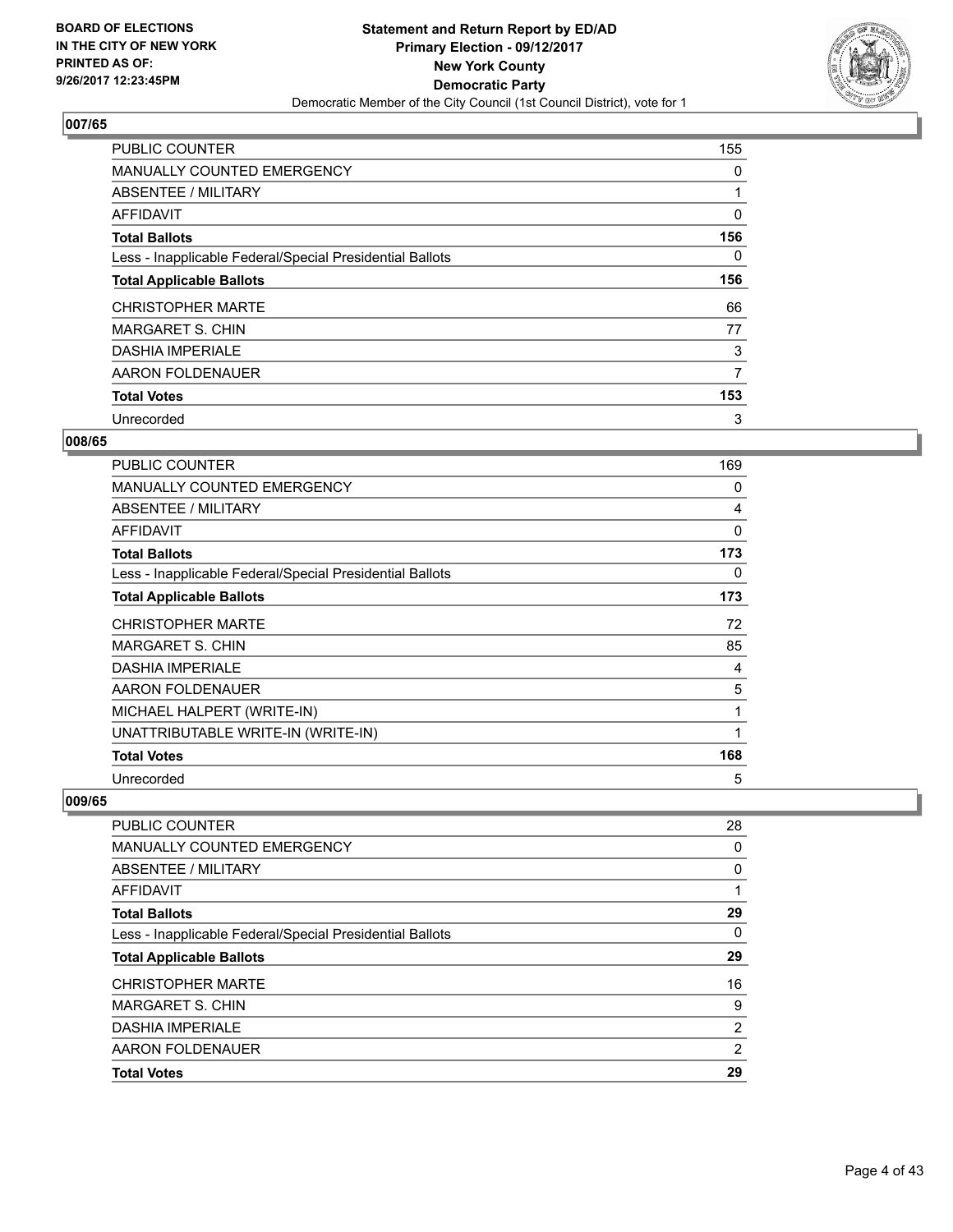

| <b>PUBLIC COUNTER</b>                                    | 52             |
|----------------------------------------------------------|----------------|
| <b>MANUALLY COUNTED EMERGENCY</b>                        | 0              |
| ABSENTEE / MILITARY                                      | 0              |
| <b>AFFIDAVIT</b>                                         |                |
| <b>Total Ballots</b>                                     | 53             |
| Less - Inapplicable Federal/Special Presidential Ballots | 0              |
| <b>Total Applicable Ballots</b>                          | 53             |
| <b>CHRISTOPHER MARTE</b>                                 | 8              |
| <b>MARGARET S. CHIN</b>                                  | 36             |
| <b>DASHIA IMPERIALE</b>                                  | 2              |
| AARON FOLDENAUER                                         | 5              |
| <b>Total Votes</b>                                       | 51             |
| Unrecorded                                               | $\overline{2}$ |

## **011/65**

| <b>PUBLIC COUNTER</b>                                    | 34 |
|----------------------------------------------------------|----|
| <b>MANUALLY COUNTED EMERGENCY</b>                        | 0  |
| ABSENTEE / MILITARY                                      | 0  |
| AFFIDAVIT                                                | 4  |
| <b>Total Ballots</b>                                     | 38 |
| Less - Inapplicable Federal/Special Presidential Ballots | 0  |
| <b>Total Applicable Ballots</b>                          | 38 |
| <b>CHRISTOPHER MARTE</b>                                 | 10 |
| <b>MARGARET S. CHIN</b>                                  | 23 |
| <b>DASHIA IMPERIALE</b>                                  | 0  |
| AARON FOLDENAUER                                         | 4  |
| <b>Total Votes</b>                                       | 37 |
| Unrecorded                                               | 1  |

| PUBLIC COUNTER                                           | 51 |
|----------------------------------------------------------|----|
| <b>MANUALLY COUNTED EMERGENCY</b>                        | 0  |
| ABSENTEE / MILITARY                                      | 2  |
| AFFIDAVIT                                                | 0  |
| <b>Total Ballots</b>                                     | 53 |
| Less - Inapplicable Federal/Special Presidential Ballots | 0  |
| <b>Total Applicable Ballots</b>                          | 53 |
| <b>CHRISTOPHER MARTE</b>                                 | 10 |
| <b>MARGARET S. CHIN</b>                                  | 38 |
| <b>DASHIA IMPERIALE</b>                                  |    |
| AARON FOLDENAUER                                         | 3  |
| <b>Total Votes</b>                                       | 52 |
| Unrecorded                                               | 1  |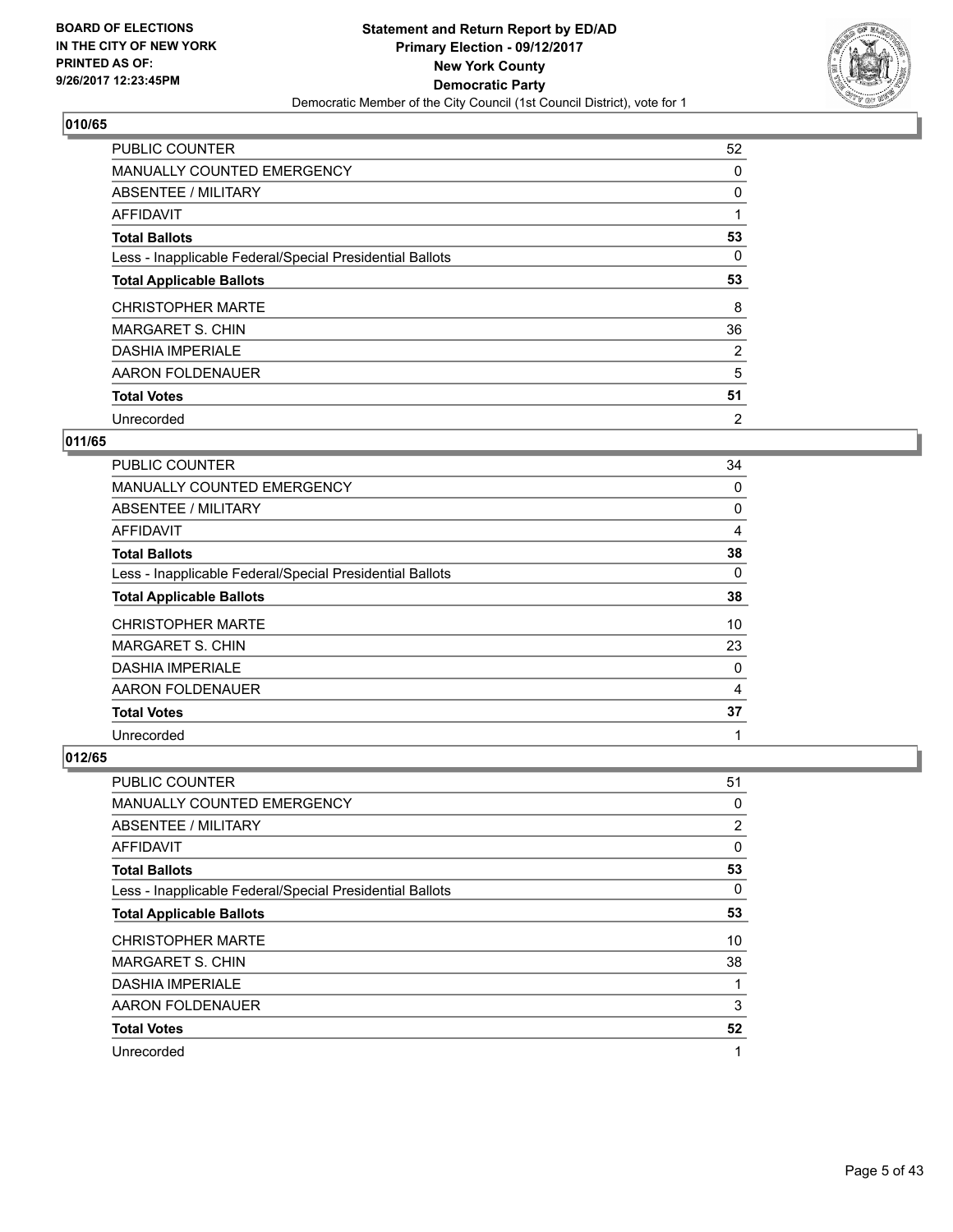

| <b>PUBLIC COUNTER</b>                                    | 97 |
|----------------------------------------------------------|----|
| <b>MANUALLY COUNTED EMERGENCY</b>                        | 0  |
| ABSENTEE / MILITARY                                      | 0  |
| <b>AFFIDAVIT</b>                                         | 0  |
| <b>Total Ballots</b>                                     | 97 |
| Less - Inapplicable Federal/Special Presidential Ballots | 0  |
| <b>Total Applicable Ballots</b>                          | 97 |
| <b>CHRISTOPHER MARTE</b>                                 | 23 |
| <b>MARGARET S. CHIN</b>                                  | 57 |
| <b>DASHIA IMPERIALE</b>                                  | 3  |
| AARON FOLDENAUER                                         | 9  |
| <b>Total Votes</b>                                       | 92 |
| Unrecorded                                               | 5  |

# **014/65**

| <b>PUBLIC COUNTER</b>                                    | 98       |
|----------------------------------------------------------|----------|
| <b>MANUALLY COUNTED EMERGENCY</b>                        | 0        |
| ABSENTEE / MILITARY                                      | 2        |
| AFFIDAVIT                                                | 0        |
| <b>Total Ballots</b>                                     | 100      |
| Less - Inapplicable Federal/Special Presidential Ballots | $\Omega$ |
| <b>Total Applicable Ballots</b>                          | 100      |
| <b>CHRISTOPHER MARTE</b>                                 | 19       |
| <b>MARGARET S. CHIN</b>                                  | 53       |
| <b>DASHIA IMPERIALE</b>                                  | 5        |
| AARON FOLDENAUER                                         | 20       |
| <b>Total Votes</b>                                       | 97       |
| Unrecorded                                               | 3        |

| <b>PUBLIC COUNTER</b>                                    | 80 |
|----------------------------------------------------------|----|
| <b>MANUALLY COUNTED EMERGENCY</b>                        | 0  |
| ABSENTEE / MILITARY                                      | 3  |
| AFFIDAVIT                                                | 0  |
| <b>Total Ballots</b>                                     | 83 |
| Less - Inapplicable Federal/Special Presidential Ballots | 0  |
| <b>Total Applicable Ballots</b>                          | 83 |
| <b>CHRISTOPHER MARTE</b>                                 | 24 |
| MARGARET S. CHIN                                         | 47 |
| <b>DASHIA IMPERIALE</b>                                  | 3  |
| AARON FOLDENAUER                                         | 9  |
| <b>Total Votes</b>                                       | 83 |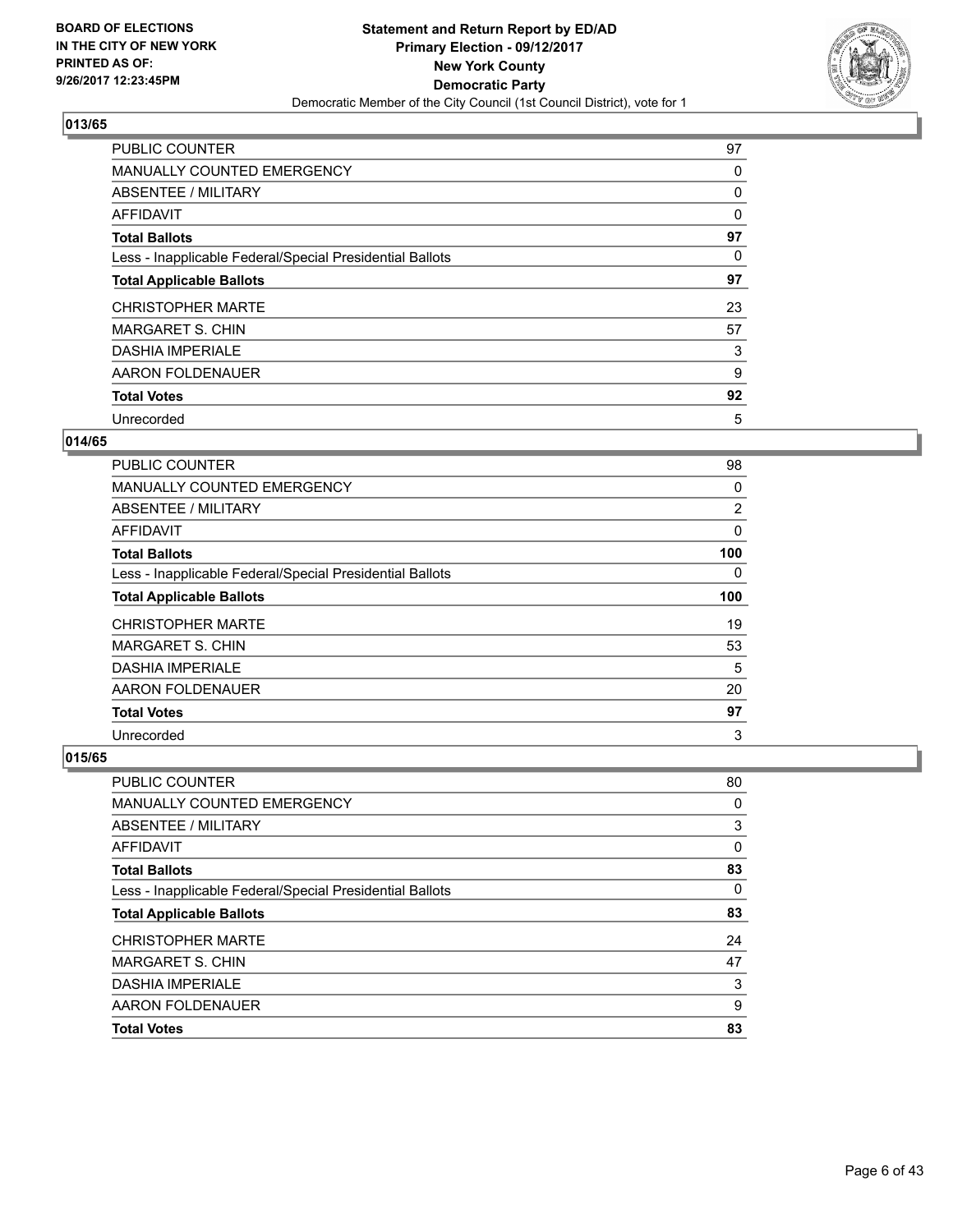

| <b>PUBLIC COUNTER</b>                                    | 111 |
|----------------------------------------------------------|-----|
| <b>MANUALLY COUNTED EMERGENCY</b>                        | 0   |
| ABSENTEE / MILITARY                                      | 4   |
| AFFIDAVIT                                                | 0   |
| <b>Total Ballots</b>                                     | 115 |
| Less - Inapplicable Federal/Special Presidential Ballots | 0   |
| <b>Total Applicable Ballots</b>                          | 115 |
| <b>CHRISTOPHER MARTE</b>                                 | 18  |
| <b>MARGARET S. CHIN</b>                                  | 69  |
| <b>DASHIA IMPERIALE</b>                                  | 4   |
| AARON FOLDENAUER                                         | 20  |
| <b>Total Votes</b>                                       | 111 |
| Unrecorded                                               | 4   |

## **017/65**

| PUBLIC COUNTER                                           | 2            |
|----------------------------------------------------------|--------------|
| <b>MANUALLY COUNTED EMERGENCY</b>                        | 0            |
| ABSENTEE / MILITARY                                      | 0            |
| AFFIDAVIT                                                | 0            |
| <b>Total Ballots</b>                                     | $\mathbf{2}$ |
| Less - Inapplicable Federal/Special Presidential Ballots | 0            |
| <b>Total Applicable Ballots</b>                          | 2            |
| <b>CHRISTOPHER MARTE</b>                                 | 0            |
| <b>MARGARET S. CHIN</b>                                  |              |
| <b>DASHIA IMPERIALE</b>                                  | 0            |
| AARON FOLDENAUER                                         |              |
| <b>Total Votes</b>                                       | 2            |

| <b>PUBLIC COUNTER</b>                                    | 101 |
|----------------------------------------------------------|-----|
| <b>MANUALLY COUNTED EMERGENCY</b>                        | 0   |
| ABSENTEE / MILITARY                                      | 8   |
| AFFIDAVIT                                                | 0   |
| <b>Total Ballots</b>                                     | 109 |
| Less - Inapplicable Federal/Special Presidential Ballots | 0   |
| <b>Total Applicable Ballots</b>                          | 109 |
| <b>CHRISTOPHER MARTE</b>                                 | 42  |
| <b>MARGARET S. CHIN</b>                                  | 55  |
| <b>DASHIA IMPERIALE</b>                                  | 2   |
| AARON FOLDENAUER                                         | 5   |
| <b>Total Votes</b>                                       | 104 |
| Unrecorded                                               | 5   |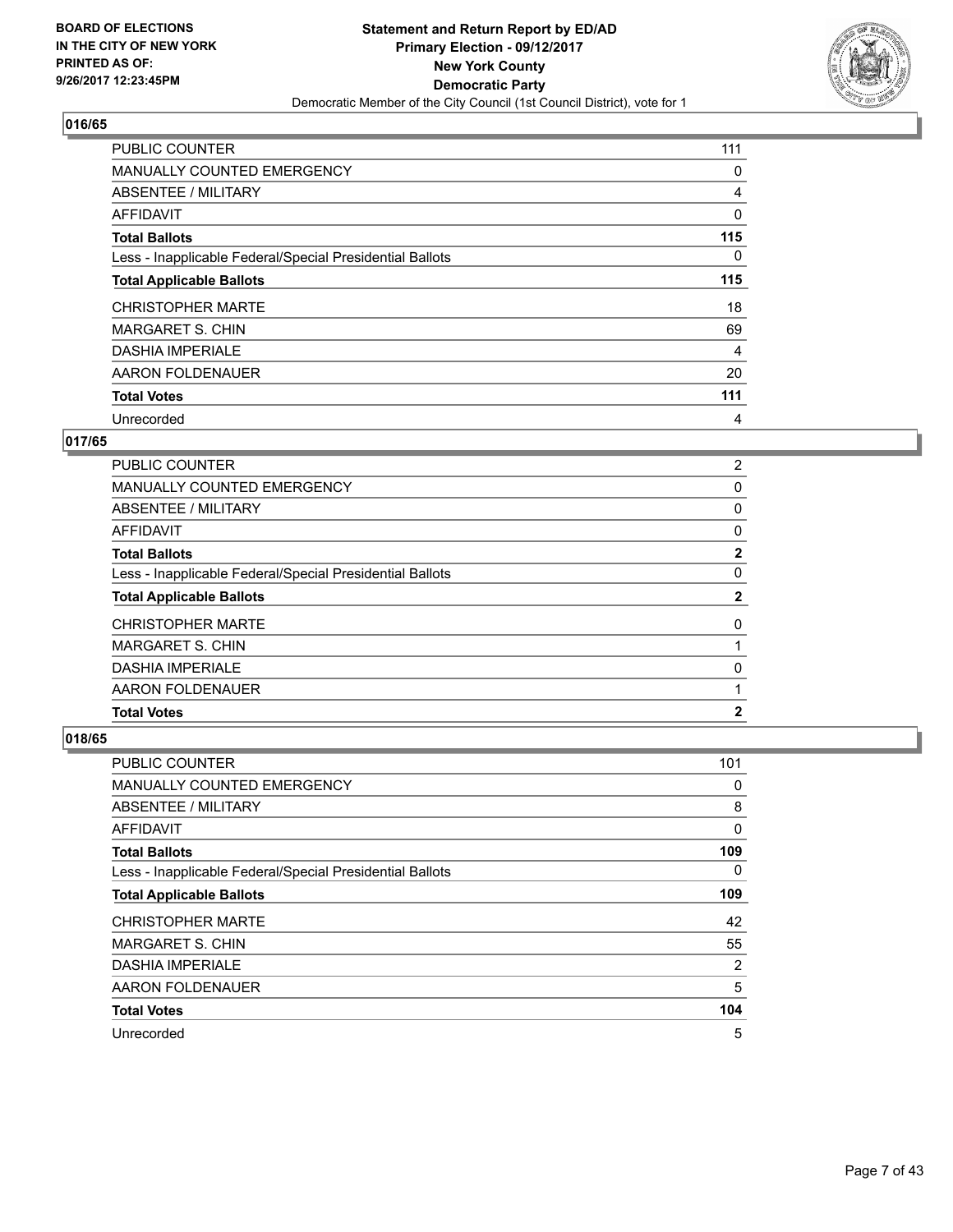

| <b>PUBLIC COUNTER</b>                                    | 94  |
|----------------------------------------------------------|-----|
| <b>MANUALLY COUNTED EMERGENCY</b>                        | 0   |
| ABSENTEE / MILITARY                                      | 5   |
| AFFIDAVIT                                                | 1   |
| <b>Total Ballots</b>                                     | 100 |
| Less - Inapplicable Federal/Special Presidential Ballots | 0   |
| <b>Total Applicable Ballots</b>                          | 100 |
| <b>CHRISTOPHER MARTE</b>                                 | 43  |
| <b>MARGARET S. CHIN</b>                                  | 43  |
| <b>DASHIA IMPERIALE</b>                                  | 6   |
| AARON FOLDENAUER                                         | 2   |
| <b>Total Votes</b>                                       | 94  |
| Unrecorded                                               | 6   |

## **020/65**

| <b>PUBLIC COUNTER</b>                                    | 130 |
|----------------------------------------------------------|-----|
| <b>MANUALLY COUNTED EMERGENCY</b>                        | 0   |
| ABSENTEE / MILITARY                                      | 6   |
| AFFIDAVIT                                                | 0   |
| <b>Total Ballots</b>                                     | 136 |
| Less - Inapplicable Federal/Special Presidential Ballots | 0   |
| <b>Total Applicable Ballots</b>                          | 136 |
| <b>CHRISTOPHER MARTE</b>                                 | 50  |
| <b>MARGARET S. CHIN</b>                                  | 70  |
| <b>DASHIA IMPERIALE</b>                                  | 3   |
| AARON FOLDENAUER                                         | 1   |
| NORMA ALEXANDER (WRITE-IN)                               | 1   |
| <b>Total Votes</b>                                       | 125 |
| Unrecorded                                               | 11  |

| <b>PUBLIC COUNTER</b>                                    | 146 |
|----------------------------------------------------------|-----|
| <b>MANUALLY COUNTED EMERGENCY</b>                        | 0   |
| ABSENTEE / MILITARY                                      | 0   |
| AFFIDAVIT                                                | 0   |
| <b>Total Ballots</b>                                     | 146 |
| Less - Inapplicable Federal/Special Presidential Ballots | 0   |
| <b>Total Applicable Ballots</b>                          | 146 |
| <b>CHRISTOPHER MARTE</b>                                 | 51  |
| <b>MARGARET S. CHIN</b>                                  | 76  |
| <b>DASHIA IMPERIALE</b>                                  | 3   |
| AARON FOLDENAUER                                         | 3   |
| <b>Total Votes</b>                                       | 133 |
| Unrecorded                                               | 13  |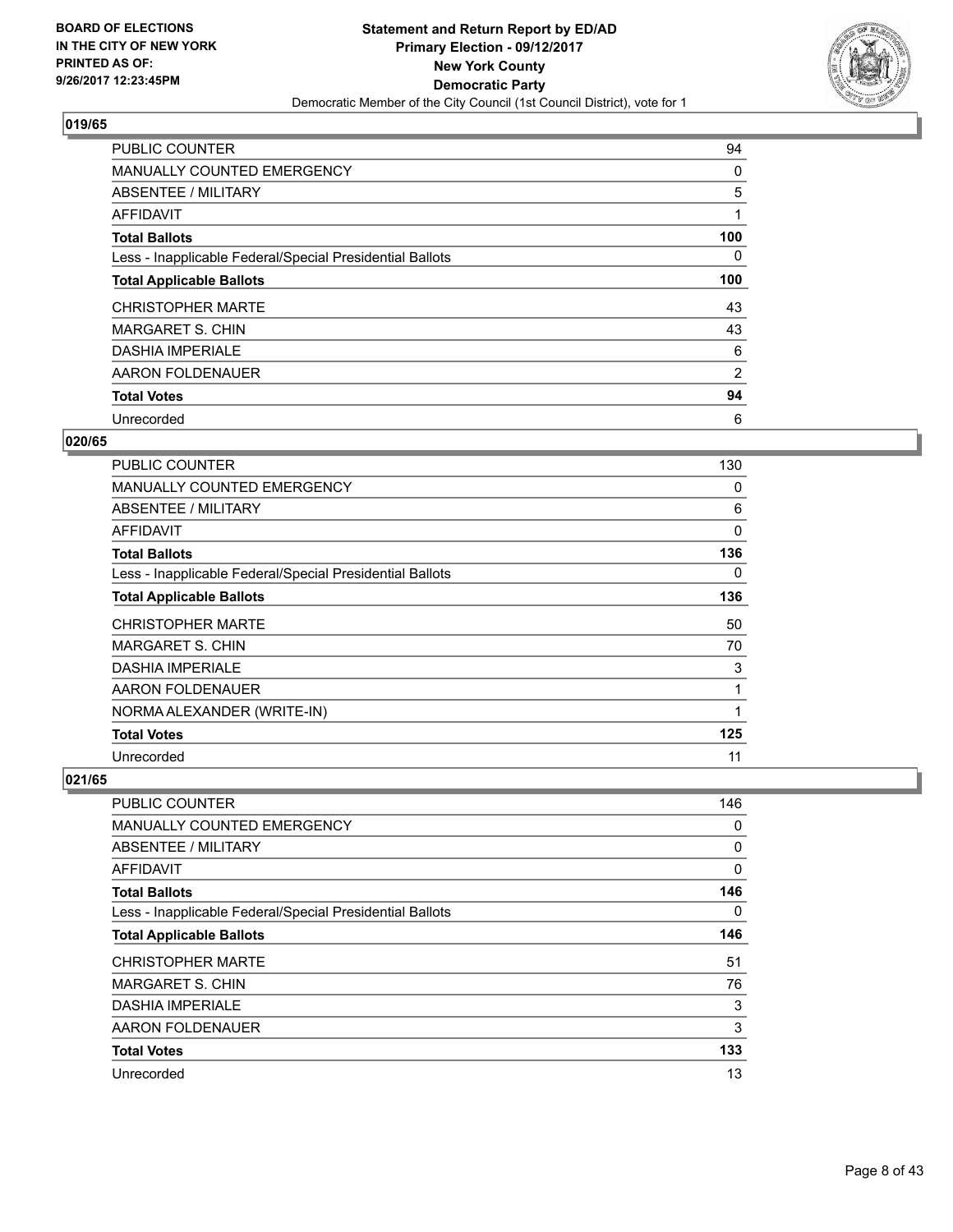

| <b>PUBLIC COUNTER</b>                                    | 122 |
|----------------------------------------------------------|-----|
| <b>MANUALLY COUNTED EMERGENCY</b>                        | 0   |
| ABSENTEE / MILITARY                                      | 3   |
| AFFIDAVIT                                                | 0   |
| <b>Total Ballots</b>                                     | 125 |
| Less - Inapplicable Federal/Special Presidential Ballots | 0   |
| <b>Total Applicable Ballots</b>                          | 125 |
|                                                          |     |
| <b>CHRISTOPHER MARTE</b>                                 | 28  |
| MARGARET S. CHIN                                         | 90  |
| <b>DASHIA IMPERIALE</b>                                  | 2   |
| AARON FOLDENAUER                                         | 5   |

#### **023/65**

| <b>PUBLIC COUNTER</b>                                    | 81 |
|----------------------------------------------------------|----|
| <b>MANUALLY COUNTED EMERGENCY</b>                        | 0  |
| ABSENTEE / MILITARY                                      | 0  |
| AFFIDAVIT                                                | 0  |
| <b>Total Ballots</b>                                     | 81 |
| Less - Inapplicable Federal/Special Presidential Ballots | 0  |
| <b>Total Applicable Ballots</b>                          | 81 |
| <b>CHRISTOPHER MARTE</b>                                 | 16 |
| <b>MARGARET S. CHIN</b>                                  | 60 |
| <b>DASHIA IMPERIALE</b>                                  | 2  |
| AARON FOLDENAUER                                         | 2  |
| <b>Total Votes</b>                                       | 80 |
| Unrecorded                                               | 1  |

| PUBLIC COUNTER                                           | 87 |
|----------------------------------------------------------|----|
| <b>MANUALLY COUNTED EMERGENCY</b>                        | 0  |
| ABSENTEE / MILITARY                                      |    |
| AFFIDAVIT                                                |    |
| <b>Total Ballots</b>                                     | 89 |
| Less - Inapplicable Federal/Special Presidential Ballots | 0  |
| <b>Total Applicable Ballots</b>                          | 89 |
| <b>CHRISTOPHER MARTE</b>                                 | 20 |
| <b>MARGARET S. CHIN</b>                                  | 64 |
| <b>DASHIA IMPERIALE</b>                                  | 1  |
| AARON FOLDENAUER                                         | 0  |
| <b>Total Votes</b>                                       | 85 |
| Unrecorded                                               | 4  |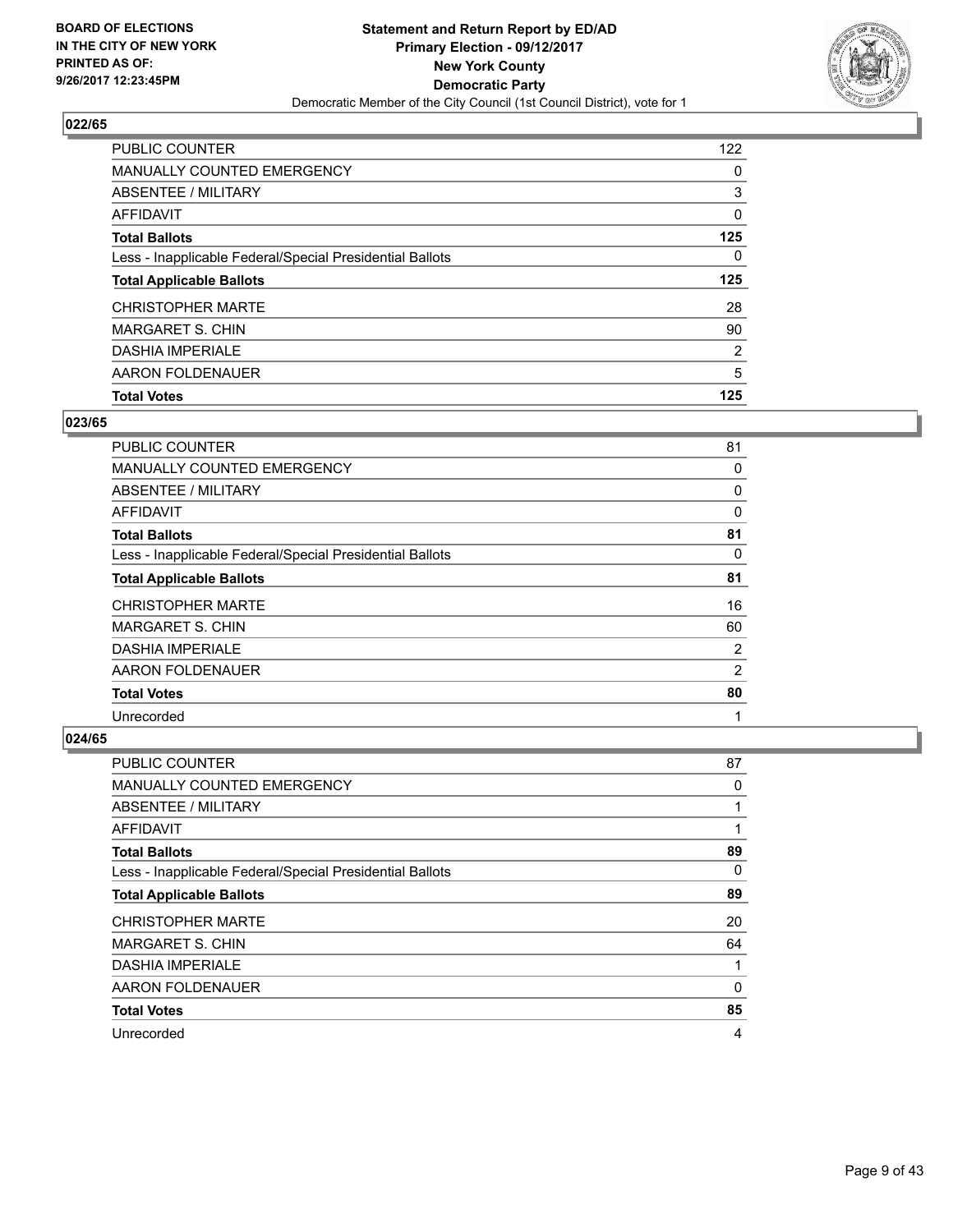

| PUBLIC COUNTER                                           | 73 |
|----------------------------------------------------------|----|
| <b>MANUALLY COUNTED EMERGENCY</b>                        | 0  |
| ABSENTEE / MILITARY                                      | 4  |
| AFFIDAVIT                                                | 0  |
| <b>Total Ballots</b>                                     | 77 |
| Less - Inapplicable Federal/Special Presidential Ballots | 0  |
| <b>Total Applicable Ballots</b>                          | 77 |
| <b>CHRISTOPHER MARTE</b>                                 | 21 |
| <b>MARGARET S. CHIN</b>                                  | 55 |
| <b>DASHIA IMPERIALE</b>                                  |    |
| AARON FOLDENAUER                                         | 0  |
| <b>Total Votes</b>                                       | 77 |

#### **026/65**

| <b>PUBLIC COUNTER</b>                                    | 69 |
|----------------------------------------------------------|----|
| <b>MANUALLY COUNTED EMERGENCY</b>                        | 0  |
| ABSENTEE / MILITARY                                      | 3  |
| AFFIDAVIT                                                | 0  |
| <b>Total Ballots</b>                                     | 72 |
| Less - Inapplicable Federal/Special Presidential Ballots | 0  |
| <b>Total Applicable Ballots</b>                          | 72 |
| <b>CHRISTOPHER MARTE</b>                                 | 19 |
| <b>MARGARET S. CHIN</b>                                  | 46 |
| <b>DASHIA IMPERIALE</b>                                  | 2  |
| AARON FOLDENAUER                                         | 1  |
| <b>Total Votes</b>                                       | 68 |
| Unrecorded                                               | 4  |

| <b>PUBLIC COUNTER</b>                                    | 129            |
|----------------------------------------------------------|----------------|
| <b>MANUALLY COUNTED EMERGENCY</b>                        | 0              |
| ABSENTEE / MILITARY                                      | 0              |
| AFFIDAVIT                                                | 0              |
| <b>Total Ballots</b>                                     | 129            |
| Less - Inapplicable Federal/Special Presidential Ballots | 0              |
| <b>Total Applicable Ballots</b>                          | 129            |
| <b>CHRISTOPHER MARTE</b>                                 | 39             |
| <b>MARGARET S. CHIN</b>                                  | 81             |
| <b>DASHIA IMPERIALE</b>                                  | 3              |
| AARON FOLDENAUER                                         | $\overline{2}$ |
| <b>Total Votes</b>                                       | 125            |
| Unrecorded                                               | $\overline{4}$ |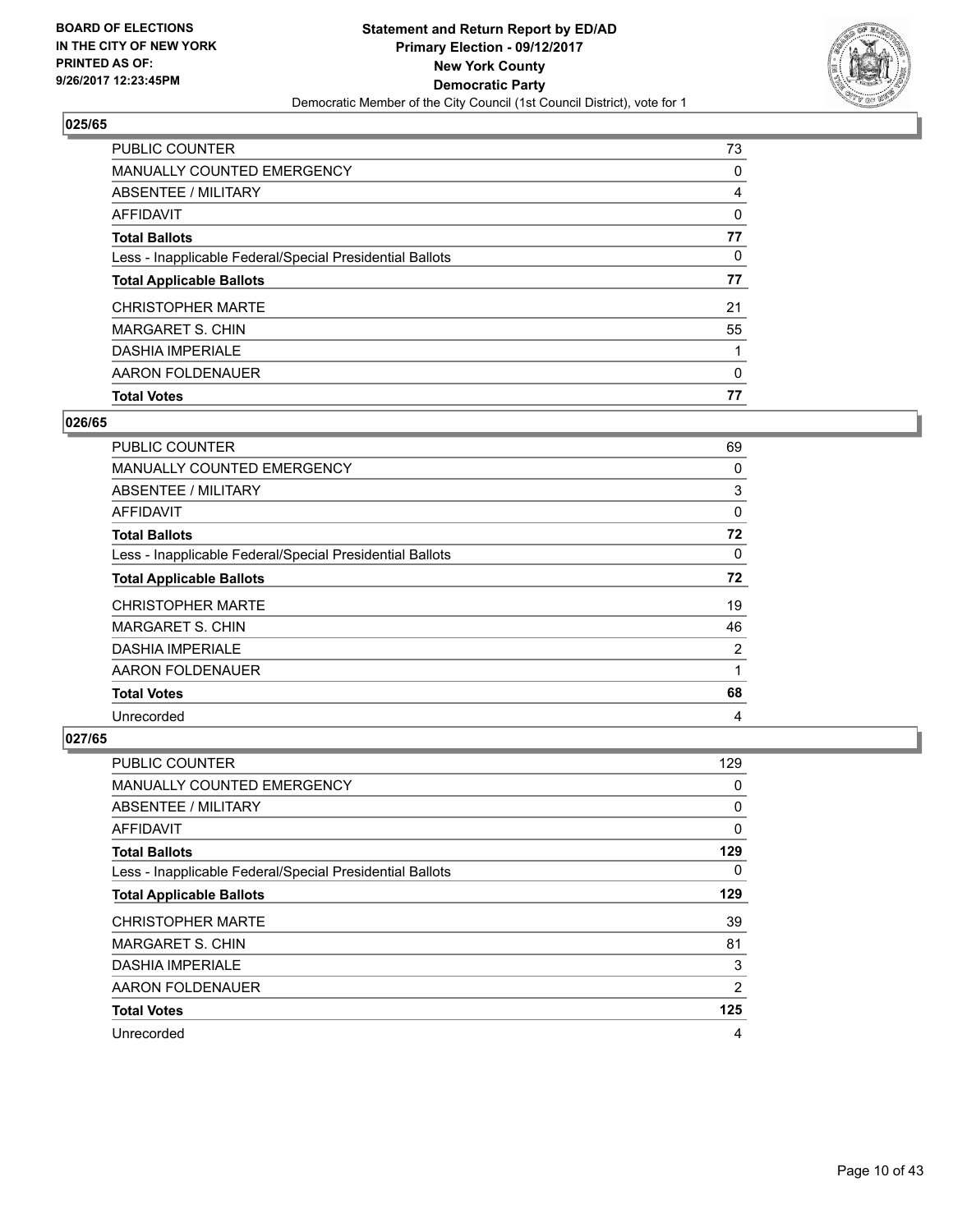

| <b>PUBLIC COUNTER</b>                                    | 63             |
|----------------------------------------------------------|----------------|
| MANUALLY COUNTED EMERGENCY                               | 0              |
| ABSENTEE / MILITARY                                      | 0              |
| AFFIDAVIT                                                |                |
| <b>Total Ballots</b>                                     | 64             |
| Less - Inapplicable Federal/Special Presidential Ballots | 0              |
| <b>Total Applicable Ballots</b>                          | 64             |
| <b>CHRISTOPHER MARTE</b>                                 | 16             |
| <b>MARGARET S. CHIN</b>                                  | 43             |
| <b>DASHIA IMPERIALE</b>                                  | 2              |
| AARON FOLDENAUER                                         |                |
| <b>Total Votes</b>                                       | 62             |
| Unrecorded                                               | $\overline{2}$ |

## **029/65**

| <b>PUBLIC COUNTER</b>                                    | 67 |
|----------------------------------------------------------|----|
| <b>MANUALLY COUNTED EMERGENCY</b>                        | 0  |
| ABSENTEE / MILITARY                                      |    |
| AFFIDAVIT                                                | 0  |
| <b>Total Ballots</b>                                     | 68 |
| Less - Inapplicable Federal/Special Presidential Ballots | 0  |
| <b>Total Applicable Ballots</b>                          | 68 |
| <b>CHRISTOPHER MARTE</b>                                 | 25 |
| <b>MARGARET S. CHIN</b>                                  | 39 |
| <b>DASHIA IMPERIALE</b>                                  | 3  |
| AARON FOLDENAUER                                         |    |
| <b>Total Votes</b>                                       | 68 |

| PUBLIC COUNTER                                           | 170 |
|----------------------------------------------------------|-----|
| <b>MANUALLY COUNTED EMERGENCY</b>                        |     |
| ABSENTEE / MILITARY                                      | 2   |
| AFFIDAVIT                                                | 0   |
| <b>Total Ballots</b>                                     | 173 |
| Less - Inapplicable Federal/Special Presidential Ballots | 0   |
| <b>Total Applicable Ballots</b>                          | 173 |
| <b>CHRISTOPHER MARTE</b>                                 | 45  |
| <b>MARGARET S. CHIN</b>                                  | 118 |
| <b>DASHIA IMPERIALE</b>                                  | 4   |
| AARON FOLDENAUER                                         | 5   |
| <b>Total Votes</b>                                       | 172 |
| Unrecorded                                               | 1   |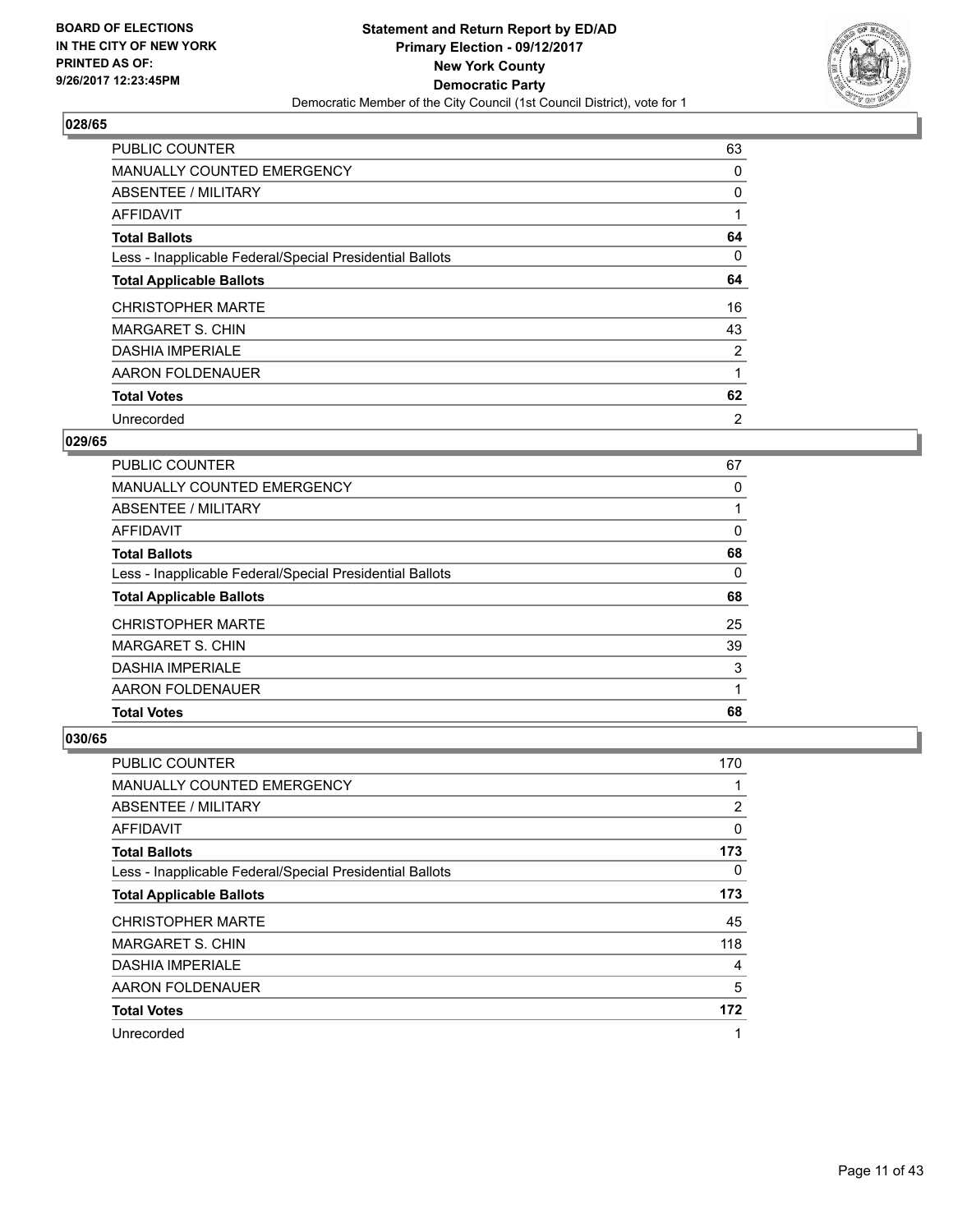

| <b>PUBLIC COUNTER</b>                                    | 228 |
|----------------------------------------------------------|-----|
| <b>MANUALLY COUNTED EMERGENCY</b>                        |     |
| ABSENTEE / MILITARY                                      |     |
| <b>AFFIDAVIT</b>                                         | 0   |
| <b>Total Ballots</b>                                     | 230 |
| Less - Inapplicable Federal/Special Presidential Ballots | 0   |
| <b>Total Applicable Ballots</b>                          | 230 |
| <b>CHRISTOPHER MARTE</b>                                 | 45  |
| <b>MARGARET S. CHIN</b>                                  | 172 |
| <b>DASHIA IMPERIALE</b>                                  | 2   |
| AARON FOLDENAUER                                         | 8   |
| <b>Total Votes</b>                                       | 227 |
| Unrecorded                                               | 3   |

# **032/65**

| <b>PUBLIC COUNTER</b>                                    | 104      |
|----------------------------------------------------------|----------|
| <b>MANUALLY COUNTED EMERGENCY</b>                        | 0        |
| ABSENTEE / MILITARY                                      | 0        |
| AFFIDAVIT                                                | 4        |
| <b>Total Ballots</b>                                     | 108      |
| Less - Inapplicable Federal/Special Presidential Ballots | $\Omega$ |
| <b>Total Applicable Ballots</b>                          | 108      |
| <b>CHRISTOPHER MARTE</b>                                 | 46       |
| <b>MARGARET S. CHIN</b>                                  | 56       |
| <b>DASHIA IMPERIALE</b>                                  | 3        |
| AARON FOLDENAUER                                         | 2        |
| <b>Total Votes</b>                                       | 107      |
| Unrecorded                                               | 1        |

| PUBLIC COUNTER                                           | 180 |
|----------------------------------------------------------|-----|
| <b>MANUALLY COUNTED EMERGENCY</b>                        | 0   |
| ABSENTEE / MILITARY                                      |     |
| AFFIDAVIT                                                | 0   |
| <b>Total Ballots</b>                                     | 181 |
| Less - Inapplicable Federal/Special Presidential Ballots | 0   |
| <b>Total Applicable Ballots</b>                          | 181 |
| <b>CHRISTOPHER MARTE</b>                                 | 84  |
| <b>MARGARET S. CHIN</b>                                  | 67  |
| <b>DASHIA IMPERIALE</b>                                  | 12  |
| AARON FOLDENAUER                                         | 12  |
| <b>Total Votes</b>                                       | 175 |
| Unrecorded                                               | 6   |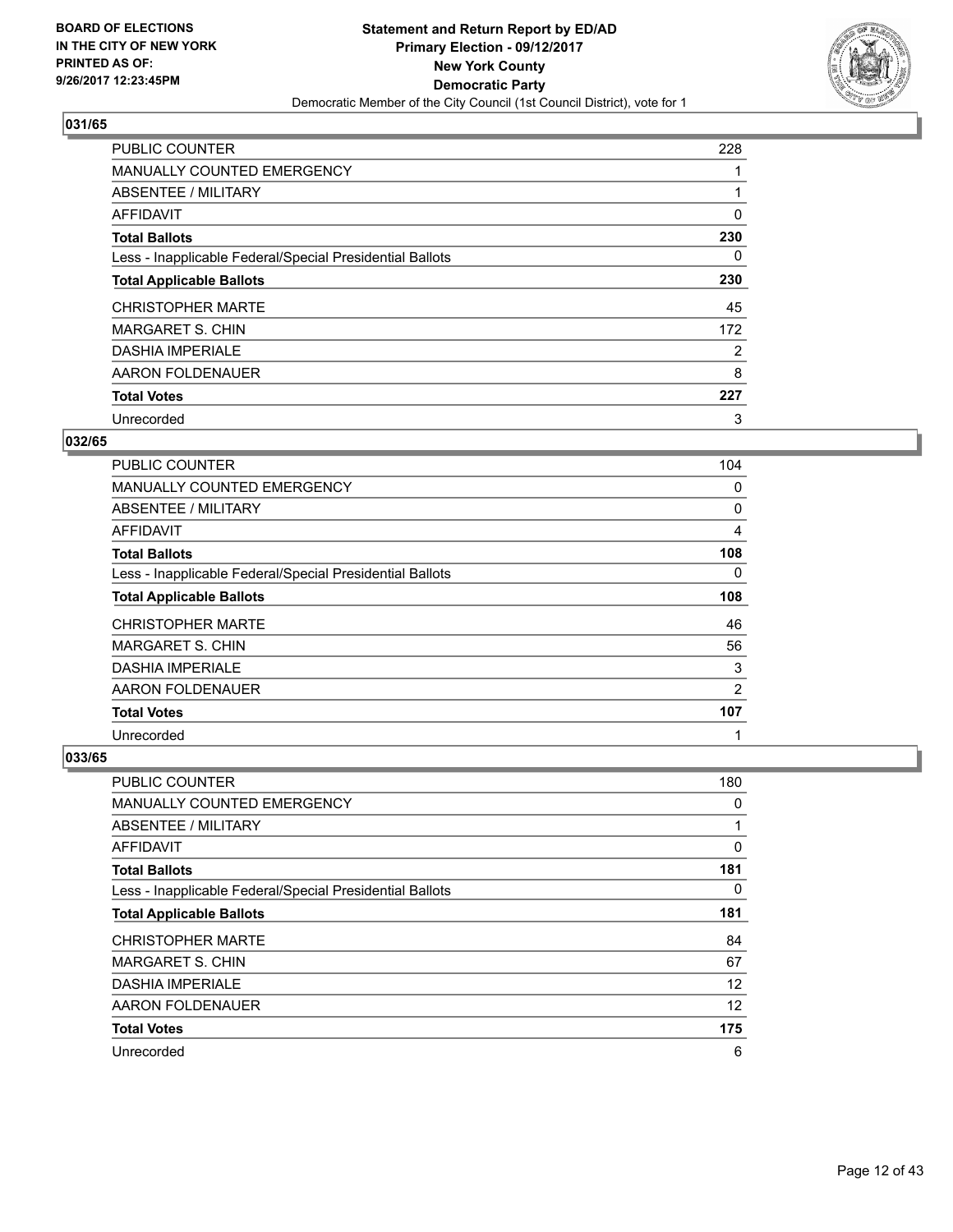

| <b>PUBLIC COUNTER</b>                                    | 131 |
|----------------------------------------------------------|-----|
| <b>MANUALLY COUNTED EMERGENCY</b>                        | 0   |
| ABSENTEE / MILITARY                                      | 0   |
| <b>AFFIDAVIT</b>                                         | 2   |
| <b>Total Ballots</b>                                     | 133 |
| Less - Inapplicable Federal/Special Presidential Ballots | 0   |
| <b>Total Applicable Ballots</b>                          | 133 |
| <b>CHRISTOPHER MARTE</b>                                 | 59  |
| <b>MARGARET S. CHIN</b>                                  | 55  |
| <b>DASHIA IMPERIALE</b>                                  |     |
| AARON FOLDENAUER                                         | 10  |
| <b>Total Votes</b>                                       | 125 |
| Unrecorded                                               | 8   |

## **035/65**

| <b>PUBLIC COUNTER</b>                                    | 117      |
|----------------------------------------------------------|----------|
| <b>MANUALLY COUNTED EMERGENCY</b>                        | 0        |
| ABSENTEE / MILITARY                                      | 8        |
| AFFIDAVIT                                                | 0        |
| <b>Total Ballots</b>                                     | 125      |
| Less - Inapplicable Federal/Special Presidential Ballots | $\Omega$ |
| <b>Total Applicable Ballots</b>                          | 125      |
| <b>CHRISTOPHER MARTE</b>                                 | 55       |
| <b>MARGARET S. CHIN</b>                                  | 39       |
| <b>DASHIA IMPERIALE</b>                                  | 4        |
| AARON FOLDENAUER                                         | 16       |
| <b>Total Votes</b>                                       | 114      |
| Unrecorded                                               | 11       |

| <b>PUBLIC COUNTER</b>                                    | 131 |
|----------------------------------------------------------|-----|
| <b>MANUALLY COUNTED EMERGENCY</b>                        | 0   |
| ABSENTEE / MILITARY                                      | 0   |
| AFFIDAVIT                                                | 0   |
| <b>Total Ballots</b>                                     | 131 |
| Less - Inapplicable Federal/Special Presidential Ballots | 0   |
| <b>Total Applicable Ballots</b>                          | 131 |
| <b>CHRISTOPHER MARTE</b>                                 | 58  |
| <b>MARGARET S. CHIN</b>                                  | 40  |
| <b>DASHIA IMPERIALE</b>                                  | 9   |
| AARON FOLDENAUER                                         | 6   |
| <b>Total Votes</b>                                       | 113 |
| Unrecorded                                               | 18  |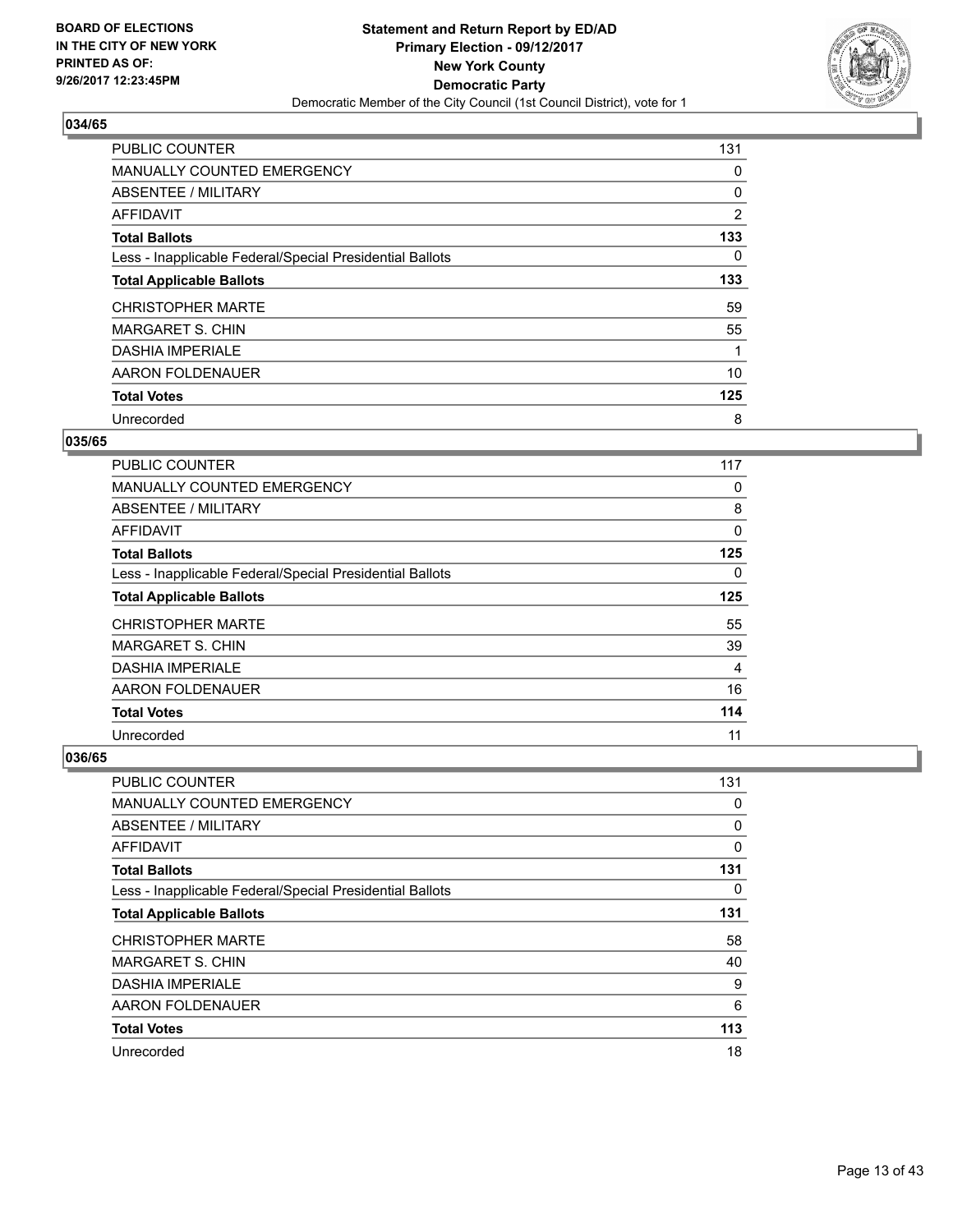

| <b>PUBLIC COUNTER</b>                                    | 154 |
|----------------------------------------------------------|-----|
| <b>MANUALLY COUNTED EMERGENCY</b>                        | 0   |
| ABSENTEE / MILITARY                                      |     |
| AFFIDAVIT                                                | 0   |
| <b>Total Ballots</b>                                     | 155 |
| Less - Inapplicable Federal/Special Presidential Ballots | 0   |
| <b>Total Applicable Ballots</b>                          | 155 |
| <b>CHRISTOPHER MARTE</b>                                 | 69  |
| <b>MARGARET S. CHIN</b>                                  | 68  |
| <b>DASHIA IMPERIALE</b>                                  | 9   |
| AARON FOLDENAUER                                         | 6   |
| <b>Total Votes</b>                                       | 152 |
| Unrecorded                                               | 3   |

#### **038/65**

| <b>PUBLIC COUNTER</b>                                    | 135 |
|----------------------------------------------------------|-----|
| <b>MANUALLY COUNTED EMERGENCY</b>                        | 0   |
| ABSENTEE / MILITARY                                      | 6   |
| AFFIDAVIT                                                | 1   |
| <b>Total Ballots</b>                                     | 142 |
| Less - Inapplicable Federal/Special Presidential Ballots | 0   |
| <b>Total Applicable Ballots</b>                          | 142 |
| <b>CHRISTOPHER MARTE</b>                                 | 47  |
| <b>MARGARET S. CHIN</b>                                  | 66  |
| <b>DASHIA IMPERIALE</b>                                  | 6   |
| AARON FOLDENAUER                                         | 14  |
| CARLINA RIVERA (WRITE-IN)                                | 2   |
| <b>Total Votes</b>                                       | 135 |
| Unrecorded                                               | 7   |

| <b>PUBLIC COUNTER</b>                                    | 136 |
|----------------------------------------------------------|-----|
| MANUALLY COUNTED EMERGENCY                               | 0   |
| ABSENTEE / MILITARY                                      | 2   |
| AFFIDAVIT                                                | 0   |
| <b>Total Ballots</b>                                     | 138 |
| Less - Inapplicable Federal/Special Presidential Ballots | 0   |
| <b>Total Applicable Ballots</b>                          | 138 |
| <b>CHRISTOPHER MARTE</b>                                 | 43  |
| <b>MARGARET S. CHIN</b>                                  | 67  |
| <b>DASHIA IMPERIALE</b>                                  | 10  |
| AARON FOLDENAUER                                         | 14  |
| <b>Total Votes</b>                                       | 134 |
| Unrecorded                                               | 4   |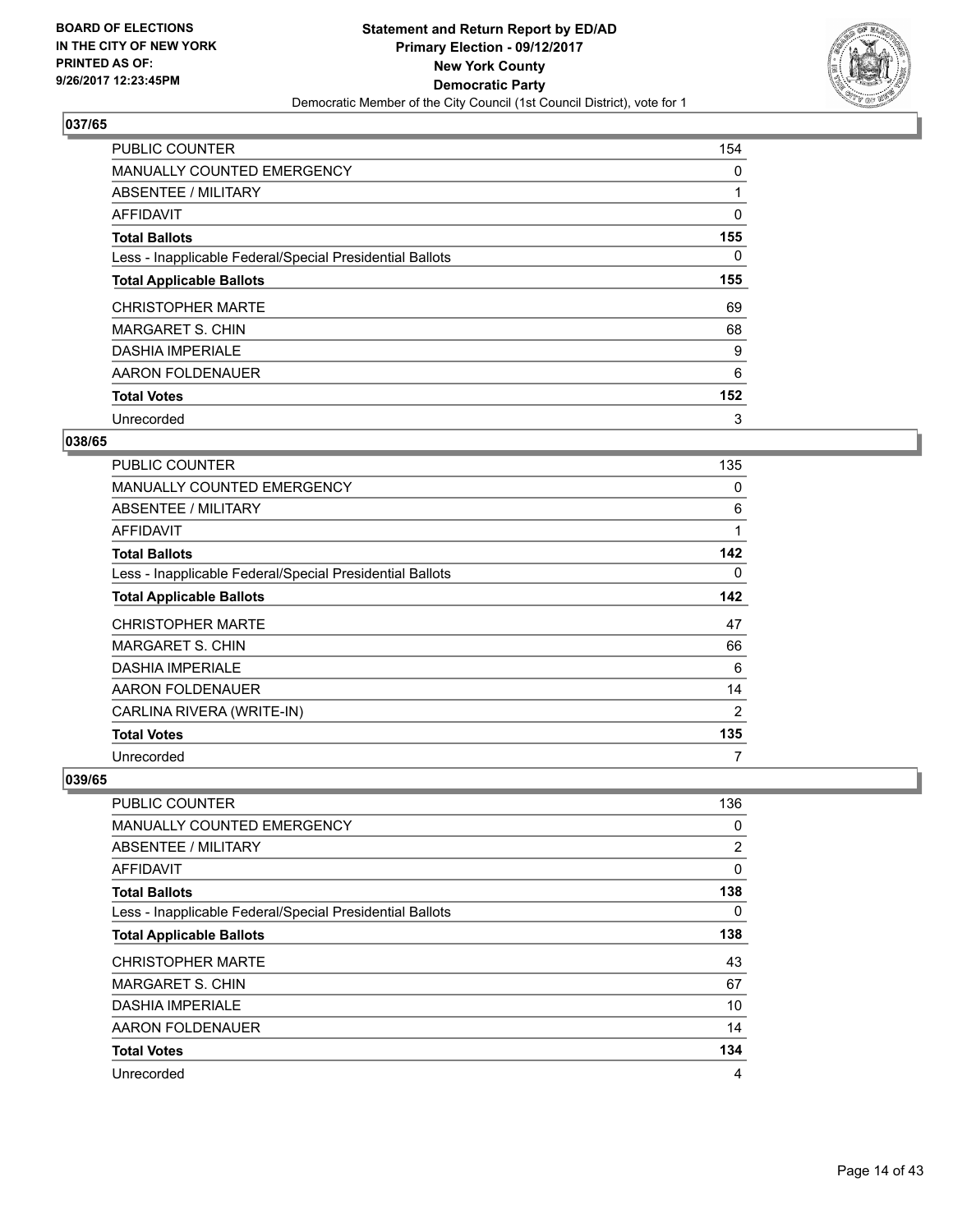

| <b>PUBLIC COUNTER</b>                                    | 116 |
|----------------------------------------------------------|-----|
| <b>MANUALLY COUNTED EMERGENCY</b>                        | 0   |
| ABSENTEE / MILITARY                                      | 2   |
| <b>AFFIDAVIT</b>                                         | 2   |
| <b>Total Ballots</b>                                     | 120 |
| Less - Inapplicable Federal/Special Presidential Ballots | 0   |
| <b>Total Applicable Ballots</b>                          | 120 |
| <b>CHRISTOPHER MARTE</b>                                 | 48  |
| <b>MARGARET S. CHIN</b>                                  | 45  |
| <b>DASHIA IMPERIALE</b>                                  | 7   |
| AARON FOLDENAUER                                         | 10  |
| <b>Total Votes</b>                                       | 110 |
| Unrecorded                                               | 10  |

## **041/65**

| <b>PUBLIC COUNTER</b>                                    | 91 |
|----------------------------------------------------------|----|
| <b>MANUALLY COUNTED EMERGENCY</b>                        | 0  |
| ABSENTEE / MILITARY                                      |    |
| AFFIDAVIT                                                | 4  |
| <b>Total Ballots</b>                                     | 96 |
| Less - Inapplicable Federal/Special Presidential Ballots | 0  |
| <b>Total Applicable Ballots</b>                          | 96 |
| <b>CHRISTOPHER MARTE</b>                                 | 37 |
| <b>MARGARET S. CHIN</b>                                  | 46 |
| <b>DASHIA IMPERIALE</b>                                  | 4  |
| AARON FOLDENAUER                                         | 6  |
| <b>Total Votes</b>                                       | 93 |
| Unrecorded                                               | 3  |

| <b>PUBLIC COUNTER</b>                                    | 113   |
|----------------------------------------------------------|-------|
| <b>MANUALLY COUNTED EMERGENCY</b>                        | 0     |
| ABSENTEE / MILITARY                                      | 4     |
| AFFIDAVIT                                                | 1     |
| <b>Total Ballots</b>                                     | 118   |
| Less - Inapplicable Federal/Special Presidential Ballots | 0     |
| <b>Total Applicable Ballots</b>                          | 118   |
| <b>CHRISTOPHER MARTE</b>                                 | 52    |
| <b>MARGARET S. CHIN</b>                                  | 49    |
| <b>DASHIA IMPERIALE</b>                                  | 4     |
| AARON FOLDENAUER                                         | 7     |
| <b>Total Votes</b>                                       | $112$ |
| Unrecorded                                               | 6     |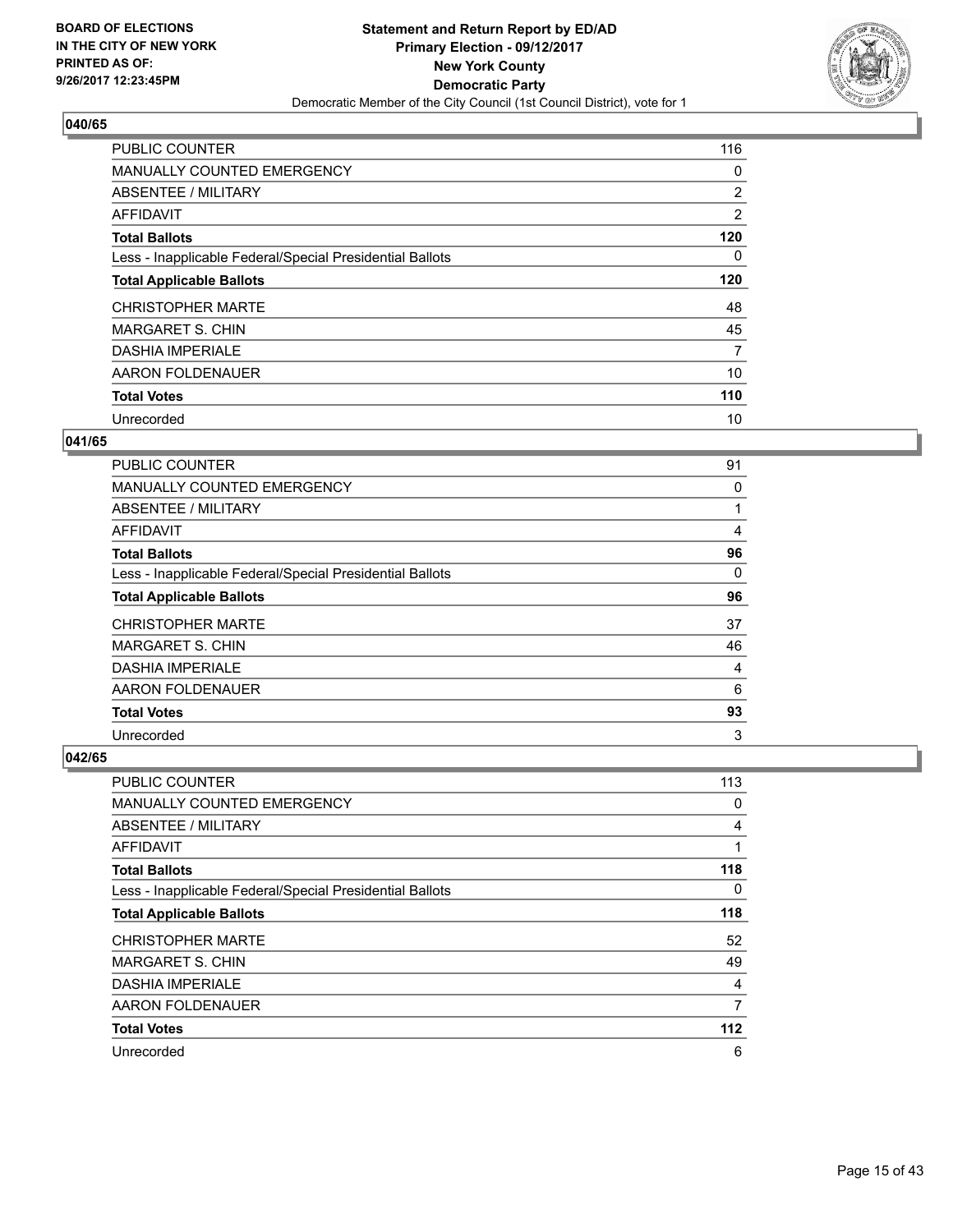

| <b>PUBLIC COUNTER</b>                                    | 237 |
|----------------------------------------------------------|-----|
| <b>MANUALLY COUNTED EMERGENCY</b>                        | 0   |
| ABSENTEE / MILITARY                                      | 2   |
| <b>AFFIDAVIT</b>                                         | 3   |
| <b>Total Ballots</b>                                     | 242 |
| Less - Inapplicable Federal/Special Presidential Ballots | 0   |
| <b>Total Applicable Ballots</b>                          | 242 |
| <b>CHRISTOPHER MARTE</b>                                 | 77  |
| <b>MARGARET S. CHIN</b>                                  | 114 |
| <b>DASHIA IMPERIALE</b>                                  | 2   |
| AARON FOLDENAUER                                         | 20  |
| <b>Total Votes</b>                                       | 213 |
| Unrecorded                                               | 29  |

## **047/65**

| <b>PUBLIC COUNTER</b>                                    | 208 |
|----------------------------------------------------------|-----|
| <b>MANUALLY COUNTED EMERGENCY</b>                        | 0   |
| ABSENTEE / MILITARY                                      | 3   |
| <b>AFFIDAVIT</b>                                         | 0   |
| <b>Total Ballots</b>                                     | 211 |
| Less - Inapplicable Federal/Special Presidential Ballots | 0   |
| <b>Total Applicable Ballots</b>                          | 211 |
| <b>CHRISTOPHER MARTE</b>                                 | 81  |
| <b>MARGARET S. CHIN</b>                                  | 93  |
| <b>DASHIA IMPERIALE</b>                                  | 3   |
| AARON FOLDENAUER                                         | 17  |
| <b>Total Votes</b>                                       | 194 |
| Unrecorded                                               | 17  |

| <b>PUBLIC COUNTER</b>                                    | 262            |
|----------------------------------------------------------|----------------|
| <b>MANUALLY COUNTED EMERGENCY</b>                        | 0              |
| ABSENTEE / MILITARY                                      | $\overline{2}$ |
| AFFIDAVIT                                                | 0              |
| <b>Total Ballots</b>                                     | 264            |
| Less - Inapplicable Federal/Special Presidential Ballots | 0              |
| <b>Total Applicable Ballots</b>                          | 264            |
| <b>CHRISTOPHER MARTE</b>                                 | 94             |
| <b>MARGARET S. CHIN</b>                                  | 122            |
| <b>DASHIA IMPERIALE</b>                                  | 4              |
| AARON FOLDENAUER                                         | 27             |
| UNATTRIBUTABLE WRITE-IN (WRITE-IN)                       | 1              |
| <b>Total Votes</b>                                       | 248            |
| Unrecorded                                               | 16             |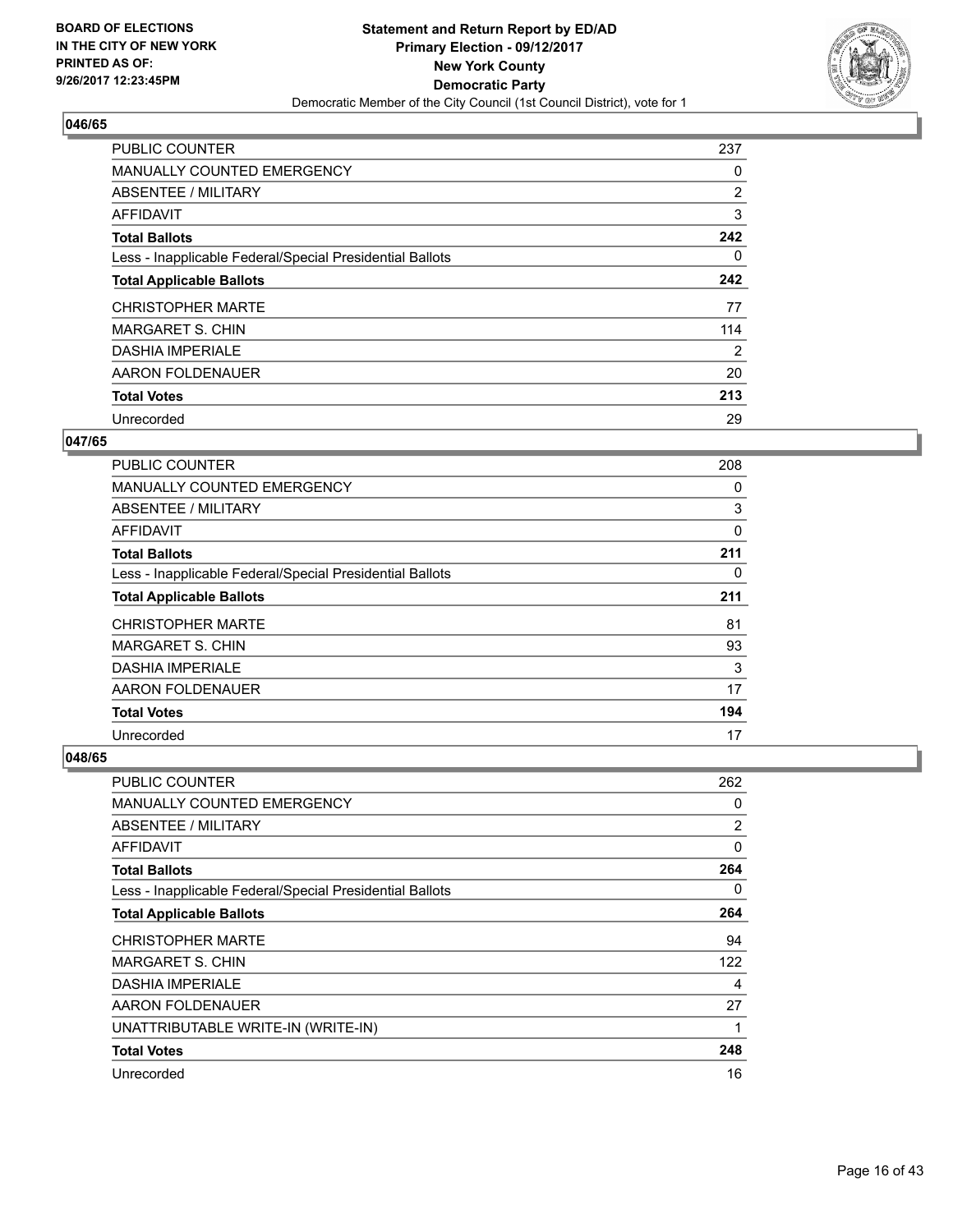

| <b>PUBLIC COUNTER</b>                                    | 233 |
|----------------------------------------------------------|-----|
| <b>MANUALLY COUNTED EMERGENCY</b>                        | 0   |
| ABSENTEE / MILITARY                                      | 14  |
| <b>AFFIDAVIT</b>                                         |     |
| <b>Total Ballots</b>                                     | 248 |
| Less - Inapplicable Federal/Special Presidential Ballots | 0   |
| <b>Total Applicable Ballots</b>                          | 248 |
| <b>CHRISTOPHER MARTE</b>                                 | 74  |
| <b>MARGARET S. CHIN</b>                                  | 111 |
| <b>DASHIA IMPERIALE</b>                                  | 7   |
| AARON FOLDENAUER                                         | 21  |
| <b>Total Votes</b>                                       | 213 |
| Unrecorded                                               | 35  |

## **052/65**

| PUBLIC COUNTER                                           | 192 |
|----------------------------------------------------------|-----|
| <b>MANUALLY COUNTED EMERGENCY</b>                        | 0   |
| ABSENTEE / MILITARY                                      | 6   |
| <b>AFFIDAVIT</b>                                         | 2   |
| <b>Total Ballots</b>                                     | 200 |
| Less - Inapplicable Federal/Special Presidential Ballots | 0   |
| <b>Total Applicable Ballots</b>                          | 200 |
| <b>CHRISTOPHER MARTE</b>                                 | 79  |
| <b>MARGARET S. CHIN</b>                                  | 84  |
| <b>DASHIA IMPERIALE</b>                                  | 8   |
| AARON FOLDENAUER                                         | 22  |
| <b>Total Votes</b>                                       | 193 |
| Unrecorded                                               | 7   |

| <b>PUBLIC COUNTER</b>                                    | 237 |
|----------------------------------------------------------|-----|
| <b>MANUALLY COUNTED EMERGENCY</b>                        | 0   |
| ABSENTEE / MILITARY                                      | 4   |
| AFFIDAVIT                                                | 0   |
| <b>Total Ballots</b>                                     | 241 |
| Less - Inapplicable Federal/Special Presidential Ballots | 0   |
| <b>Total Applicable Ballots</b>                          | 241 |
| <b>CHRISTOPHER MARTE</b>                                 | 93  |
| <b>MARGARET S. CHIN</b>                                  | 117 |
| <b>DASHIA IMPERIALE</b>                                  | 8   |
| AARON FOLDENAUER                                         | 14  |
| <b>Total Votes</b>                                       | 232 |
| Unrecorded                                               | 9   |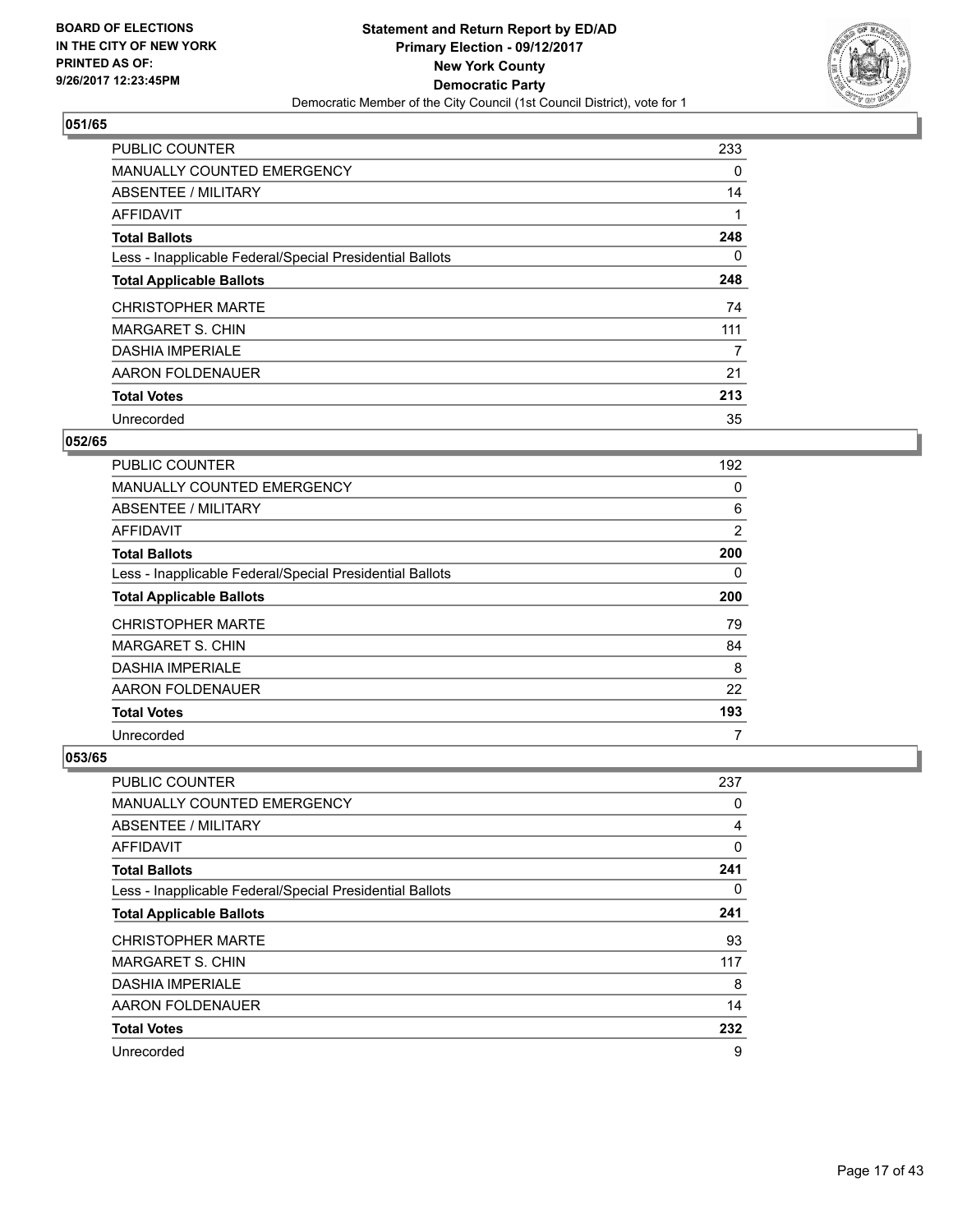

| <b>PUBLIC COUNTER</b>                                    | 190 |
|----------------------------------------------------------|-----|
| <b>MANUALLY COUNTED EMERGENCY</b>                        | 0   |
| ABSENTEE / MILITARY                                      |     |
| <b>AFFIDAVIT</b>                                         | 0   |
| <b>Total Ballots</b>                                     | 191 |
| Less - Inapplicable Federal/Special Presidential Ballots | 0   |
| <b>Total Applicable Ballots</b>                          | 191 |
| <b>CHRISTOPHER MARTE</b>                                 | 67  |
| <b>MARGARET S. CHIN</b>                                  | 85  |
| <b>DASHIA IMPERIALE</b>                                  | 7   |
| AARON FOLDENAUER                                         | 25  |
| <b>Total Votes</b>                                       | 184 |
| Unrecorded                                               | 7   |

## **055/65**

| <b>PUBLIC COUNTER</b>                                    | 213 |
|----------------------------------------------------------|-----|
| <b>MANUALLY COUNTED EMERGENCY</b>                        | 0   |
| ABSENTEE / MILITARY                                      | 2   |
| <b>AFFIDAVIT</b>                                         | 0   |
| <b>Total Ballots</b>                                     | 215 |
| Less - Inapplicable Federal/Special Presidential Ballots | 0   |
| <b>Total Applicable Ballots</b>                          | 215 |
| <b>CHRISTOPHER MARTE</b>                                 | 73  |
| <b>MARGARET S. CHIN</b>                                  | 92  |
| <b>DASHIA IMPERIALE</b>                                  | 7   |
| AARON FOLDENAUER                                         | 25  |
| <b>Total Votes</b>                                       | 197 |
| Unrecorded                                               | 18  |

| PUBLIC COUNTER                                           | 151            |
|----------------------------------------------------------|----------------|
| <b>MANUALLY COUNTED EMERGENCY</b>                        | 0              |
| <b>ABSENTEE / MILITARY</b>                               | 1              |
| AFFIDAVIT                                                | $\overline{2}$ |
| <b>Total Ballots</b>                                     | 154            |
| Less - Inapplicable Federal/Special Presidential Ballots | 0              |
| <b>Total Applicable Ballots</b>                          | 154            |
| <b>CHRISTOPHER MARTE</b>                                 | 28             |
| <b>MARGARET S. CHIN</b>                                  | 35             |
| <b>DASHIA IMPERIALE</b>                                  | 79             |
| AARON FOLDENAUER                                         | 2              |
| ALICE CANCEL (WRITE-IN)                                  | 1              |
| UNATTRIBUTABLE WRITE-IN (WRITE-IN)                       | 1              |
| <b>Total Votes</b>                                       | 146            |
| Unrecorded                                               | 8              |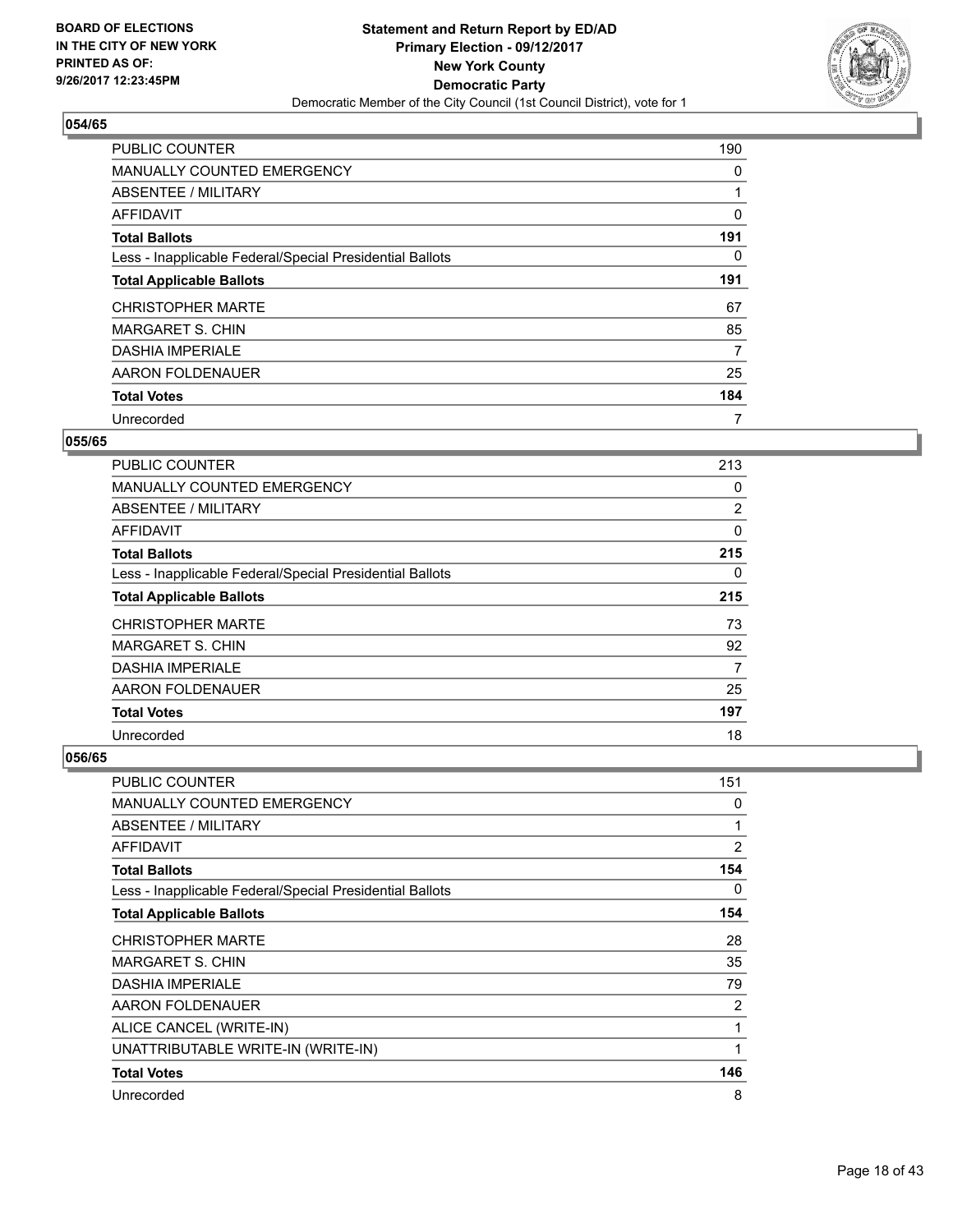

| <b>PUBLIC COUNTER</b>                                    | 122 |
|----------------------------------------------------------|-----|
| <b>MANUALLY COUNTED EMERGENCY</b>                        | 0   |
| <b>ABSENTEE / MILITARY</b>                               | 2   |
| AFFIDAVIT                                                | 0   |
| <b>Total Ballots</b>                                     | 124 |
| Less - Inapplicable Federal/Special Presidential Ballots | 0   |
| <b>Total Applicable Ballots</b>                          | 124 |
| <b>CHRISTOPHER MARTE</b>                                 | 31  |
| MARGARET S. CHIN                                         | 48  |
| <b>DASHIA IMPERIALE</b>                                  | 36  |
| AARON FOLDENAUER                                         |     |
| NICOLE MALLIOTAKIS (WRITE-IN)                            | 1   |
| <b>Total Votes</b>                                       | 117 |
| Unrecorded                                               | 7   |

## **058/65**

| <b>PUBLIC COUNTER</b>                                    | 77 |
|----------------------------------------------------------|----|
| <b>MANUALLY COUNTED EMERGENCY</b>                        | 0  |
| ABSENTEE / MILITARY                                      |    |
| AFFIDAVIT                                                |    |
| <b>Total Ballots</b>                                     | 79 |
| Less - Inapplicable Federal/Special Presidential Ballots | 0  |
| <b>Total Applicable Ballots</b>                          | 79 |
| <b>CHRISTOPHER MARTE</b>                                 | 27 |
| MARGARET S. CHIN                                         | 48 |
| <b>DASHIA IMPERIALE</b>                                  |    |
| AARON FOLDENAUER                                         | 3  |
| <b>Total Votes</b>                                       | 79 |

| <b>PUBLIC COUNTER</b>                                    | 115            |
|----------------------------------------------------------|----------------|
| <b>MANUALLY COUNTED EMERGENCY</b>                        | 0              |
| ABSENTEE / MILITARY                                      | 0              |
| AFFIDAVIT                                                | 1              |
| <b>Total Ballots</b>                                     | 116            |
| Less - Inapplicable Federal/Special Presidential Ballots | 0              |
| <b>Total Applicable Ballots</b>                          | 116            |
| <b>CHRISTOPHER MARTE</b>                                 | 54             |
| <b>MARGARET S. CHIN</b>                                  | 48             |
| <b>DASHIA IMPERIALE</b>                                  | 6              |
| AARON FOLDENAUER                                         | 6              |
| <b>Total Votes</b>                                       | 114            |
| Unrecorded                                               | $\overline{2}$ |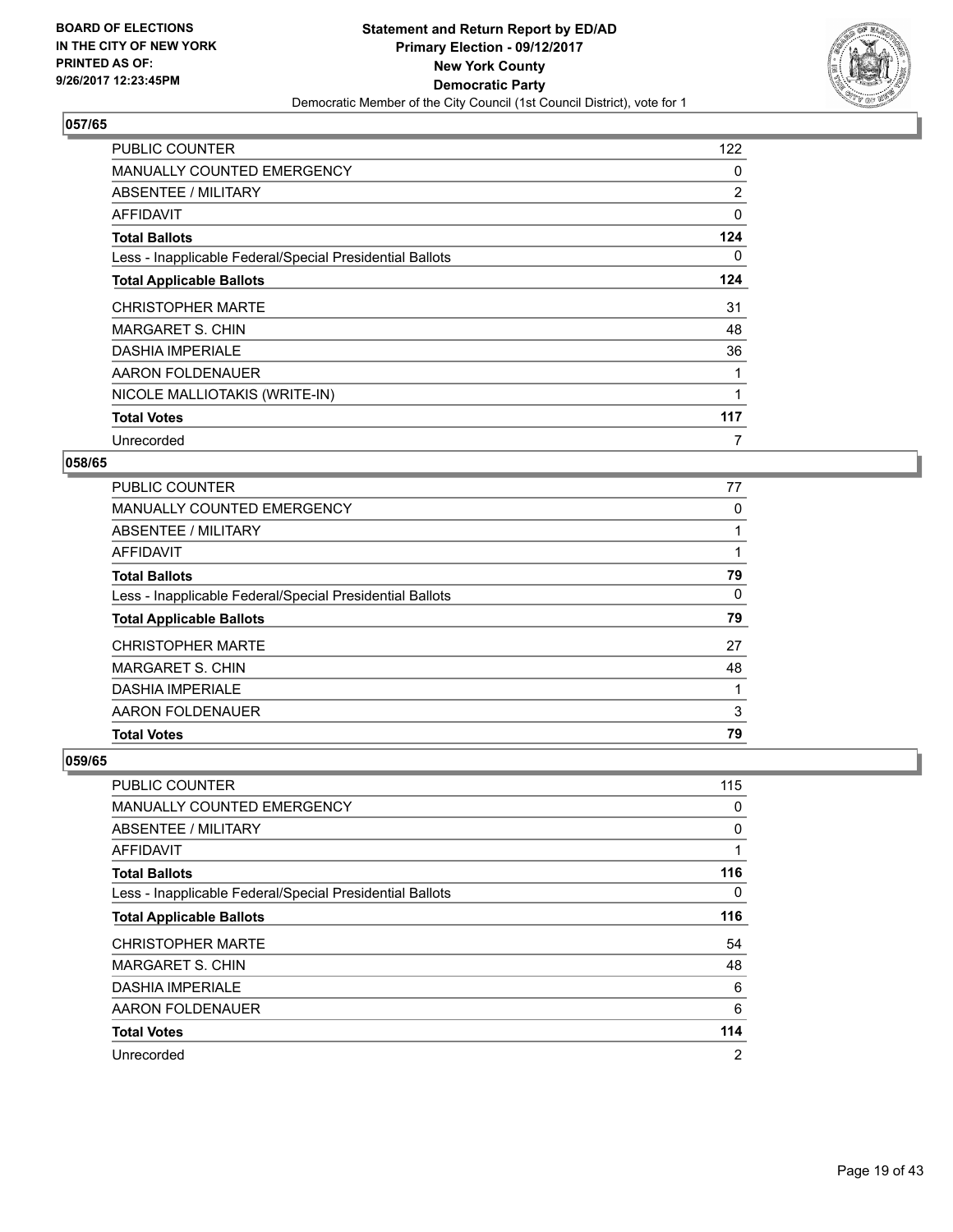

| PUBLIC COUNTER                                           | 99  |
|----------------------------------------------------------|-----|
| <b>MANUALLY COUNTED EMERGENCY</b>                        | 0   |
| ABSENTEE / MILITARY                                      | 2   |
| <b>AFFIDAVIT</b>                                         | 2   |
| <b>Total Ballots</b>                                     | 103 |
| Less - Inapplicable Federal/Special Presidential Ballots | 0   |
| <b>Total Applicable Ballots</b>                          | 103 |
| <b>CHRISTOPHER MARTE</b>                                 | 42  |
| <b>MARGARET S. CHIN</b>                                  | 57  |
| <b>DASHIA IMPERIALE</b>                                  | 1   |
| AARON FOLDENAUER                                         | 2   |
| <b>Total Votes</b>                                       | 102 |
| Unrecorded                                               | 1   |

# **061/65**

| <b>PUBLIC COUNTER</b>                                    | 100            |
|----------------------------------------------------------|----------------|
| <b>MANUALLY COUNTED EMERGENCY</b>                        | 0              |
| <b>ABSENTEE / MILITARY</b>                               | $\overline{2}$ |
| AFFIDAVIT                                                | 1              |
| <b>Total Ballots</b>                                     | 103            |
| Less - Inapplicable Federal/Special Presidential Ballots | 0              |
| <b>Total Applicable Ballots</b>                          | 103            |
| <b>CHRISTOPHER MARTE</b>                                 | 44             |
| <b>MARGARET S. CHIN</b>                                  | 53             |
| <b>DASHIA IMPERIALE</b>                                  | 1              |
| AARON FOLDENAUER                                         | 0              |
| UNATTRIBUTABLE WRITE-IN (WRITE-IN)                       | 1              |
| <b>Total Votes</b>                                       | 99             |
| Unrecorded                                               | 4              |

| <b>PUBLIC COUNTER</b>                                    | 104              |
|----------------------------------------------------------|------------------|
| <b>MANUALLY COUNTED EMERGENCY</b>                        | 0                |
| ABSENTEE / MILITARY                                      | 0                |
| AFFIDAVIT                                                | 0                |
| <b>Total Ballots</b>                                     | 104              |
| Less - Inapplicable Federal/Special Presidential Ballots | 0                |
| <b>Total Applicable Ballots</b>                          | 104              |
| <b>CHRISTOPHER MARTE</b>                                 | 64               |
| <b>MARGARET S. CHIN</b>                                  | 35               |
| <b>DASHIA IMPERIALE</b>                                  | 2                |
| AARON FOLDENAUER                                         | 1                |
| <b>Total Votes</b>                                       | 102 <sub>2</sub> |
| Unrecorded                                               | 2                |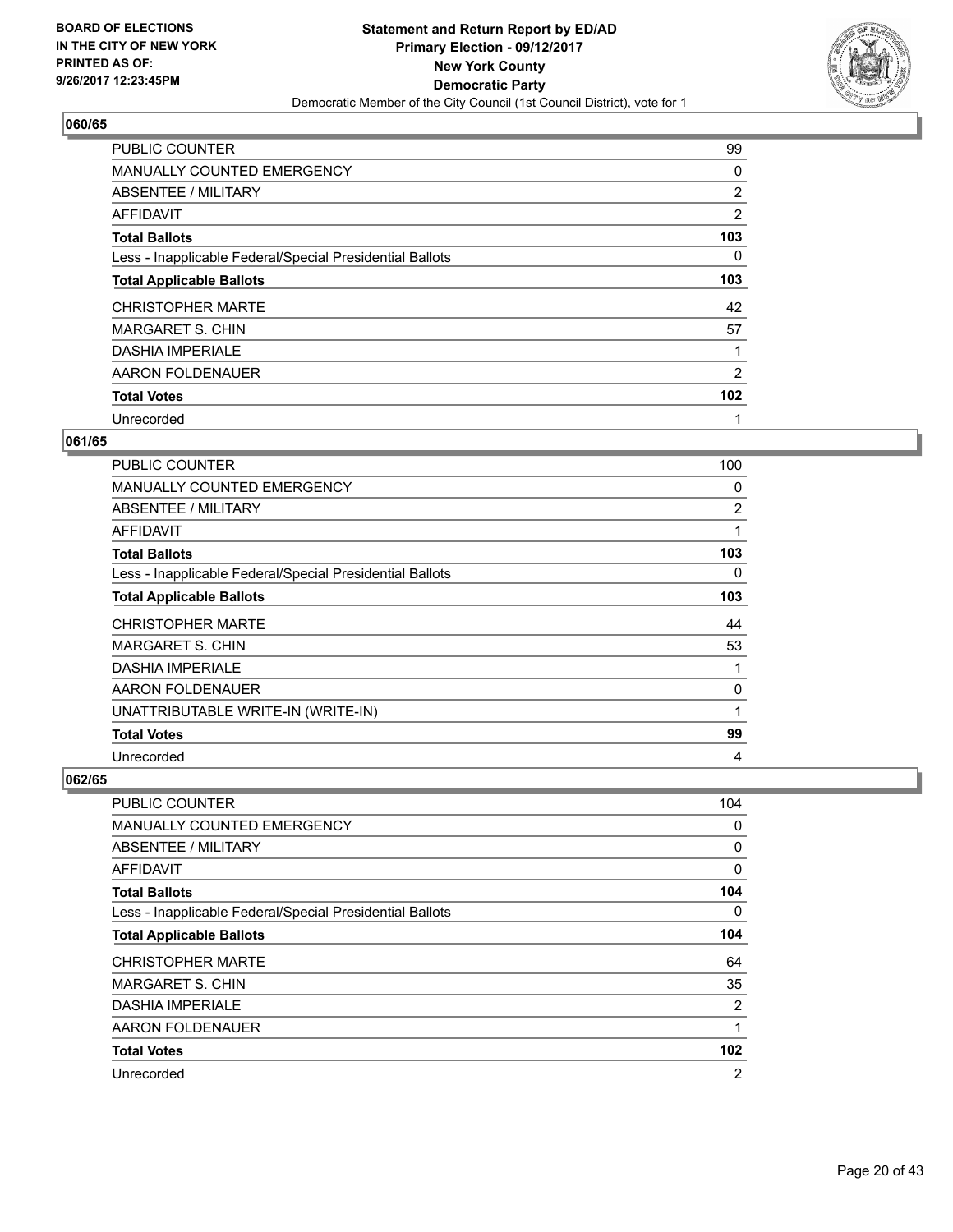

| <b>PUBLIC COUNTER</b>                                    | 95 |
|----------------------------------------------------------|----|
| <b>MANUALLY COUNTED EMERGENCY</b>                        | 0  |
| ABSENTEE / MILITARY                                      | 3  |
| <b>AFFIDAVIT</b>                                         | 1  |
| <b>Total Ballots</b>                                     | 99 |
| Less - Inapplicable Federal/Special Presidential Ballots | 0  |
| <b>Total Applicable Ballots</b>                          | 99 |
| <b>CHRISTOPHER MARTE</b>                                 | 32 |
| <b>MARGARET S. CHIN</b>                                  | 62 |
| <b>DASHIA IMPERIALE</b>                                  |    |
| AARON FOLDENAUER                                         | 3  |
| <b>Total Votes</b>                                       | 98 |
| Unrecorded                                               | 1  |

## **064/65**

| <b>PUBLIC COUNTER</b>                                    | 97  |
|----------------------------------------------------------|-----|
| <b>MANUALLY COUNTED EMERGENCY</b>                        | 0   |
| ABSENTEE / MILITARY                                      | 3   |
| <b>AFFIDAVIT</b>                                         | 0   |
| <b>Total Ballots</b>                                     | 100 |
| Less - Inapplicable Federal/Special Presidential Ballots | 0   |
| <b>Total Applicable Ballots</b>                          | 100 |
| <b>CHRISTOPHER MARTE</b>                                 | 42  |
| <b>MARGARET S. CHIN</b>                                  | 50  |
| <b>DASHIA IMPERIALE</b>                                  | 3   |
| AARON FOLDENAUER                                         | 4   |
| <b>Total Votes</b>                                       | 99  |
| Unrecorded                                               | 1   |

| <b>PUBLIC COUNTER</b>                                    | 49 |
|----------------------------------------------------------|----|
| <b>MANUALLY COUNTED EMERGENCY</b>                        | 0  |
| ABSENTEE / MILITARY                                      | 0  |
| AFFIDAVIT                                                | 0  |
| <b>Total Ballots</b>                                     | 49 |
| Less - Inapplicable Federal/Special Presidential Ballots | 0  |
| <b>Total Applicable Ballots</b>                          | 49 |
| <b>CHRISTOPHER MARTE</b>                                 | 20 |
| <b>MARGARET S. CHIN</b>                                  | 28 |
| <b>DASHIA IMPERIALE</b>                                  | 0  |
| AARON FOLDENAUER                                         | 1  |
| <b>Total Votes</b>                                       | 49 |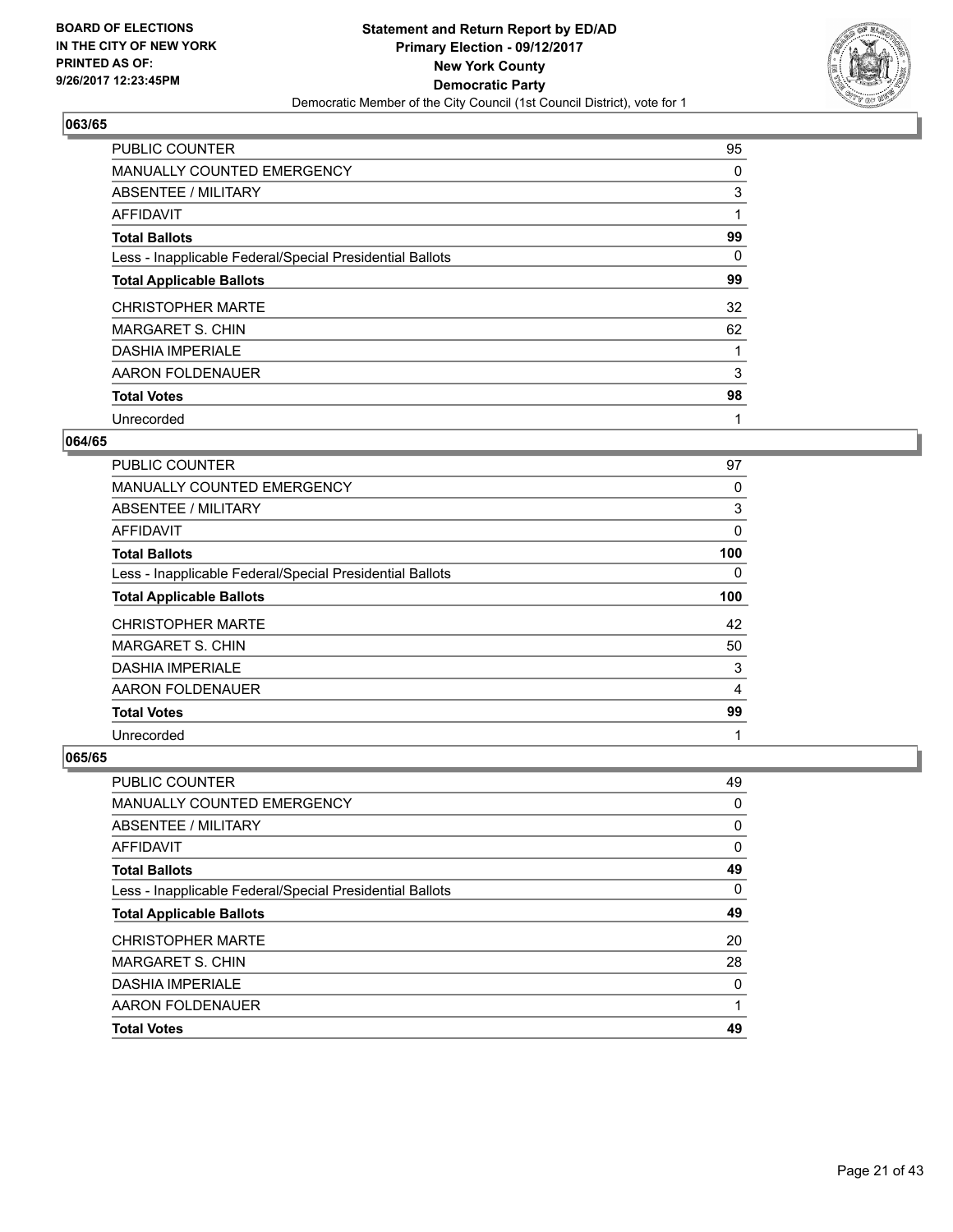

| <b>PUBLIC COUNTER</b>                                    | 49             |
|----------------------------------------------------------|----------------|
| <b>MANUALLY COUNTED EMERGENCY</b>                        | 0              |
| ABSENTEE / MILITARY                                      | $\overline{2}$ |
| AFFIDAVIT                                                | 0              |
| <b>Total Ballots</b>                                     | 51             |
| Less - Inapplicable Federal/Special Presidential Ballots | 0              |
| <b>Total Applicable Ballots</b>                          | 51             |
| <b>CHRISTOPHER MARTE</b>                                 | 34             |
| MARGARET S. CHIN                                         | 12             |
| <b>DASHIA IMPERIALE</b>                                  | 2              |
| AARON FOLDENAUER                                         | 3              |
| <b>Total Votes</b>                                       | 51             |

## **067/65**

| <b>PUBLIC COUNTER</b>                                    | 36 |
|----------------------------------------------------------|----|
| <b>MANUALLY COUNTED EMERGENCY</b>                        | 0  |
| ABSENTEE / MILITARY                                      | 0  |
| AFFIDAVIT                                                | 0  |
| <b>Total Ballots</b>                                     | 36 |
| Less - Inapplicable Federal/Special Presidential Ballots | 0  |
| <b>Total Applicable Ballots</b>                          | 36 |
| <b>CHRISTOPHER MARTE</b>                                 | 29 |
| <b>MARGARET S. CHIN</b>                                  | 6  |
| <b>DASHIA IMPERIALE</b>                                  | 0  |
| AARON FOLDENAUER                                         |    |
| <b>Total Votes</b>                                       | 36 |

| <b>PUBLIC COUNTER</b>                                    | 153 |
|----------------------------------------------------------|-----|
| <b>MANUALLY COUNTED EMERGENCY</b>                        | 0   |
| ABSENTEE / MILITARY                                      | 2   |
| AFFIDAVIT                                                | 1   |
| <b>Total Ballots</b>                                     | 156 |
| Less - Inapplicable Federal/Special Presidential Ballots | 0   |
| <b>Total Applicable Ballots</b>                          | 156 |
| <b>CHRISTOPHER MARTE</b>                                 | 108 |
| <b>MARGARET S. CHIN</b>                                  | 38  |
| <b>DASHIA IMPERIALE</b>                                  | 3   |
| AARON FOLDENAUER                                         | 4   |
| <b>Total Votes</b>                                       | 153 |
| Unrecorded                                               | 3   |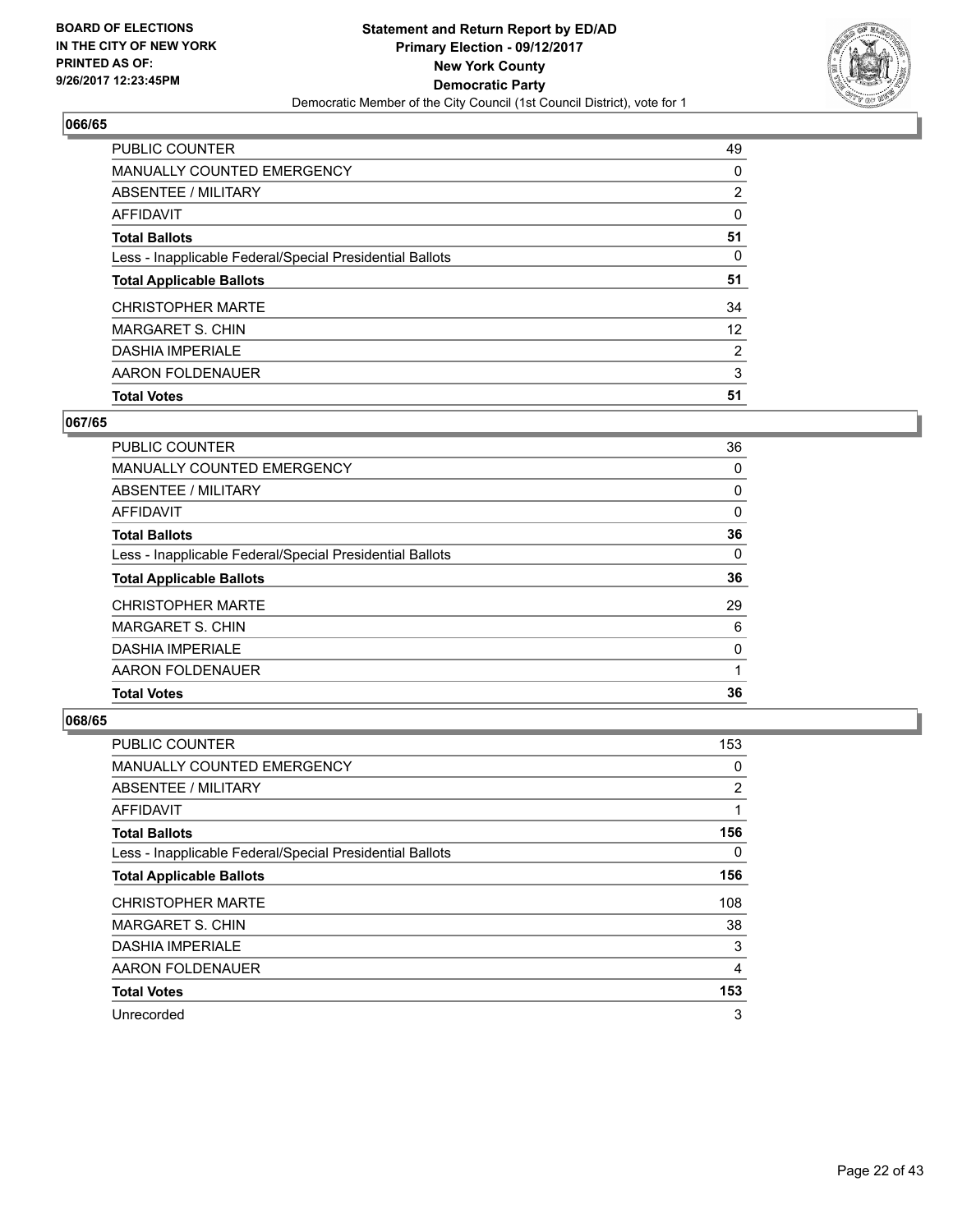

| <b>PUBLIC COUNTER</b>                                    | 61             |
|----------------------------------------------------------|----------------|
| <b>MANUALLY COUNTED EMERGENCY</b>                        | 0              |
| ABSENTEE / MILITARY                                      |                |
| <b>AFFIDAVIT</b>                                         | 0              |
| <b>Total Ballots</b>                                     | 62             |
| Less - Inapplicable Federal/Special Presidential Ballots | 0              |
| <b>Total Applicable Ballots</b>                          | 62             |
| <b>CHRISTOPHER MARTE</b>                                 | 44             |
| <b>MARGARET S. CHIN</b>                                  | 12             |
| <b>DASHIA IMPERIALE</b>                                  | $\overline{2}$ |
| AARON FOLDENAUER                                         | 2              |
| <b>Total Votes</b>                                       | 60             |
| Unrecorded                                               | $\overline{2}$ |

# **071/65**

| <b>PUBLIC COUNTER</b>                                    | 114            |
|----------------------------------------------------------|----------------|
| <b>MANUALLY COUNTED EMERGENCY</b>                        | 0              |
| <b>ABSENTEE / MILITARY</b>                               | $\overline{2}$ |
| <b>AFFIDAVIT</b>                                         | $\mathbf{0}$   |
| <b>Total Ballots</b>                                     | 116            |
| Less - Inapplicable Federal/Special Presidential Ballots | 0              |
| <b>Total Applicable Ballots</b>                          | 116            |
| <b>CHRISTOPHER MARTE</b>                                 | 51             |
| <b>MARGARET S. CHIN</b>                                  | 61             |
| <b>DASHIA IMPERIALE</b>                                  | 0              |
| AARON FOLDENAUER                                         | 2              |
| <b>JOE LHOTA (WRITE-IN)</b>                              | 1              |
| <b>Total Votes</b>                                       | 115            |
| Unrecorded                                               | 1              |

| <b>PUBLIC COUNTER</b>                                    | 75             |
|----------------------------------------------------------|----------------|
| <b>MANUALLY COUNTED EMERGENCY</b>                        | 0              |
| ABSENTEE / MILITARY                                      | 0              |
| AFFIDAVIT                                                | 1              |
| <b>Total Ballots</b>                                     | 76             |
| Less - Inapplicable Federal/Special Presidential Ballots | 0              |
| <b>Total Applicable Ballots</b>                          | 76             |
| <b>CHRISTOPHER MARTE</b>                                 | 47             |
| MARGARET S. CHIN                                         | 21             |
| <b>DASHIA IMPERIALE</b>                                  | 2              |
| AARON FOLDENAUER                                         | 3              |
| BENNY ITTEERA (WRITE-IN)                                 | 1              |
| <b>Total Votes</b>                                       | 74             |
| Unrecorded                                               | $\overline{2}$ |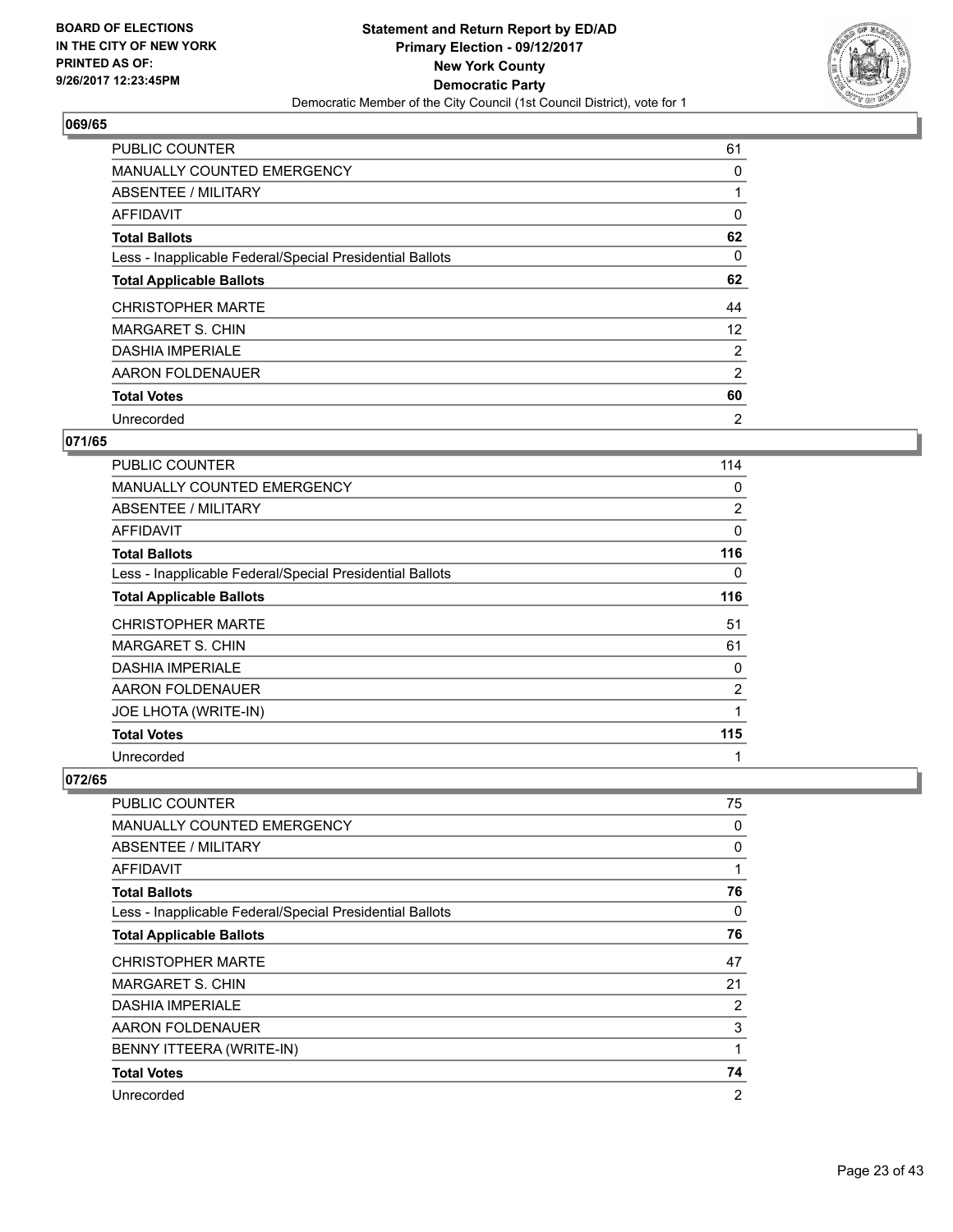

| <b>PUBLIC COUNTER</b>                                    | 87 |
|----------------------------------------------------------|----|
| <b>MANUALLY COUNTED EMERGENCY</b>                        | 0  |
| ABSENTEE / MILITARY                                      | 2  |
| AFFIDAVIT                                                |    |
| <b>Total Ballots</b>                                     | 90 |
| Less - Inapplicable Federal/Special Presidential Ballots | 0  |
| <b>Total Applicable Ballots</b>                          | 90 |
| <b>CHRISTOPHER MARTE</b>                                 | 49 |
| <b>MARGARET S. CHIN</b>                                  | 31 |
| <b>DASHIA IMPERIALE</b>                                  |    |
| AARON FOLDENAUER                                         | 5  |
| <b>Total Votes</b>                                       | 86 |
| Unrecorded                                               | 4  |

# **074/65**

| <b>PUBLIC COUNTER</b>                                    | 160 |
|----------------------------------------------------------|-----|
| <b>MANUALLY COUNTED EMERGENCY</b>                        | 0   |
| ABSENTEE / MILITARY                                      |     |
| <b>AFFIDAVIT</b>                                         | 0   |
| <b>Total Ballots</b>                                     | 161 |
| Less - Inapplicable Federal/Special Presidential Ballots | 0   |
| <b>Total Applicable Ballots</b>                          | 161 |
| <b>CHRISTOPHER MARTE</b>                                 | 115 |
| <b>MARGARET S. CHIN</b>                                  | 31  |
| <b>DASHIA IMPERIALE</b>                                  | 5   |
| AARON FOLDENAUER                                         | 7   |
| <b>Total Votes</b>                                       | 158 |
| Unrecorded                                               | 3   |

| <b>PUBLIC COUNTER</b>                                    | 76             |
|----------------------------------------------------------|----------------|
| <b>MANUALLY COUNTED EMERGENCY</b>                        | 0              |
| ABSENTEE / MILITARY                                      | 0              |
| <b>AFFIDAVIT</b>                                         | 0              |
| <b>Total Ballots</b>                                     | 76             |
| Less - Inapplicable Federal/Special Presidential Ballots | 0              |
| <b>Total Applicable Ballots</b>                          | 76             |
| <b>CHRISTOPHER MARTE</b>                                 | 35             |
| <b>MARGARET S. CHIN</b>                                  | 28             |
| <b>DASHIA IMPERIALE</b>                                  | 2              |
| AARON FOLDENAUER                                         | 7              |
| CARLINA RIVERA (WRITE-IN)                                | $\overline{2}$ |
| <b>Total Votes</b>                                       | 74             |
| Unrecorded                                               | 2              |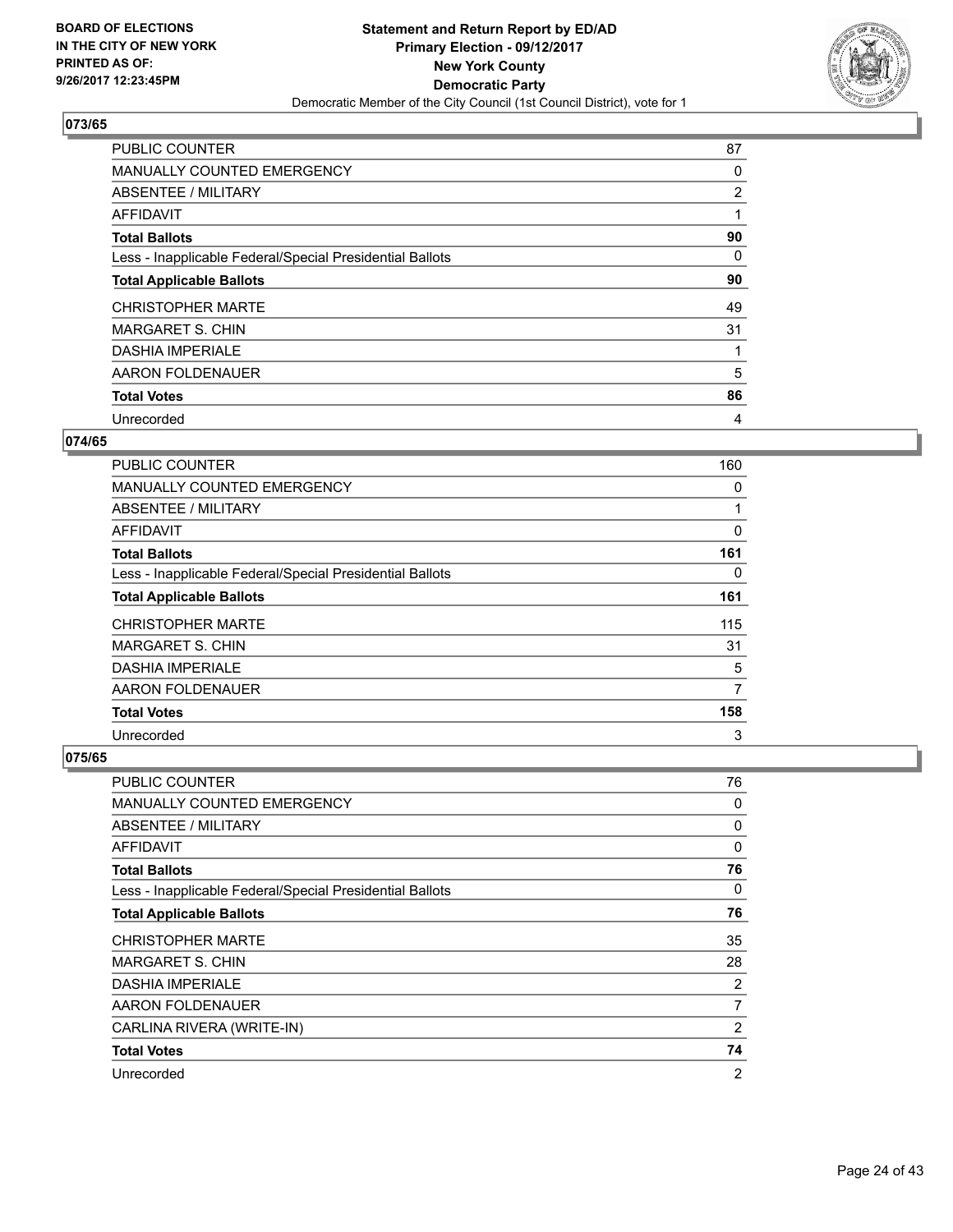

| <b>PUBLIC COUNTER</b>                                    | 106 |
|----------------------------------------------------------|-----|
| <b>MANUALLY COUNTED EMERGENCY</b>                        | 0   |
| ABSENTEE / MILITARY                                      | 2   |
| <b>AFFIDAVIT</b>                                         | 0   |
| <b>Total Ballots</b>                                     | 108 |
| Less - Inapplicable Federal/Special Presidential Ballots | 0   |
| <b>Total Applicable Ballots</b>                          | 108 |
| <b>CHRISTOPHER MARTE</b>                                 | 51  |
| <b>MARGARET S. CHIN</b>                                  | 50  |
| <b>DASHIA IMPERIALE</b>                                  | 2   |
| AARON FOLDENAUER                                         | 4   |
| <b>Total Votes</b>                                       | 107 |
| Unrecorded                                               |     |

#### **080/65**

| PUBLIC COUNTER                                           | 81       |
|----------------------------------------------------------|----------|
| <b>MANUALLY COUNTED EMERGENCY</b>                        | 0        |
| <b>ABSENTEE / MILITARY</b>                               | 3        |
| AFFIDAVIT                                                | $\Omega$ |
| <b>Total Ballots</b>                                     | 84       |
| Less - Inapplicable Federal/Special Presidential Ballots | 0        |
| <b>Total Applicable Ballots</b>                          | 84       |
| CHRISTOPHER MARTE                                        | 37       |
| <b>MARGARET S. CHIN</b>                                  | 38       |
| <b>DASHIA IMPERIALE</b>                                  | 2        |
| AARON FOLDENAUER                                         | 3        |
| MARNIE ANN JOYCE (WRITE-IN)                              | 1        |
| <b>Total Votes</b>                                       | 81       |
| Unrecorded                                               | 3        |

#### **081/65**

| <b>PUBLIC COUNTER</b>                                    | 120 |
|----------------------------------------------------------|-----|
| <b>MANUALLY COUNTED EMERGENCY</b>                        | 0   |
| ABSENTEE / MILITARY                                      | 3   |
| AFFIDAVIT                                                | 0   |
| <b>Total Ballots</b>                                     | 123 |
| Less - Inapplicable Federal/Special Presidential Ballots | 0   |
| <b>Total Applicable Ballots</b>                          | 123 |
| <b>CHRISTOPHER MARTE</b>                                 | 35  |
| <b>MARGARET S. CHIN</b>                                  | 51  |
| <b>DASHIA IMPERIALE</b>                                  | 16  |
| AARON FOLDENAUER                                         | 12  |
| CARLINA RIVERA (WRITE-IN)                                |     |
| <b>Total Votes</b>                                       | 115 |
| Unrecorded                                               | 8   |
| 082/65 COMBINED into: 017/65                             |     |

#### **084/65 COMBINED into: 017/65**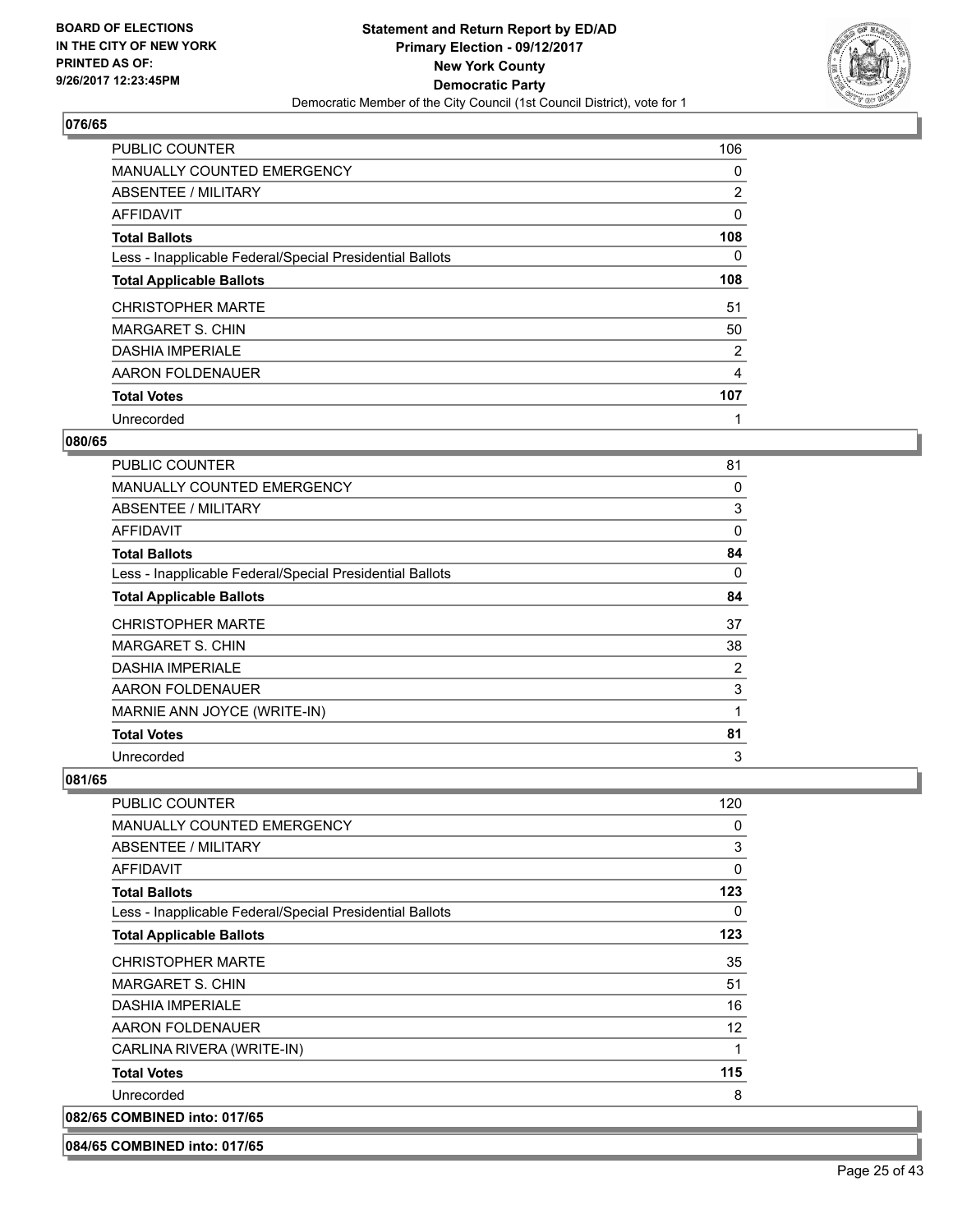

| <b>PUBLIC COUNTER</b>                                    | 48 |
|----------------------------------------------------------|----|
| <b>MANUALLY COUNTED EMERGENCY</b>                        | 0  |
| ABSENTEE / MILITARY                                      | 0  |
| AFFIDAVIT                                                | 2  |
| <b>Total Ballots</b>                                     | 50 |
| Less - Inapplicable Federal/Special Presidential Ballots | 0  |
| <b>Total Applicable Ballots</b>                          | 50 |
| <b>CHRISTOPHER MARTE</b>                                 | 14 |
| <b>MARGARET S. CHIN</b>                                  | 31 |
| <b>DASHIA IMPERIALE</b>                                  |    |
| AARON FOLDENAUER                                         | 3  |
| <b>Total Votes</b>                                       | 49 |
| Unrecorded                                               | 1  |

## **086/65**

| <b>PUBLIC COUNTER</b>                                    | 28 |
|----------------------------------------------------------|----|
| <b>MANUALLY COUNTED EMERGENCY</b>                        | 0  |
| ABSENTEE / MILITARY                                      | 0  |
| AFFIDAVIT                                                | 0  |
| <b>Total Ballots</b>                                     | 28 |
| Less - Inapplicable Federal/Special Presidential Ballots | 0  |
| <b>Total Applicable Ballots</b>                          | 28 |
| <b>CHRISTOPHER MARTE</b>                                 | 6  |
| <b>MARGARET S. CHIN</b>                                  | 16 |
| <b>DASHIA IMPERIALE</b>                                  | 2  |
| AARON FOLDENAUER                                         | 3  |
| <b>Total Votes</b>                                       | 27 |
| Unrecorded                                               | 1  |

| PUBLIC COUNTER                                           | 29 |
|----------------------------------------------------------|----|
| <b>MANUALLY COUNTED EMERGENCY</b>                        | 0  |
| ABSENTEE / MILITARY                                      |    |
| AFFIDAVIT                                                | 0  |
| <b>Total Ballots</b>                                     | 30 |
| Less - Inapplicable Federal/Special Presidential Ballots | 0  |
| <b>Total Applicable Ballots</b>                          | 30 |
| <b>CHRISTOPHER MARTE</b>                                 | 11 |
| <b>MARGARET S. CHIN</b>                                  | 15 |
| <b>DASHIA IMPERIALE</b>                                  | 1  |
| AARON FOLDENAUER                                         | 3  |
| <b>Total Votes</b>                                       | 30 |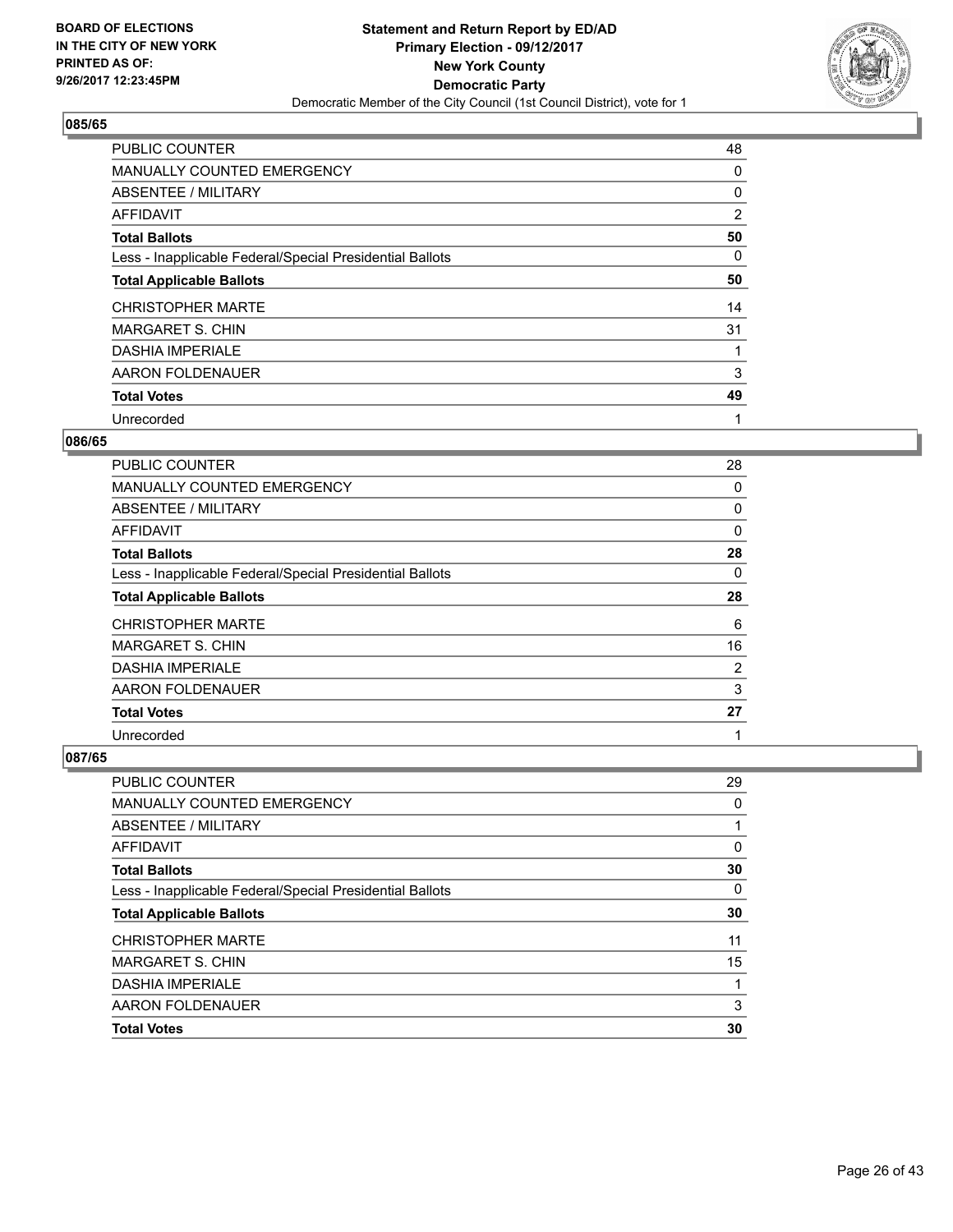

| <b>PUBLIC COUNTER</b>                                    | 71             |
|----------------------------------------------------------|----------------|
| <b>MANUALLY COUNTED EMERGENCY</b>                        | 0              |
| ABSENTEE / MILITARY                                      | 4              |
| AFFIDAVIT                                                |                |
| <b>Total Ballots</b>                                     | 76             |
| Less - Inapplicable Federal/Special Presidential Ballots | 0              |
| <b>Total Applicable Ballots</b>                          | 76             |
| <b>CHRISTOPHER MARTE</b>                                 | 24             |
| <b>MARGARET S. CHIN</b>                                  | 43             |
| <b>DASHIA IMPERIALE</b>                                  | $\overline{2}$ |
| AARON FOLDENAUER                                         | 4              |
| <b>Total Votes</b>                                       | 73             |
| Unrecorded                                               | 3              |

## **089/65**

| <b>PUBLIC COUNTER</b>                                    | 19 |
|----------------------------------------------------------|----|
| MANUALLY COUNTED EMERGENCY                               | 0  |
| ABSENTEE / MILITARY                                      | 2  |
| AFFIDAVIT                                                | 0  |
| <b>Total Ballots</b>                                     | 21 |
| Less - Inapplicable Federal/Special Presidential Ballots | 0  |
| <b>Total Applicable Ballots</b>                          | 21 |
| <b>CHRISTOPHER MARTE</b>                                 | 7  |
| <b>MARGARET S. CHIN</b>                                  | 12 |
| <b>DASHIA IMPERIALE</b>                                  | 0  |
| AARON FOLDENAUER                                         | 2  |
| <b>Total Votes</b>                                       | 21 |

| PUBLIC COUNTER                                           | 56 |
|----------------------------------------------------------|----|
| MANUALLY COUNTED EMERGENCY                               | 0  |
| ABSENTEE / MILITARY                                      | 1  |
| AFFIDAVIT                                                | 1  |
| <b>Total Ballots</b>                                     | 58 |
| Less - Inapplicable Federal/Special Presidential Ballots | 0  |
| <b>Total Applicable Ballots</b>                          | 58 |
| <b>CHRISTOPHER MARTE</b>                                 | 13 |
| <b>MARGARET S. CHIN</b>                                  | 34 |
| <b>DASHIA IMPERIALE</b>                                  | 2  |
| AARON FOLDENAUER                                         | 6  |
| <b>Total Votes</b>                                       | 55 |
| Unrecorded                                               | 3  |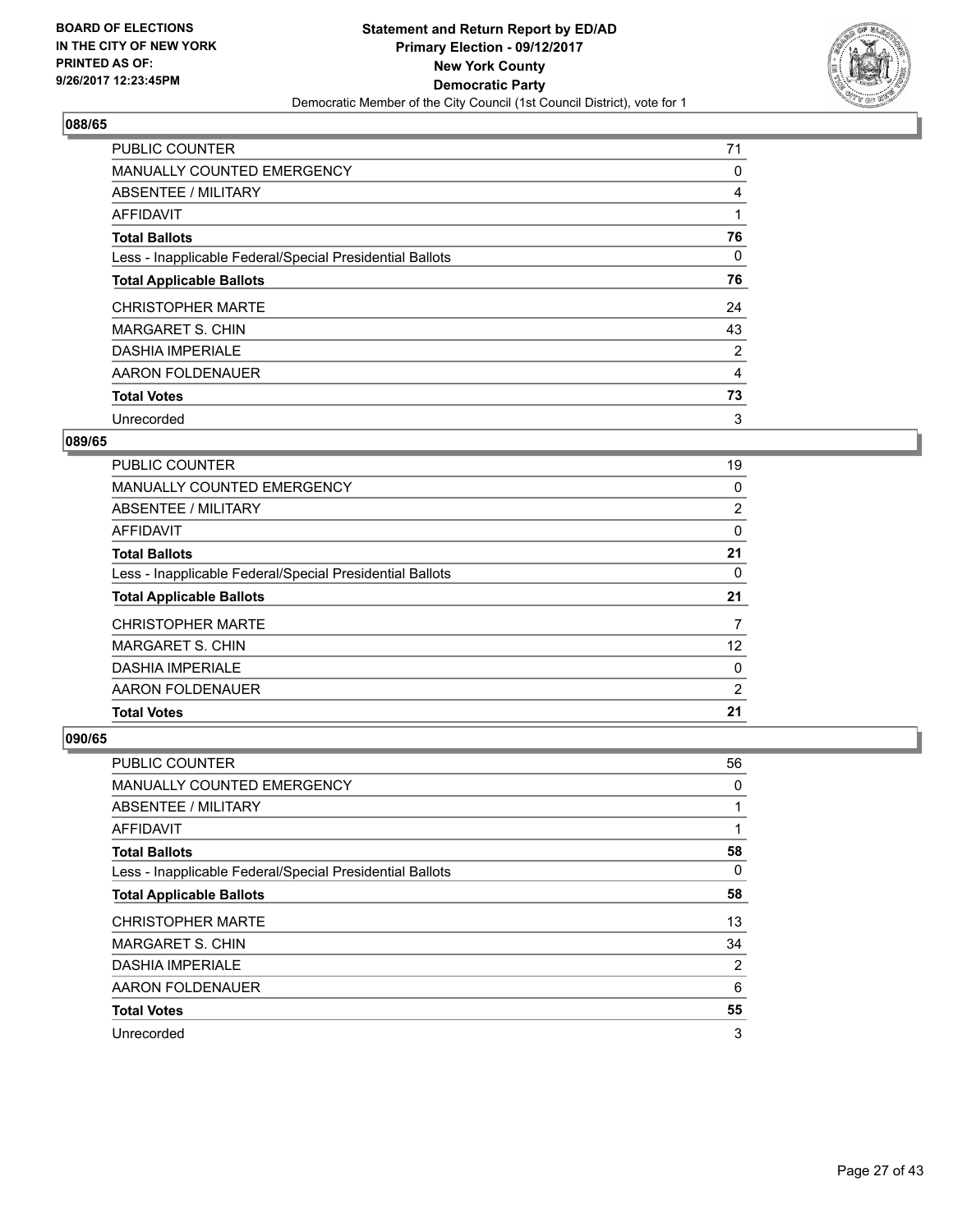

| <b>PUBLIC COUNTER</b>                                    | 30 |
|----------------------------------------------------------|----|
| <b>MANUALLY COUNTED EMERGENCY</b>                        | 0  |
| ABSENTEE / MILITARY                                      | 5  |
| <b>AFFIDAVIT</b>                                         | 2  |
| <b>Total Ballots</b>                                     | 37 |
| Less - Inapplicable Federal/Special Presidential Ballots | 0  |
| <b>Total Applicable Ballots</b>                          | 37 |
| <b>CHRISTOPHER MARTE</b>                                 | 12 |
| <b>MARGARET S. CHIN</b>                                  | 16 |
| <b>DASHIA IMPERIALE</b>                                  | 0  |
| AARON FOLDENAUER                                         | 4  |
| <b>Total Votes</b>                                       | 32 |
| Unrecorded                                               | 5  |

## **092/65**

| PUBLIC COUNTER                                           | 27 |
|----------------------------------------------------------|----|
| <b>MANUALLY COUNTED EMERGENCY</b>                        | 0  |
| ABSENTEE / MILITARY                                      | 0  |
| <b>AFFIDAVIT</b>                                         | 0  |
| <b>Total Ballots</b>                                     | 27 |
| Less - Inapplicable Federal/Special Presidential Ballots | 0  |
| <b>Total Applicable Ballots</b>                          | 27 |
| <b>CHRISTOPHER MARTE</b>                                 | 6  |
| <b>MARGARET S. CHIN</b>                                  | 15 |
| <b>DASHIA IMPERIALE</b>                                  |    |
| AARON FOLDENAUER                                         | 2  |
| <b>Total Votes</b>                                       | 24 |
| Unrecorded                                               | 3  |

## **093/65**

**096/65 COMBINED into: 017/65**

| <b>PUBLIC COUNTER</b>                                    | 37 |
|----------------------------------------------------------|----|
| MANUALLY COUNTED EMERGENCY                               | 0  |
| ABSENTEE / MILITARY                                      | 0  |
| <b>AFFIDAVIT</b>                                         | 0  |
| <b>Total Ballots</b>                                     | 37 |
| Less - Inapplicable Federal/Special Presidential Ballots | 0  |
| <b>Total Applicable Ballots</b>                          | 37 |
| <b>CHRISTOPHER MARTE</b>                                 | 11 |
| <b>MARGARET S. CHIN</b>                                  | 17 |
| <b>DASHIA IMPERIALE</b>                                  | 2  |
| AARON FOLDENAUER                                         | 1  |
| <b>Total Votes</b>                                       | 31 |
| Unrecorded                                               | 6  |
| 094/65 COMBINED into: 017/65                             |    |
| 095/65 COMBINED into: 017/65                             |    |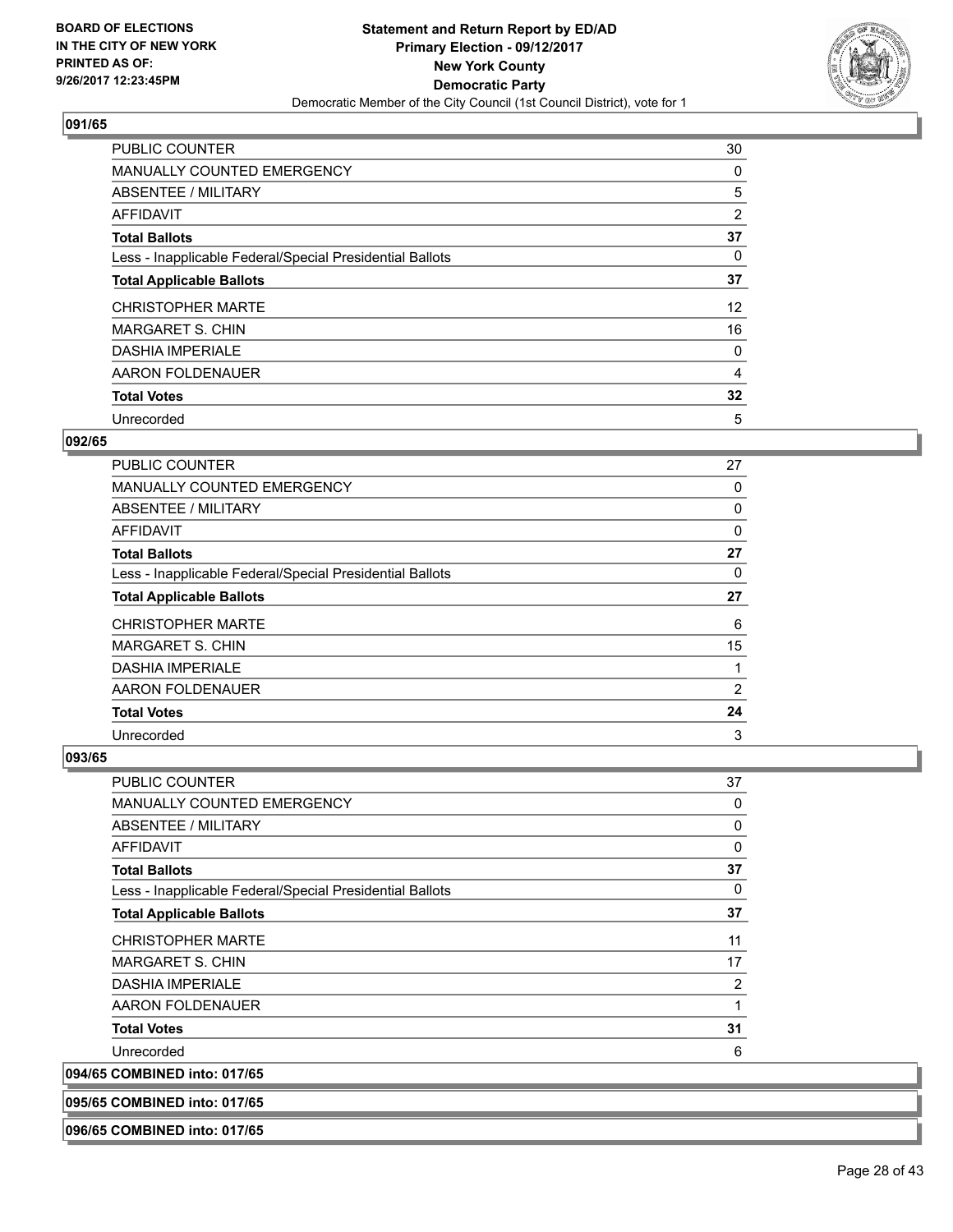

## **097/65 COMBINED into: 017/65**

| <b>PUBLIC COUNTER</b>                                    | 40 |
|----------------------------------------------------------|----|
| <b>MANUALLY COUNTED EMERGENCY</b>                        | 0  |
| ABSENTEE / MILITARY                                      | 4  |
| <b>AFFIDAVIT</b>                                         | 3  |
| <b>Total Ballots</b>                                     | 47 |
| Less - Inapplicable Federal/Special Presidential Ballots | 0  |
| <b>Total Applicable Ballots</b>                          | 47 |
| <b>CHRISTOPHER MARTE</b>                                 | 31 |
| <b>MARGARET S. CHIN</b>                                  | 8  |
| <b>DASHIA IMPERIALE</b>                                  | 3  |
| AARON FOLDENAUER                                         | 3  |
| <b>Total Votes</b>                                       | 45 |
| Unrecorded                                               | 2  |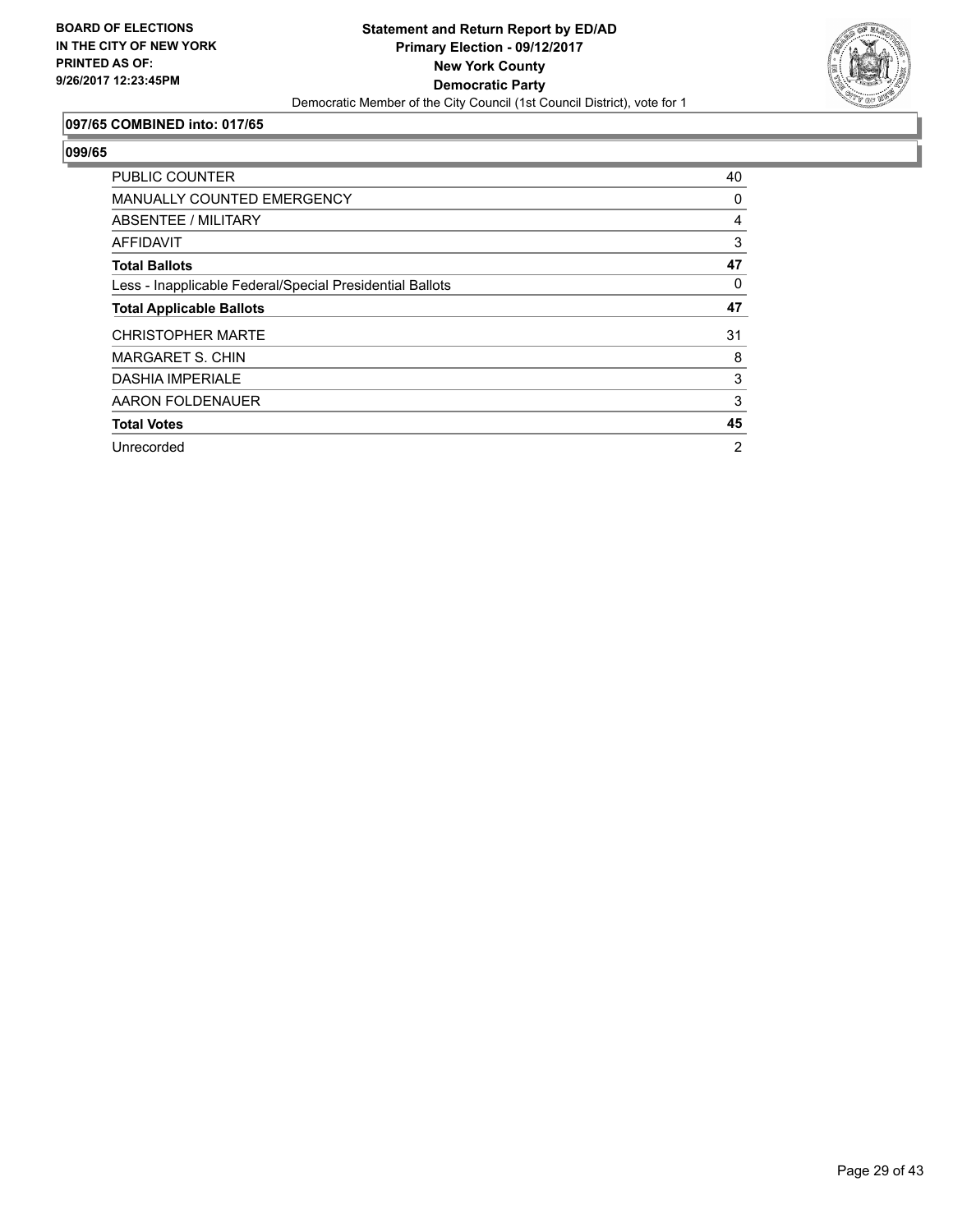

| <b>PUBLIC COUNTER</b>                                    | 72 |
|----------------------------------------------------------|----|
| <b>MANUALLY COUNTED EMERGENCY</b>                        | 0  |
| ABSENTEE / MILITARY                                      |    |
| <b>AFFIDAVIT</b>                                         |    |
| <b>Total Ballots</b>                                     | 74 |
| Less - Inapplicable Federal/Special Presidential Ballots | 0  |
| <b>Total Applicable Ballots</b>                          | 74 |
| <b>CHRISTOPHER MARTE</b>                                 | 30 |
| <b>MARGARET S. CHIN</b>                                  | 36 |
| <b>DASHIA IMPERIALE</b>                                  |    |
| AARON FOLDENAUER                                         | 4  |
| <b>Total Votes</b>                                       | 71 |
| Unrecorded                                               | 3  |

## **002/66**

| PUBLIC COUNTER                                           | 58             |
|----------------------------------------------------------|----------------|
| <b>MANUALLY COUNTED EMERGENCY</b>                        | 0              |
| ABSENTEE / MILITARY                                      | 14             |
| <b>AFFIDAVIT</b>                                         | 0              |
| <b>Total Ballots</b>                                     | 72             |
| Less - Inapplicable Federal/Special Presidential Ballots | 0              |
| <b>Total Applicable Ballots</b>                          | 72             |
| <b>CHRISTOPHER MARTE</b>                                 | 17             |
| <b>MARGARET S. CHIN</b>                                  | 39             |
| <b>DASHIA IMPERIALE</b>                                  | 3              |
| AARON FOLDENAUER                                         | 11             |
| <b>Total Votes</b>                                       | 70             |
| Unrecorded                                               | $\overline{2}$ |

| PUBLIC COUNTER                                           | 80 |
|----------------------------------------------------------|----|
| MANUALLY COUNTED EMERGENCY                               | 0  |
| ABSENTEE / MILITARY                                      | 1  |
| AFFIDAVIT                                                | 0  |
| <b>Total Ballots</b>                                     | 81 |
| Less - Inapplicable Federal/Special Presidential Ballots | 0  |
| <b>Total Applicable Ballots</b>                          | 81 |
| <b>CHRISTOPHER MARTE</b>                                 | 33 |
| <b>MARGARET S. CHIN</b>                                  | 39 |
| <b>DASHIA IMPERIALE</b>                                  | 4  |
| AARON FOLDENAUER                                         | 4  |
| <b>Total Votes</b>                                       | 80 |
| Unrecorded                                               | 1  |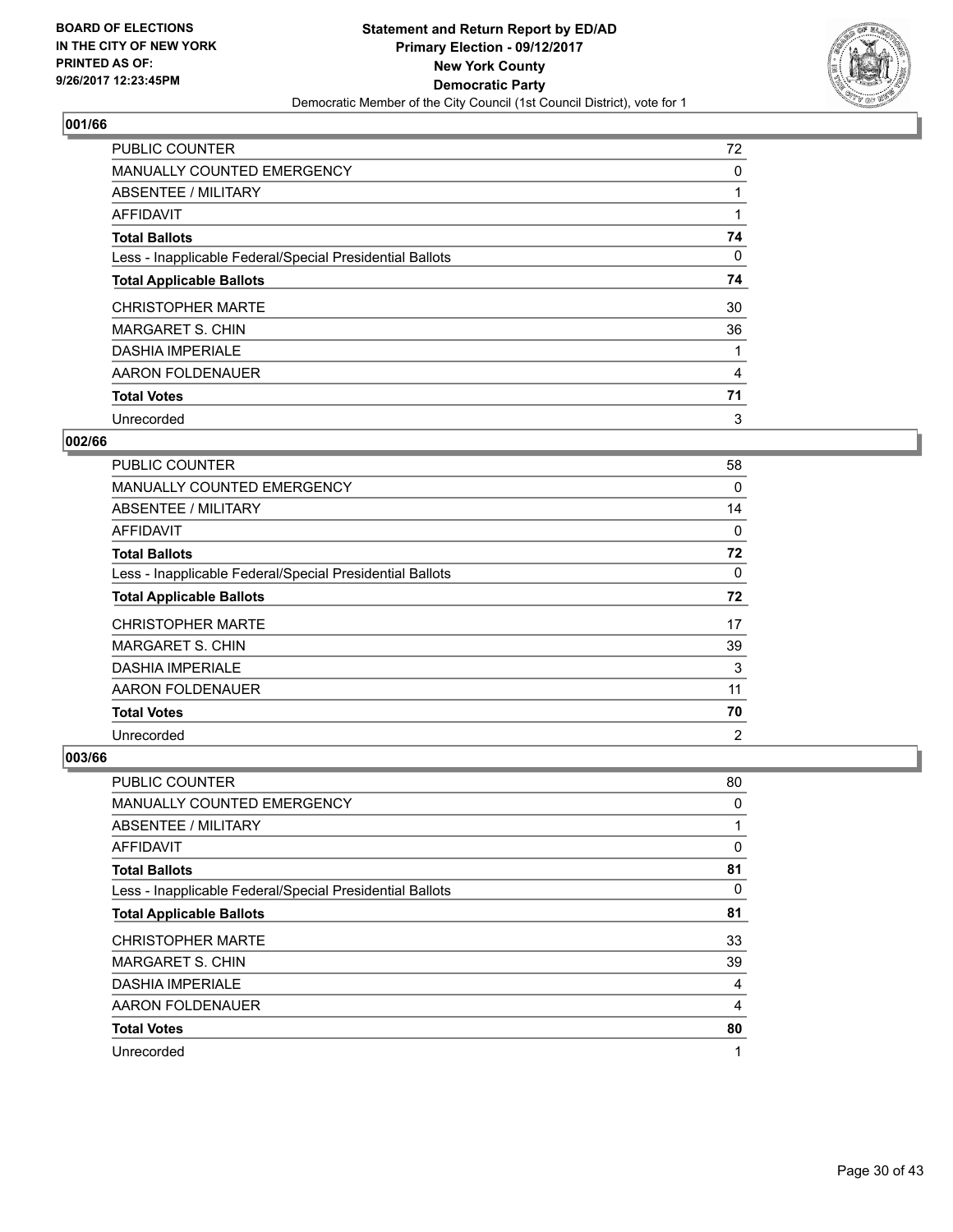

| <b>PUBLIC COUNTER</b>                                    | 51 |
|----------------------------------------------------------|----|
| <b>MANUALLY COUNTED EMERGENCY</b>                        | 0  |
| ABSENTEE / MILITARY                                      |    |
| <b>AFFIDAVIT</b>                                         | 0  |
| <b>Total Ballots</b>                                     | 52 |
| Less - Inapplicable Federal/Special Presidential Ballots | 0  |
| <b>Total Applicable Ballots</b>                          | 52 |
| <b>CHRISTOPHER MARTE</b>                                 | 28 |
| <b>MARGARET S. CHIN</b>                                  | 14 |
| <b>DASHIA IMPERIALE</b>                                  | 0  |
| AARON FOLDENAUER                                         | 6  |
| <b>Total Votes</b>                                       | 48 |
| Unrecorded                                               | 4  |

## **005/66**

| <b>PUBLIC COUNTER</b>                                    | 59             |
|----------------------------------------------------------|----------------|
| <b>MANUALLY COUNTED EMERGENCY</b>                        | 0              |
| ABSENTEE / MILITARY                                      | 2              |
| <b>AFFIDAVIT</b>                                         | 0              |
| <b>Total Ballots</b>                                     | 61             |
| Less - Inapplicable Federal/Special Presidential Ballots | 0              |
| <b>Total Applicable Ballots</b>                          | 61             |
| <b>CHRISTOPHER MARTE</b>                                 | 15             |
| <b>MARGARET S. CHIN</b>                                  | 35             |
| <b>DASHIA IMPERIALE</b>                                  | 4              |
| AARON FOLDENAUER                                         | 5              |
| <b>Total Votes</b>                                       | 59             |
| Unrecorded                                               | $\overline{2}$ |

| PUBLIC COUNTER                                           | 71           |
|----------------------------------------------------------|--------------|
| <b>MANUALLY COUNTED EMERGENCY</b>                        | 0            |
| ABSENTEE / MILITARY                                      | 1            |
| AFFIDAVIT                                                | $\mathbf{0}$ |
| <b>Total Ballots</b>                                     | 72           |
| Less - Inapplicable Federal/Special Presidential Ballots | 0            |
| <b>Total Applicable Ballots</b>                          | 72           |
| <b>CHRISTOPHER MARTE</b>                                 | 33           |
| <b>MARGARET S. CHIN</b>                                  | 32           |
| <b>DASHIA IMPERIALE</b>                                  | 2            |
| AARON FOLDENAUER                                         | 3            |
| UNATTRIBUTABLE WRITE-IN (WRITE-IN)                       | 1            |
| <b>Total Votes</b>                                       | 71           |
| Unrecorded                                               | 1            |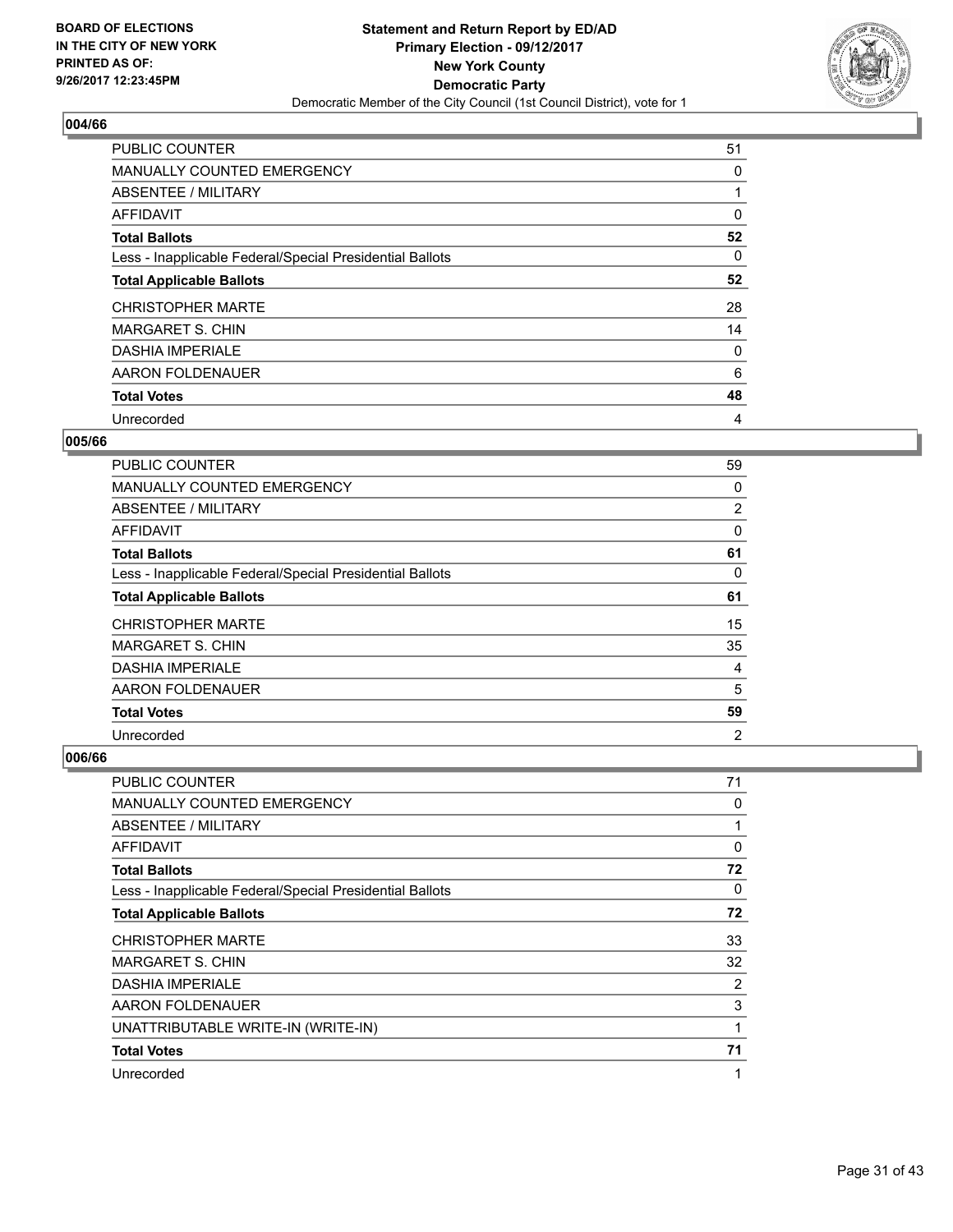

| <b>PUBLIC COUNTER</b>                                    | 77             |
|----------------------------------------------------------|----------------|
| <b>MANUALLY COUNTED EMERGENCY</b>                        | 0              |
| ABSENTEE / MILITARY                                      | 4              |
| <b>AFFIDAVIT</b>                                         | 0              |
| <b>Total Ballots</b>                                     | 81             |
| Less - Inapplicable Federal/Special Presidential Ballots | 0              |
| <b>Total Applicable Ballots</b>                          | 81             |
| <b>CHRISTOPHER MARTE</b>                                 | 34             |
| <b>MARGARET S. CHIN</b>                                  | 38             |
| <b>DASHIA IMPERIALE</b>                                  | 3              |
| AARON FOLDENAUER                                         | 4              |
| <b>Total Votes</b>                                       | 79             |
| Unrecorded                                               | $\overline{2}$ |

#### **008/66**

| <b>PUBLIC COUNTER</b>                                    | 206 |
|----------------------------------------------------------|-----|
| <b>MANUALLY COUNTED EMERGENCY</b>                        | 0   |
| ABSENTEE / MILITARY                                      | 6   |
| <b>AFFIDAVIT</b>                                         |     |
| <b>Total Ballots</b>                                     | 213 |
| Less - Inapplicable Federal/Special Presidential Ballots | 0   |
| <b>Total Applicable Ballots</b>                          | 213 |
| <b>CHRISTOPHER MARTE</b>                                 | 103 |
| <b>MARGARET S. CHIN</b>                                  | 101 |
| <b>DASHIA IMPERIALE</b>                                  |     |
| AARON FOLDENAUER                                         | 5   |
| <b>Total Votes</b>                                       | 210 |
| Unrecorded                                               | 3   |

| <b>PUBLIC COUNTER</b>                                    | 91             |
|----------------------------------------------------------|----------------|
| MANUALLY COUNTED EMERGENCY                               | 0              |
| ABSENTEE / MILITARY                                      | 4              |
| AFFIDAVIT                                                | 1              |
| <b>Total Ballots</b>                                     | 96             |
| Less - Inapplicable Federal/Special Presidential Ballots | 0              |
| <b>Total Applicable Ballots</b>                          | 96             |
| <b>CHRISTOPHER MARTE</b>                                 | 51             |
| <b>MARGARET S. CHIN</b>                                  | 35             |
| <b>DASHIA IMPERIALE</b>                                  | 2              |
| AARON FOLDENAUER                                         | 6              |
| <b>Total Votes</b>                                       | 94             |
| Unrecorded                                               | $\overline{2}$ |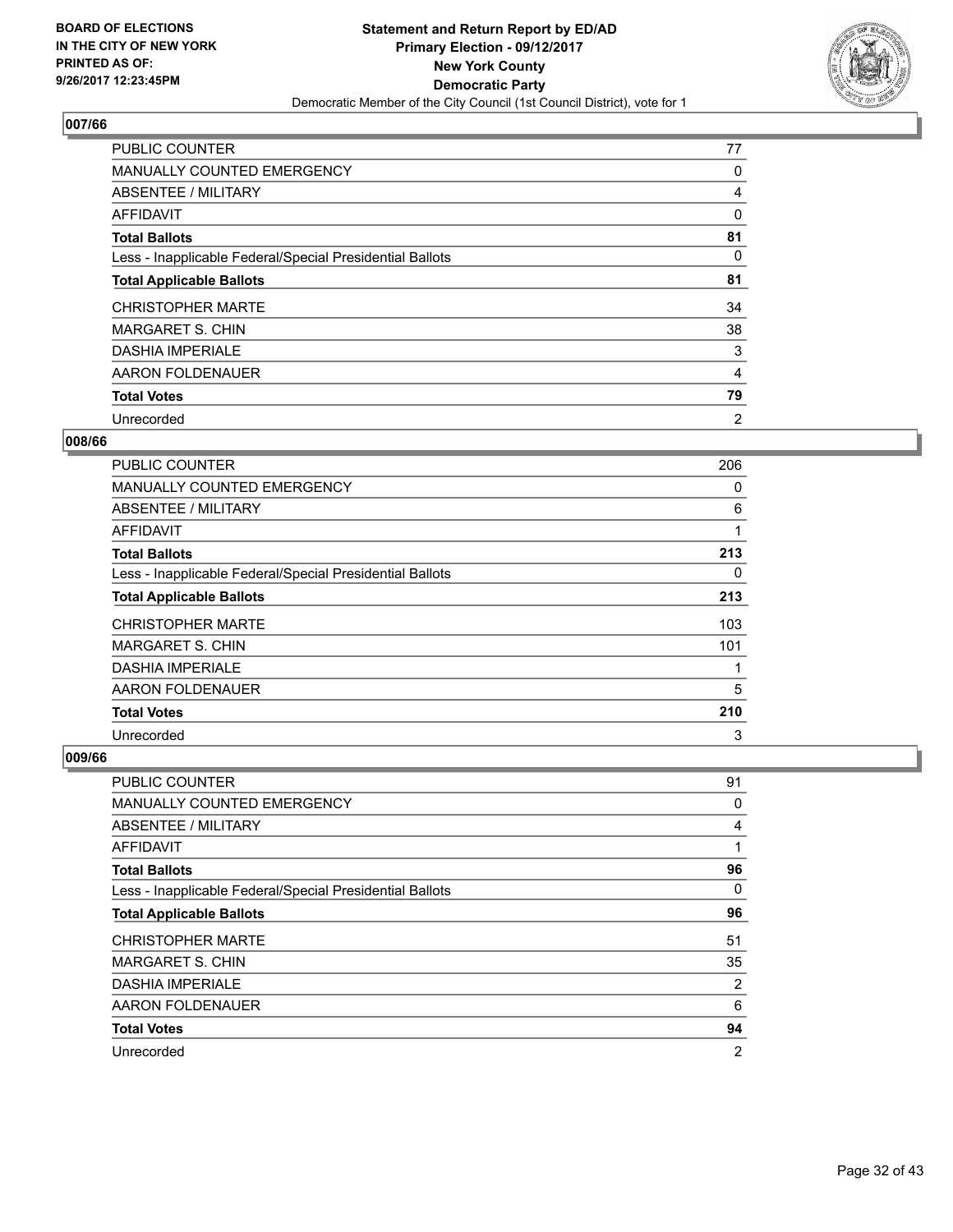

| <b>PUBLIC COUNTER</b>                                    | 93             |
|----------------------------------------------------------|----------------|
| <b>MANUALLY COUNTED EMERGENCY</b>                        | 0              |
| ABSENTEE / MILITARY                                      |                |
| <b>AFFIDAVIT</b>                                         | 0              |
| <b>Total Ballots</b>                                     | 94             |
| Less - Inapplicable Federal/Special Presidential Ballots | 0              |
| <b>Total Applicable Ballots</b>                          | 94             |
| <b>CHRISTOPHER MARTE</b>                                 | 44             |
| <b>MARGARET S. CHIN</b>                                  | 37             |
| <b>DASHIA IMPERIALE</b>                                  | 2              |
| AARON FOLDENAUER                                         | 8              |
| PETER KOO (WRITE-IN)                                     |                |
| <b>Total Votes</b>                                       | 92             |
| Unrecorded                                               | $\overline{2}$ |

## **011/66**

| <b>PUBLIC COUNTER</b>                                    | 194            |
|----------------------------------------------------------|----------------|
| <b>MANUALLY COUNTED EMERGENCY</b>                        | 0              |
| ABSENTEE / MILITARY                                      | 6              |
| AFFIDAVIT                                                | 0              |
| <b>Total Ballots</b>                                     | 200            |
| Less - Inapplicable Federal/Special Presidential Ballots | 0              |
| <b>Total Applicable Ballots</b>                          | 200            |
| <b>CHRISTOPHER MARTE</b>                                 | 51             |
| <b>MARGARET S. CHIN</b>                                  | 140            |
| <b>DASHIA IMPERIALE</b>                                  | 4              |
| AARON FOLDENAUER                                         | 3              |
| <b>Total Votes</b>                                       | 198            |
| Unrecorded                                               | $\overline{2}$ |

| <b>PUBLIC COUNTER</b>                                    | 78 |
|----------------------------------------------------------|----|
| MANUALLY COUNTED EMERGENCY                               | 0  |
| ABSENTEE / MILITARY                                      |    |
| AFFIDAVIT                                                |    |
| <b>Total Ballots</b>                                     | 80 |
| Less - Inapplicable Federal/Special Presidential Ballots | 0  |
| <b>Total Applicable Ballots</b>                          | 80 |
| <b>CHRISTOPHER MARTE</b>                                 | 36 |
| <b>MARGARET S. CHIN</b>                                  | 34 |
| <b>DASHIA IMPERIALE</b>                                  |    |
| AARON FOLDENAUER                                         | 4  |
| <b>Total Votes</b>                                       | 75 |
| Unrecorded                                               | 5  |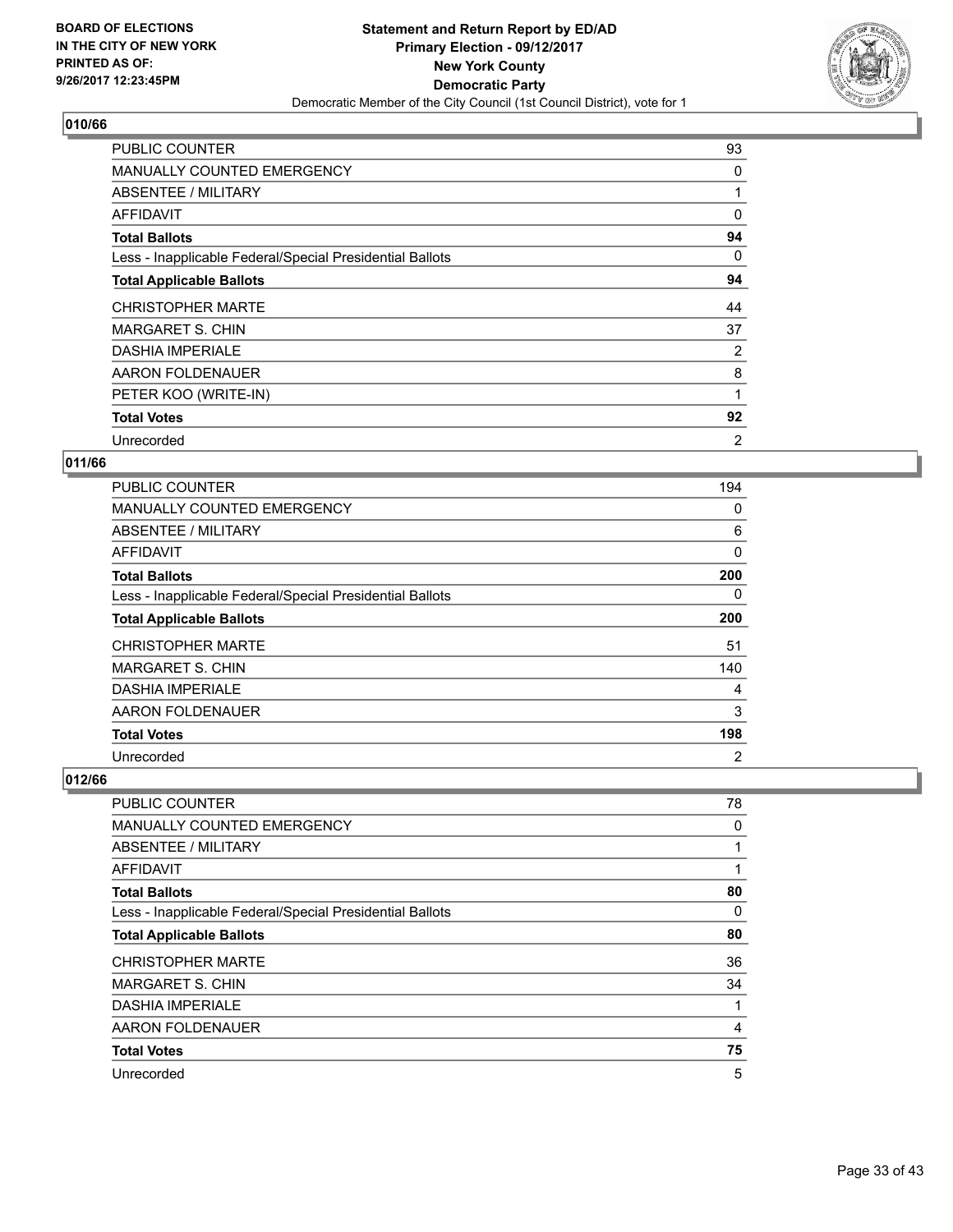

| <b>PUBLIC COUNTER</b>                                    | 79 |
|----------------------------------------------------------|----|
| <b>MANUALLY COUNTED EMERGENCY</b>                        | 0  |
| ABSENTEE / MILITARY                                      |    |
| AFFIDAVIT                                                | 0  |
| <b>Total Ballots</b>                                     | 80 |
| Less - Inapplicable Federal/Special Presidential Ballots | 0  |
| <b>Total Applicable Ballots</b>                          | 80 |
| <b>CHRISTOPHER MARTE</b>                                 | 47 |
| MARGARET S. CHIN                                         | 23 |
| <b>DASHIA IMPERIALE</b>                                  |    |
| AARON FOLDENAUER                                         | 9  |
| <b>Total Votes</b>                                       | 80 |

#### **014/66**

| <b>PUBLIC COUNTER</b>                                    | 69             |
|----------------------------------------------------------|----------------|
| <b>MANUALLY COUNTED EMERGENCY</b>                        | 0              |
| ABSENTEE / MILITARY                                      | 3              |
| AFFIDAVIT                                                | 0              |
| <b>Total Ballots</b>                                     | 72             |
| Less - Inapplicable Federal/Special Presidential Ballots | 0              |
| <b>Total Applicable Ballots</b>                          | 72             |
| <b>CHRISTOPHER MARTE</b>                                 | 60             |
| <b>MARGARET S. CHIN</b>                                  | $\overline{2}$ |
| <b>DASHIA IMPERIALE</b>                                  | 1              |
| AARON FOLDENAUER                                         | 7              |
| <b>Total Votes</b>                                       | 70             |
| Unrecorded                                               | $\overline{2}$ |

| PUBLIC COUNTER                                           | 75          |
|----------------------------------------------------------|-------------|
| <b>MANUALLY COUNTED EMERGENCY</b>                        | $\mathbf 0$ |
| ABSENTEE / MILITARY                                      | 2           |
| AFFIDAVIT                                                | 1           |
| <b>Total Ballots</b>                                     | 78          |
| Less - Inapplicable Federal/Special Presidential Ballots | 0           |
| <b>Total Applicable Ballots</b>                          | 78          |
| <b>CHRISTOPHER MARTE</b>                                 | 60          |
| <b>MARGARET S. CHIN</b>                                  | 14          |
| <b>DASHIA IMPERIALE</b>                                  | 2           |
| AARON FOLDENAUER                                         | 1           |
| <b>Total Votes</b>                                       | 77          |
| Unrecorded                                               | 1           |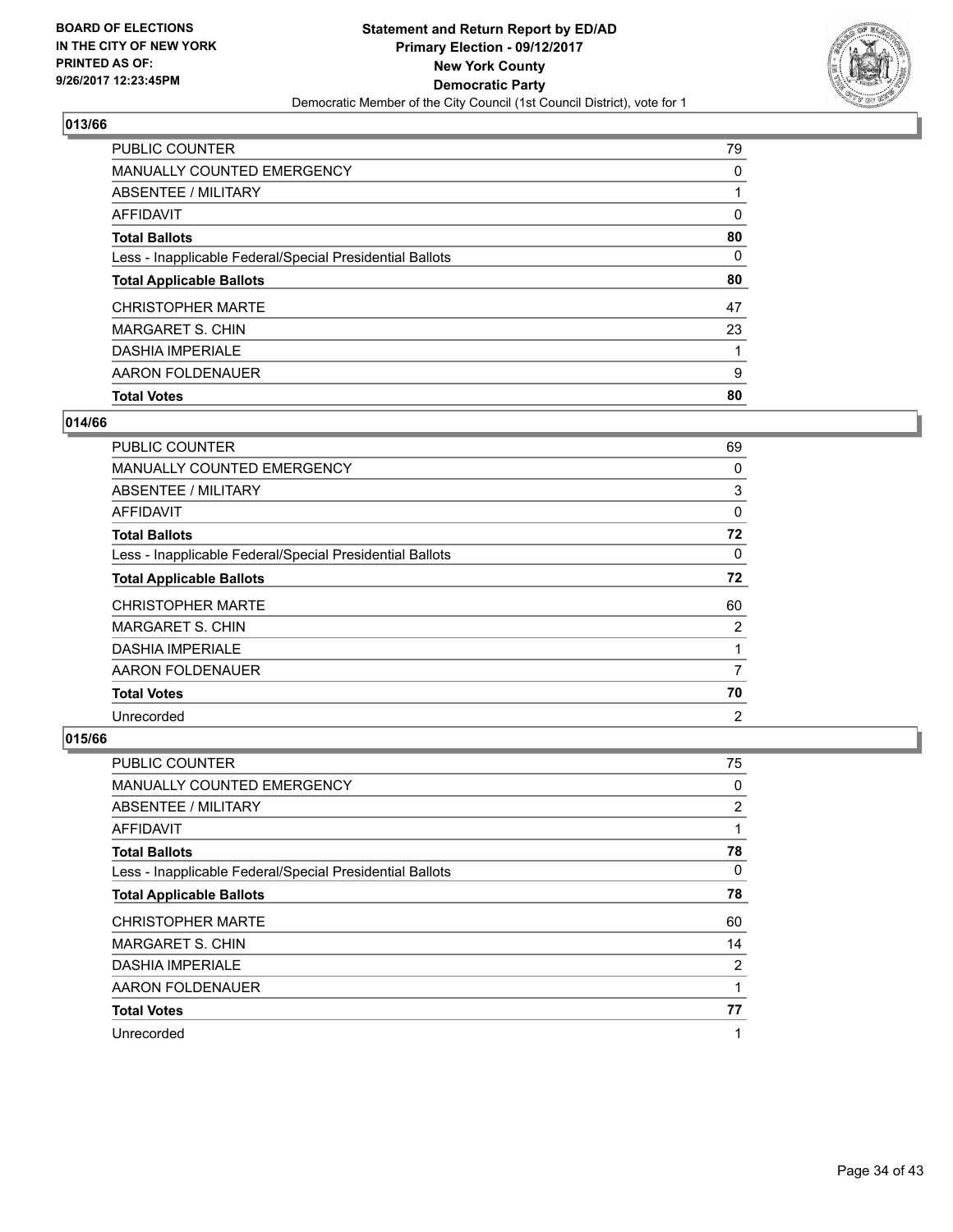

| <b>PUBLIC COUNTER</b>                                    |                |
|----------------------------------------------------------|----------------|
| <b>MANUALLY COUNTED EMERGENCY</b>                        | 0              |
| ABSENTEE / MILITARY                                      | 0              |
| AFFIDAVIT                                                |                |
| <b>Total Ballots</b>                                     | 2              |
| Less - Inapplicable Federal/Special Presidential Ballots | 0              |
| <b>Total Applicable Ballots</b>                          | 2              |
| <b>CHRISTOPHER MARTE</b>                                 | 0              |
| <b>MARGARET S. CHIN</b>                                  | $\overline{2}$ |
| <b>DASHIA IMPERIALE</b>                                  | 0              |
| AARON FOLDENAUER                                         | 0              |
| <b>Total Votes</b>                                       |                |

## **017/66 COMBINED into: 016/66**

#### **018/66**

| <b>PUBLIC COUNTER</b>                                    | 156            |
|----------------------------------------------------------|----------------|
| MANUALLY COUNTED EMERGENCY                               | 0              |
| ABSENTEE / MILITARY                                      |                |
| <b>AFFIDAVIT</b>                                         | 0              |
| <b>Total Ballots</b>                                     | 157            |
| Less - Inapplicable Federal/Special Presidential Ballots | 0              |
| <b>Total Applicable Ballots</b>                          | 157            |
| <b>CHRISTOPHER MARTE</b>                                 | 130            |
| <b>MARGARET S. CHIN</b>                                  | 22             |
| <b>DASHIA IMPERIALE</b>                                  | 0              |
| AARON FOLDENAUER                                         | 3              |
| <b>Total Votes</b>                                       | 155            |
| Unrecorded                                               | $\overline{2}$ |

| <b>PUBLIC COUNTER</b>                                    | 156 |
|----------------------------------------------------------|-----|
| MANUALLY COUNTED EMERGENCY                               | 0   |
| ABSENTEE / MILITARY                                      | 5   |
| AFFIDAVIT                                                | 0   |
| <b>Total Ballots</b>                                     | 161 |
| Less - Inapplicable Federal/Special Presidential Ballots | 0   |
| <b>Total Applicable Ballots</b>                          | 161 |
| <b>CHRISTOPHER MARTE</b>                                 | 136 |
| <b>MARGARET S. CHIN</b>                                  | 11  |
| <b>DASHIA IMPERIALE</b>                                  | 5   |
| AARON FOLDENAUER                                         | 5   |
| <b>Total Votes</b>                                       | 157 |
| Unrecorded                                               | 4   |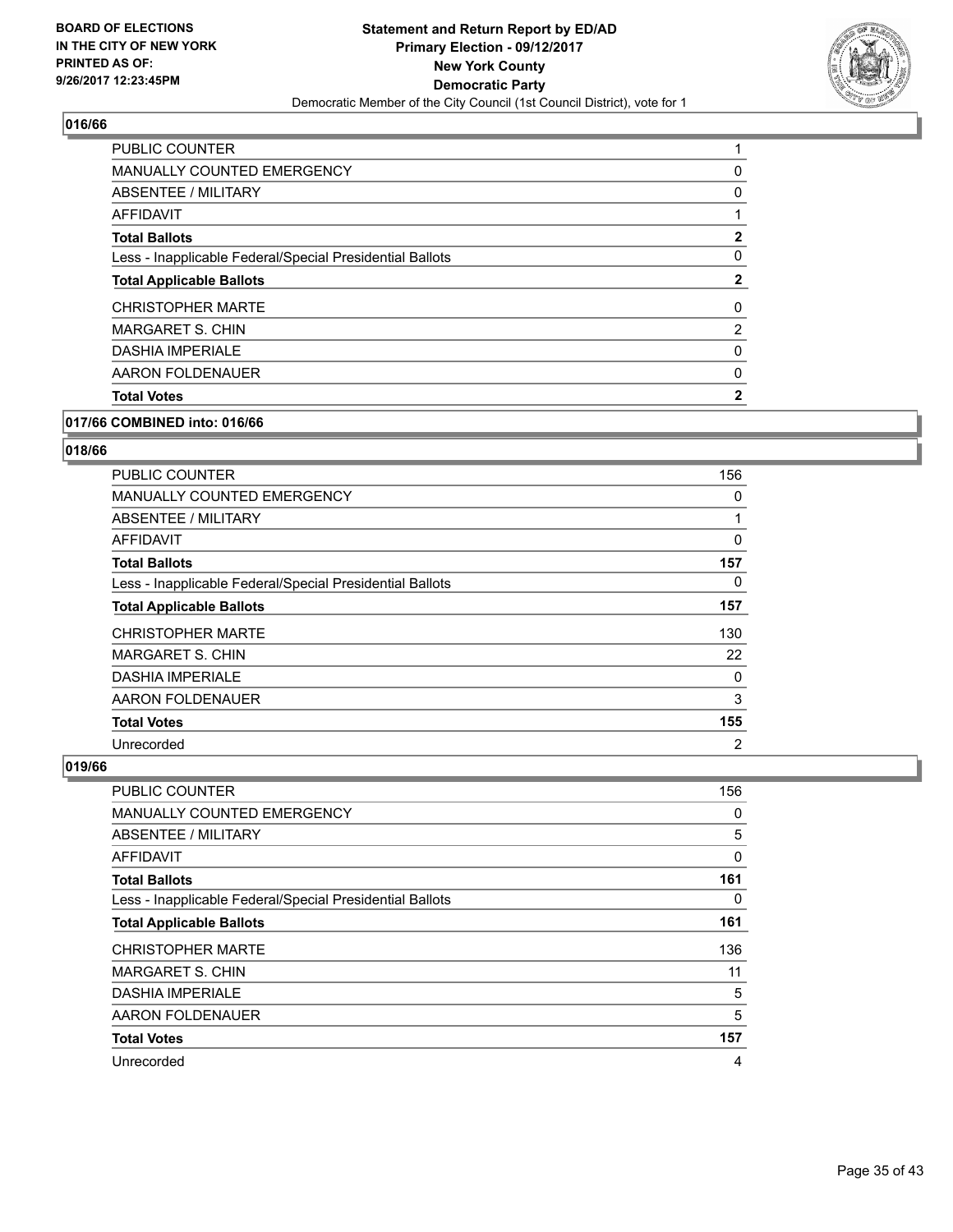

| PUBLIC COUNTER                                           | 77 |
|----------------------------------------------------------|----|
| <b>MANUALLY COUNTED EMERGENCY</b>                        | 0  |
| ABSENTEE / MILITARY                                      | 3  |
| AFFIDAVIT                                                |    |
| <b>Total Ballots</b>                                     | 81 |
| Less - Inapplicable Federal/Special Presidential Ballots | 0  |
| <b>Total Applicable Ballots</b>                          | 81 |
| <b>CHRISTOPHER MARTE</b>                                 | 69 |
| <b>MARGARET S. CHIN</b>                                  | 8  |
| <b>DASHIA IMPERIALE</b>                                  |    |
| AARON FOLDENAUER                                         | 3  |
| <b>Total Votes</b>                                       | 81 |

#### **021/66**

| <b>PUBLIC COUNTER</b>                                    | 149 |
|----------------------------------------------------------|-----|
| <b>MANUALLY COUNTED EMERGENCY</b>                        | 0   |
| ABSENTEE / MILITARY                                      | 5   |
| <b>AFFIDAVIT</b>                                         | 0   |
| <b>Total Ballots</b>                                     | 154 |
| Less - Inapplicable Federal/Special Presidential Ballots | 0   |
| <b>Total Applicable Ballots</b>                          | 154 |
| <b>CHRISTOPHER MARTE</b>                                 | 121 |
| <b>MARGARET S. CHIN</b>                                  | 26  |
| <b>DASHIA IMPERIALE</b>                                  | 0   |
| AARON FOLDENAUER                                         | 3   |
| <b>Total Votes</b>                                       | 150 |
| Unrecorded                                               | 4   |

| PUBLIC COUNTER                                           | 143 |
|----------------------------------------------------------|-----|
| <b>MANUALLY COUNTED EMERGENCY</b>                        | 0   |
| ABSENTEE / MILITARY                                      | 8   |
| AFFIDAVIT                                                | 0   |
| <b>Total Ballots</b>                                     | 151 |
| Less - Inapplicable Federal/Special Presidential Ballots | 0   |
| <b>Total Applicable Ballots</b>                          | 151 |
| <b>CHRISTOPHER MARTE</b>                                 | 107 |
| <b>MARGARET S. CHIN</b>                                  | 28  |
| <b>DASHIA IMPERIALE</b>                                  | 5   |
| AARON FOLDENAUER                                         | 8   |
| <b>Total Votes</b>                                       | 148 |
| Unrecorded                                               | 3   |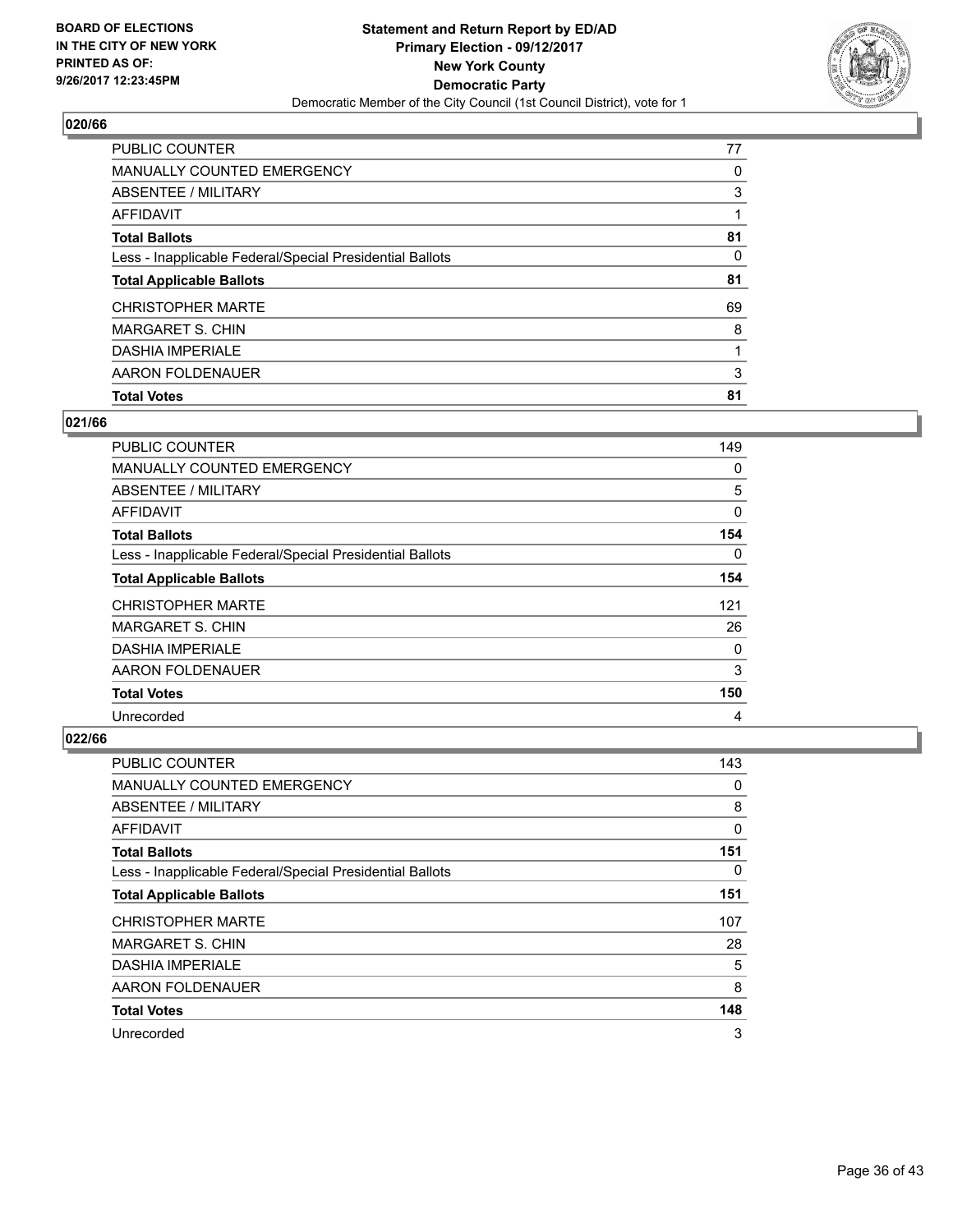

| <b>PUBLIC COUNTER</b>                                    | 186 |
|----------------------------------------------------------|-----|
| MANUALLY COUNTED EMERGENCY                               | 0   |
| ABSENTEE / MILITARY                                      | 4   |
| AFFIDAVIT                                                | 0   |
| <b>Total Ballots</b>                                     | 190 |
| Less - Inapplicable Federal/Special Presidential Ballots | 0   |
| <b>Total Applicable Ballots</b>                          | 190 |
| <b>CHRISTOPHER MARTE</b>                                 | 142 |
| <b>MARGARET S. CHIN</b>                                  | 31  |
| <b>DASHIA IMPERIALE</b>                                  | 4   |
| AARON FOLDENAUER                                         | 9   |
| <b>Total Votes</b>                                       | 186 |
| Unrecorded                                               | 4   |

## **024/66**

| PUBLIC COUNTER                                           | 65 |
|----------------------------------------------------------|----|
| <b>MANUALLY COUNTED EMERGENCY</b>                        | 0  |
| ABSENTEE / MILITARY                                      | 0  |
| <b>AFFIDAVIT</b>                                         |    |
| <b>Total Ballots</b>                                     | 66 |
| Less - Inapplicable Federal/Special Presidential Ballots | 0  |
| <b>Total Applicable Ballots</b>                          | 66 |
| <b>CHRISTOPHER MARTE</b>                                 | 46 |
| <b>MARGARET S. CHIN</b>                                  | 14 |
| <b>DASHIA IMPERIALE</b>                                  |    |
| AARON FOLDENAUER                                         | 4  |
| <b>Total Votes</b>                                       | 65 |
| Unrecorded                                               | 1  |

| PUBLIC COUNTER                                           | 69             |
|----------------------------------------------------------|----------------|
| MANUALLY COUNTED EMERGENCY                               | 0              |
| ABSENTEE / MILITARY                                      | 0              |
| AFFIDAVIT                                                | 0              |
| <b>Total Ballots</b>                                     | 69             |
| Less - Inapplicable Federal/Special Presidential Ballots | 0              |
| <b>Total Applicable Ballots</b>                          | 69             |
| <b>CHRISTOPHER MARTE</b>                                 | 45             |
| <b>MARGARET S. CHIN</b>                                  | 18             |
| <b>DASHIA IMPERIALE</b>                                  | 3              |
| AARON FOLDENAUER                                         | 1              |
| <b>Total Votes</b>                                       | 67             |
| Unrecorded                                               | $\overline{2}$ |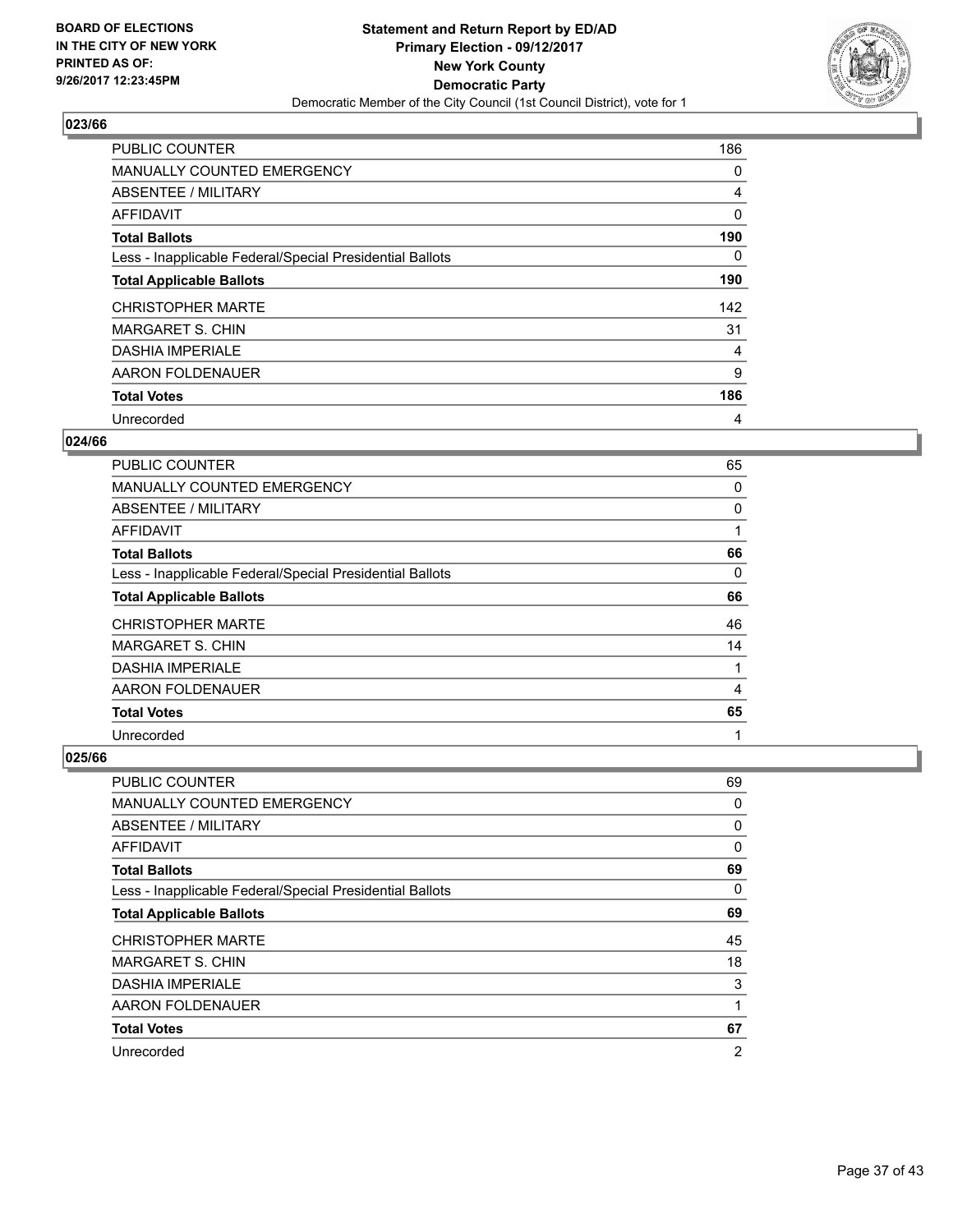

| <b>PUBLIC COUNTER</b>                                    | 174 |
|----------------------------------------------------------|-----|
| <b>MANUALLY COUNTED EMERGENCY</b>                        | 0   |
| ABSENTEE / MILITARY                                      | 3   |
| <b>AFFIDAVIT</b>                                         | 0   |
| <b>Total Ballots</b>                                     | 177 |
| Less - Inapplicable Federal/Special Presidential Ballots | 0   |
| <b>Total Applicable Ballots</b>                          | 177 |
| <b>CHRISTOPHER MARTE</b>                                 | 108 |
| <b>MARGARET S. CHIN</b>                                  | 55  |
| <b>DASHIA IMPERIALE</b>                                  | 2   |
| AARON FOLDENAUER                                         | 8   |
| <b>Total Votes</b>                                       | 173 |
| Unrecorded                                               | 4   |

## **046/66**

| PUBLIC COUNTER                                           | 98  |
|----------------------------------------------------------|-----|
| <b>MANUALLY COUNTED EMERGENCY</b>                        | 0   |
| ABSENTEE / MILITARY                                      | 4   |
| AFFIDAVIT                                                |     |
| <b>Total Ballots</b>                                     | 103 |
| Less - Inapplicable Federal/Special Presidential Ballots | 0   |
| <b>Total Applicable Ballots</b>                          | 103 |
| <b>CHRISTOPHER MARTE</b>                                 | 50  |
| <b>MARGARET S. CHIN</b>                                  | 35  |
| <b>DASHIA IMPERIALE</b>                                  | 8   |
| AARON FOLDENAUER                                         | 7   |
| <b>Total Votes</b>                                       | 100 |
| Unrecorded                                               | 3   |

| <b>PUBLIC COUNTER</b>                                    | 87             |
|----------------------------------------------------------|----------------|
| <b>MANUALLY COUNTED EMERGENCY</b>                        | 0              |
| ABSENTEE / MILITARY                                      | $\overline{2}$ |
| AFFIDAVIT                                                | 0              |
| <b>Total Ballots</b>                                     | 89             |
| Less - Inapplicable Federal/Special Presidential Ballots | 0              |
| <b>Total Applicable Ballots</b>                          | 89             |
| <b>CHRISTOPHER MARTE</b>                                 | 44             |
| <b>MARGARET S. CHIN</b>                                  | 33             |
| <b>DASHIA IMPERIALE</b>                                  | 2              |
| AARON FOLDENAUER                                         | 7              |
| <b>Total Votes</b>                                       | 86             |
| Unrecorded                                               | 3              |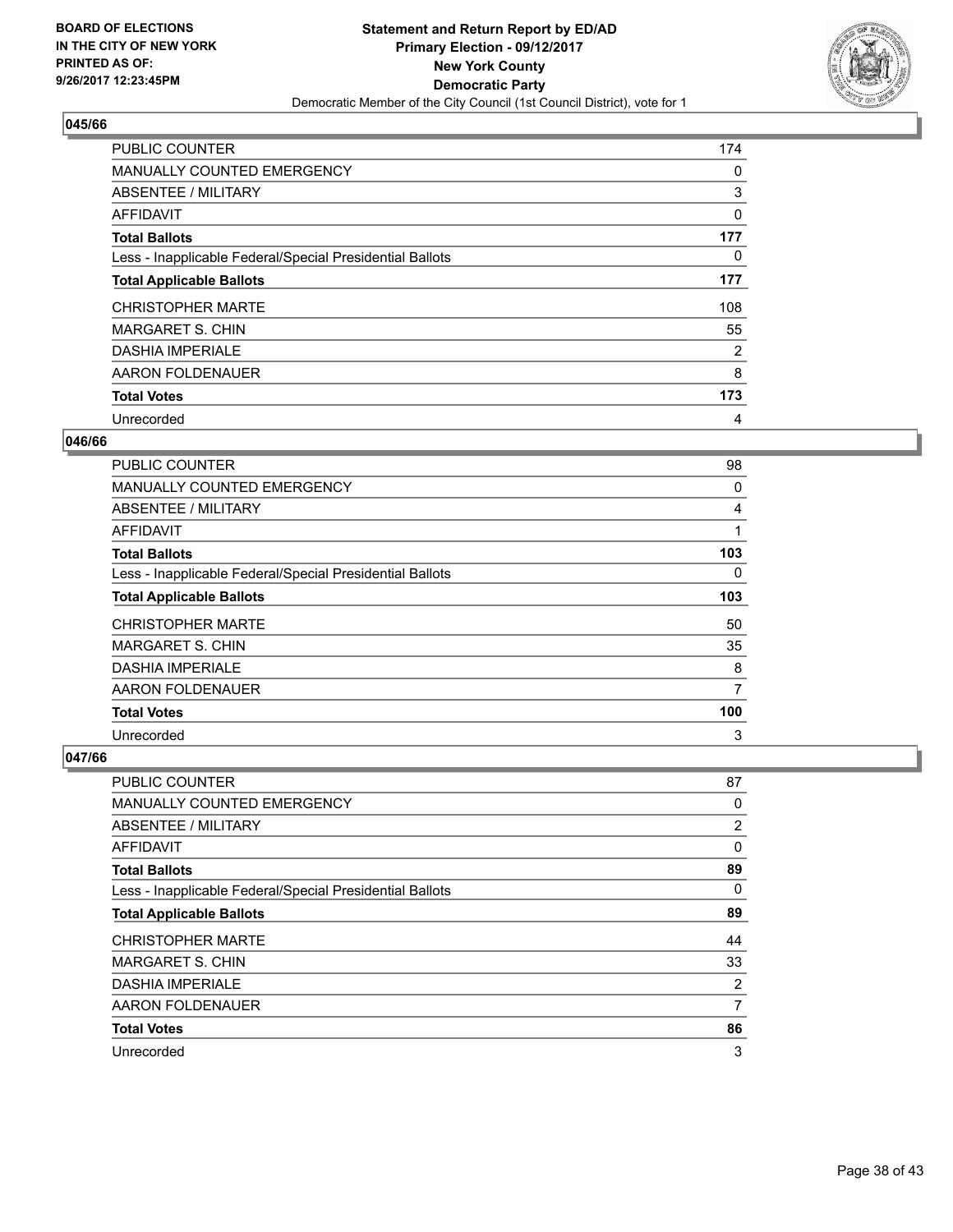

| <b>PUBLIC COUNTER</b>                                    | 66 |
|----------------------------------------------------------|----|
| <b>MANUALLY COUNTED EMERGENCY</b>                        | 0  |
| ABSENTEE / MILITARY                                      | 4  |
| <b>AFFIDAVIT</b>                                         | 0  |
| <b>Total Ballots</b>                                     | 70 |
| Less - Inapplicable Federal/Special Presidential Ballots | 0  |
| <b>Total Applicable Ballots</b>                          | 70 |
| <b>CHRISTOPHER MARTE</b>                                 | 32 |
| <b>MARGARET S. CHIN</b>                                  | 31 |
| <b>DASHIA IMPERIALE</b>                                  | 2  |
| AARON FOLDENAUER                                         | 1  |
| <b>Total Votes</b>                                       | 66 |
| Unrecorded                                               | 4  |

## **049/66**

| PUBLIC COUNTER                                           | 97          |
|----------------------------------------------------------|-------------|
| <b>MANUALLY COUNTED EMERGENCY</b>                        | 0           |
| ABSENTEE / MILITARY                                      | 2           |
| <b>AFFIDAVIT</b>                                         | $\mathbf 0$ |
| <b>Total Ballots</b>                                     | 99          |
| Less - Inapplicable Federal/Special Presidential Ballots | 0           |
| <b>Total Applicable Ballots</b>                          | 99          |
| <b>CHRISTOPHER MARTE</b>                                 | 42          |
| <b>MARGARET S. CHIN</b>                                  | 44          |
| <b>DASHIA IMPERIALE</b>                                  | 2           |
| AARON FOLDENAUER                                         | 5           |
| CARLINA RIVERA (WRITE-IN)                                | 1           |
| <b>Total Votes</b>                                       | 94          |
| Unrecorded                                               | 5           |

| <b>PUBLIC COUNTER</b>                                    | 102 |
|----------------------------------------------------------|-----|
| MANUALLY COUNTED EMERGENCY                               | 0   |
| ABSENTEE / MILITARY                                      | 2   |
| AFFIDAVIT                                                | 1   |
| <b>Total Ballots</b>                                     | 105 |
| Less - Inapplicable Federal/Special Presidential Ballots | 0   |
| <b>Total Applicable Ballots</b>                          | 105 |
| <b>CHRISTOPHER MARTE</b>                                 | 46  |
| <b>MARGARET S. CHIN</b>                                  | 41  |
| <b>DASHIA IMPERIALE</b>                                  | 6   |
| AARON FOLDENAUER                                         | 3   |
| <b>Total Votes</b>                                       | 96  |
| Unrecorded                                               | 9   |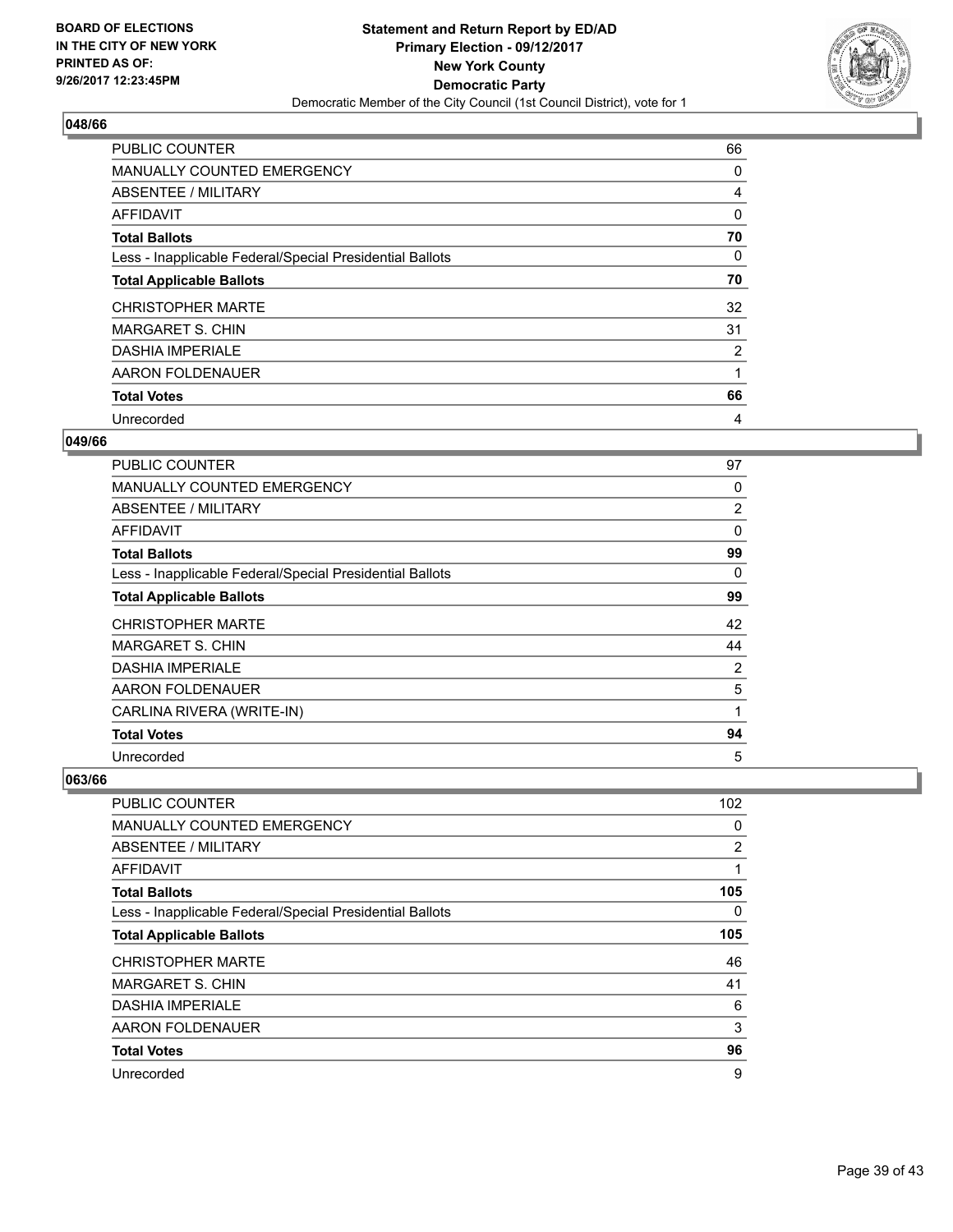

| <b>PUBLIC COUNTER</b>                                    | 50 |
|----------------------------------------------------------|----|
| <b>MANUALLY COUNTED EMERGENCY</b>                        | 0  |
| <b>ABSENTEE / MILITARY</b>                               | 2  |
| AFFIDAVIT                                                |    |
| <b>Total Ballots</b>                                     | 53 |
| Less - Inapplicable Federal/Special Presidential Ballots | 0  |
| <b>Total Applicable Ballots</b>                          | 53 |
| <b>CHRISTOPHER MARTE</b>                                 | 20 |
| MARGARET S. CHIN                                         | 20 |
| <b>DASHIA IMPERIALE</b>                                  |    |
| AARON FOLDENAUER                                         | 12 |
| <b>Total Votes</b>                                       | 53 |

## **091/66**

| PUBLIC COUNTER                                           | 44       |
|----------------------------------------------------------|----------|
| <b>MANUALLY COUNTED EMERGENCY</b>                        | 0        |
| ABSENTEE / MILITARY                                      | 0        |
| AFFIDAVIT                                                | 0        |
| <b>Total Ballots</b>                                     | 44       |
| Less - Inapplicable Federal/Special Presidential Ballots | $\Omega$ |
| <b>Total Applicable Ballots</b>                          | 44       |
| <b>CHRISTOPHER MARTE</b>                                 | 14       |
| <b>MARGARET S. CHIN</b>                                  | 19       |
| <b>DASHIA IMPERIALE</b>                                  | 0        |
| AARON FOLDENAUER                                         | 11       |
| <b>Total Votes</b>                                       | 44       |

## **094/66 COMBINED into: 104/66**

| PUBLIC COUNTER                                           | 76 |
|----------------------------------------------------------|----|
| <b>MANUALLY COUNTED EMERGENCY</b>                        | 0  |
| ABSENTEE / MILITARY                                      | 0  |
| AFFIDAVIT                                                | 1  |
| <b>Total Ballots</b>                                     | 77 |
| Less - Inapplicable Federal/Special Presidential Ballots | 0  |
| <b>Total Applicable Ballots</b>                          | 77 |
| <b>CHRISTOPHER MARTE</b>                                 | 35 |
| <b>MARGARET S. CHIN</b>                                  | 28 |
| <b>DASHIA IMPERIALE</b>                                  | 3  |
| AARON FOLDENAUER                                         | 6  |
| RANDY ABRUE (WRITE-IN)                                   | 1  |
| UNATTRIBUTABLE WRITE-IN (WRITE-IN)                       | 1  |
| <b>Total Votes</b>                                       | 74 |
| Unrecorded                                               | 3  |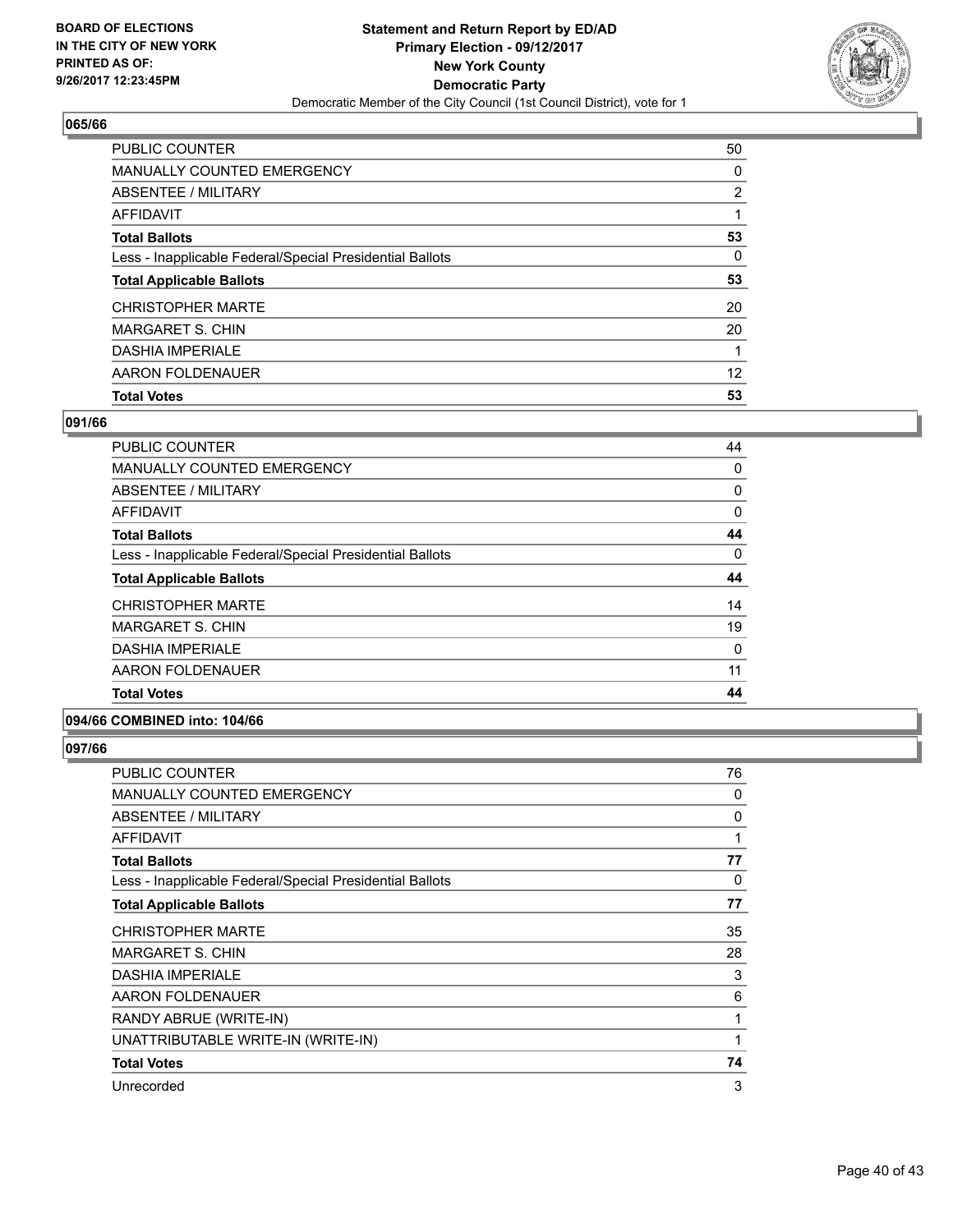

| SHEILA RAMESH (WRITE-IN)                                 | 71 |
|----------------------------------------------------------|----|
| AARON FOLDENAUER                                         |    |
| <b>DASHIA IMPERIALE</b>                                  | 3  |
| <b>MARGARET S. CHIN</b>                                  | 33 |
| <b>CHRISTOPHER MARTE</b>                                 | 33 |
| <b>Total Applicable Ballots</b>                          | 71 |
| Less - Inapplicable Federal/Special Presidential Ballots | 0  |
| <b>Total Ballots</b>                                     | 71 |
| AFFIDAVIT                                                |    |
| ABSENTEE / MILITARY                                      | 3  |
| <b>MANUALLY COUNTED EMERGENCY</b>                        | 0  |
| <b>PUBLIC COUNTER</b>                                    | 67 |

#### **100/66**

| <b>PUBLIC COUNTER</b>                                    | 21             |
|----------------------------------------------------------|----------------|
| <b>MANUALLY COUNTED EMERGENCY</b>                        | 0              |
| ABSENTEE / MILITARY                                      | 0              |
| AFFIDAVIT                                                | 0              |
| <b>Total Ballots</b>                                     | 21             |
| Less - Inapplicable Federal/Special Presidential Ballots | 0              |
| <b>Total Applicable Ballots</b>                          | 21             |
| <b>CHRISTOPHER MARTE</b>                                 | 7              |
| <b>MARGARET S. CHIN</b>                                  | 11             |
| <b>DASHIA IMPERIALE</b>                                  | 0              |
| AARON FOLDENAUER                                         | 1              |
| <b>Total Votes</b>                                       | 19             |
| Unrecorded                                               | $\overline{2}$ |

| <b>PUBLIC COUNTER</b>                                    | 26 |
|----------------------------------------------------------|----|
| MANUALLY COUNTED EMERGENCY                               | 0  |
| ABSENTEE / MILITARY                                      | 0  |
| AFFIDAVIT                                                | 0  |
| <b>Total Ballots</b>                                     | 26 |
| Less - Inapplicable Federal/Special Presidential Ballots | 0  |
| <b>Total Applicable Ballots</b>                          | 26 |
| <b>CHRISTOPHER MARTE</b>                                 | 11 |
| <b>MARGARET S. CHIN</b>                                  | 10 |
| <b>DASHIA IMPERIALE</b>                                  | 0  |
| AARON FOLDENAUER                                         | 4  |
| <b>Total Votes</b>                                       | 25 |
| Unrecorded                                               | 1  |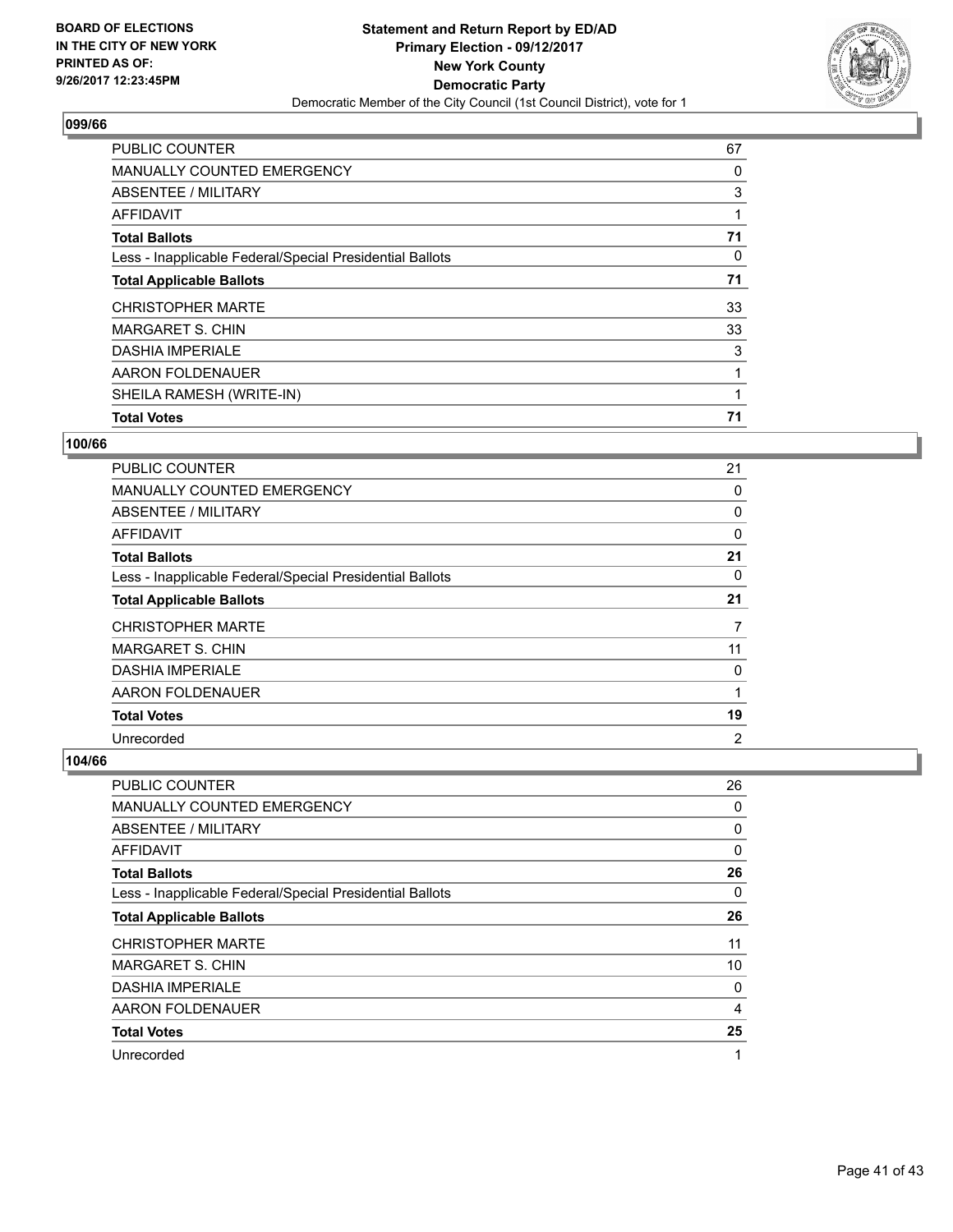

| <b>PUBLIC COUNTER</b>                                    | 92 |
|----------------------------------------------------------|----|
| <b>MANUALLY COUNTED EMERGENCY</b>                        | 0  |
| ABSENTEE / MILITARY                                      |    |
| AFFIDAVIT                                                | 0  |
| <b>Total Ballots</b>                                     | 93 |
| Less - Inapplicable Federal/Special Presidential Ballots | 0  |
| <b>Total Applicable Ballots</b>                          | 93 |
| <b>CHRISTOPHER MARTE</b>                                 | 49 |
| <b>MARGARET S. CHIN</b>                                  | 32 |
| <b>DASHIA IMPERIALE</b>                                  | 4  |
| AARON FOLDENAUER                                         | 7  |
| <b>Total Votes</b>                                       | 92 |
| Unrecorded                                               | 1  |